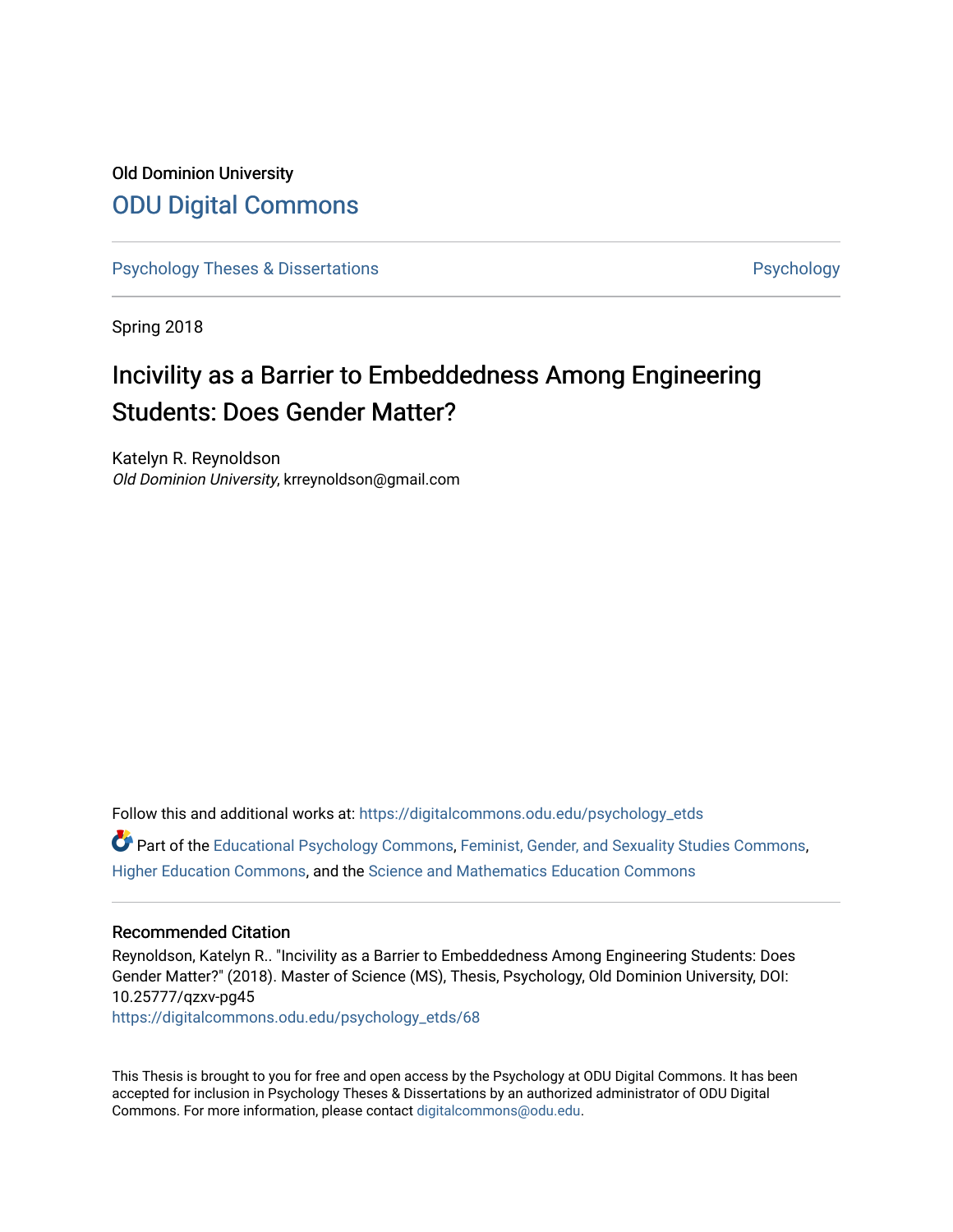# **INCIVILITY AS A BARRIER TO EMBEDDEDNESS AMONG**

# **ENGINEERING STUDENTS: DOES GENDER MATTER?**

by

Katelyn R. Reynoldson B.A. May 2015, University of St. Thomas

A Thesis Submitted to the Faculty of Old Dominion University in Partial Fulfillment of the Requirements for the Degree of

### MASTER OF SCIENCE

OLD DOMINION UNIVERSITY May 2018

Approved by:

Debra A. Major (Director)

Xiaoxiao Hu (Member)

Konstantin Cigularov (Member)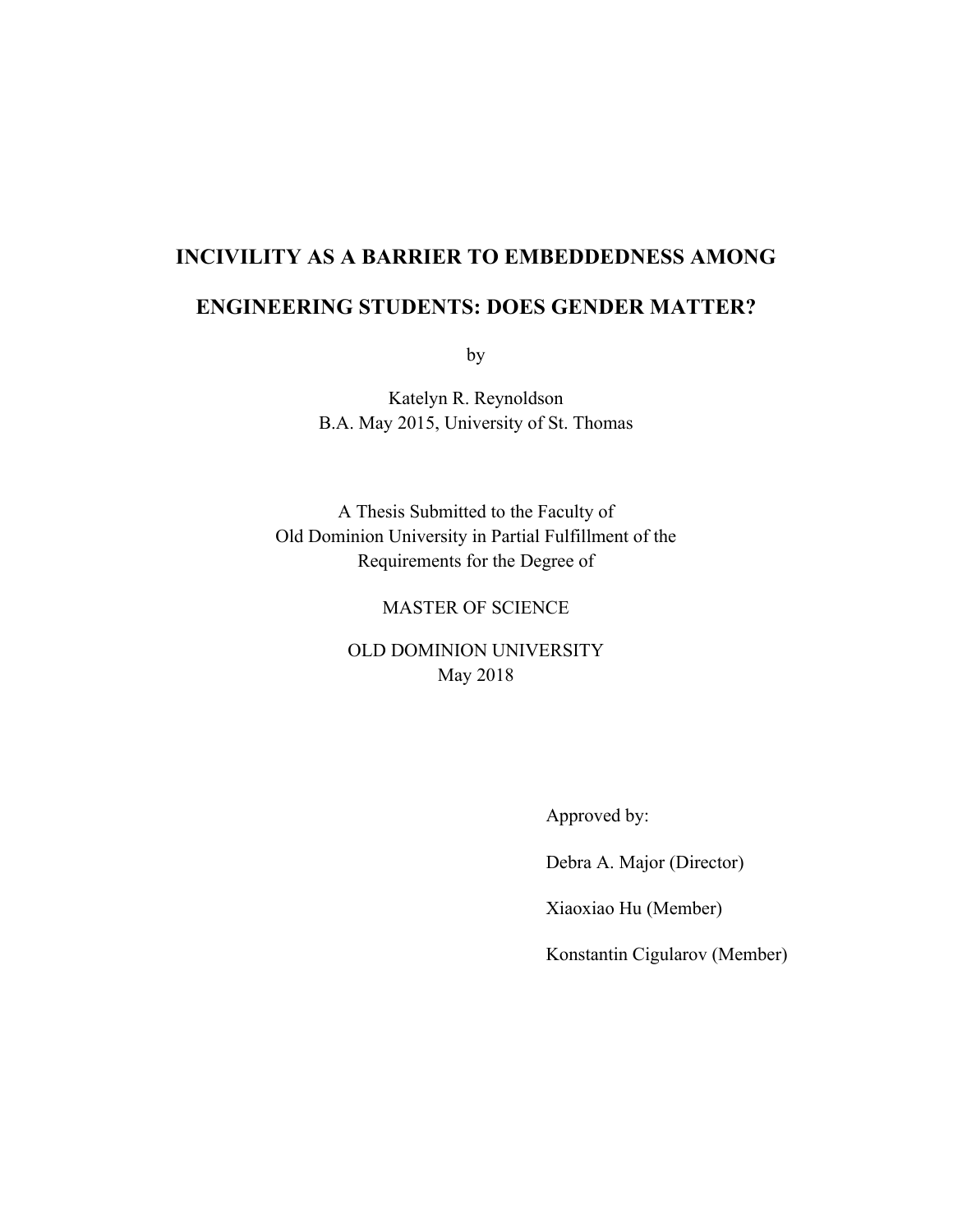#### **ABSTRACT**

#### INCIVILITY AS A BARRIER TO EMBEDDEDNESS AMONG ENGINEERING STUDENTS: DOES GENDER MATTER?

Katelyn R. Reynoldson Old Dominion University, 2018 Director: Dr. Debra A. Major

To meet the current demand for engineers, research has focused on how to attract and retain qualified candidates in the field, especially those that are underrepresented (e.g., women; NSB, 2016). The present study investigates incivility and embeddedness, which have been found to be antecedents of retention in both the workplace (Cortina, Magley, Williams, & Langhout, 2001; Mitchell, Holtom, Lee, Sablynski, & Erez, 2001) and the collegiate setting (Caza  $\&$ Cortina, 2007; Major et al., 2015). To extend previous research, both constructs were examined simultaneously among undergraduate engineering students. Undergraduate, first-year engineers completed an online survey indicating the extent to which they experienced incivility in engineering, the primary source of the uncivil treatment, and their level of embeddedness in engineering. A comparison of means and three hierarchical moderated regressions were used to test the proposed hypotheses. Results indicated that men and women experienced similar levels of incivility in engineering. In addition, incivility significantly predicted two of the three dimensions of embeddedness: fit and links. Gender moderated the relationship between incivility and engineering fit such that men who experienced incivility experienced lower engineering fit while incivility did not influence engineering fit for women. Gender did not moderate the relationship between incivility and engineering links or sacrifice. Future research should examine persistence in relation to these variables to determine if embeddedness mediates the relationship between incivility and persistence in one's engineering major.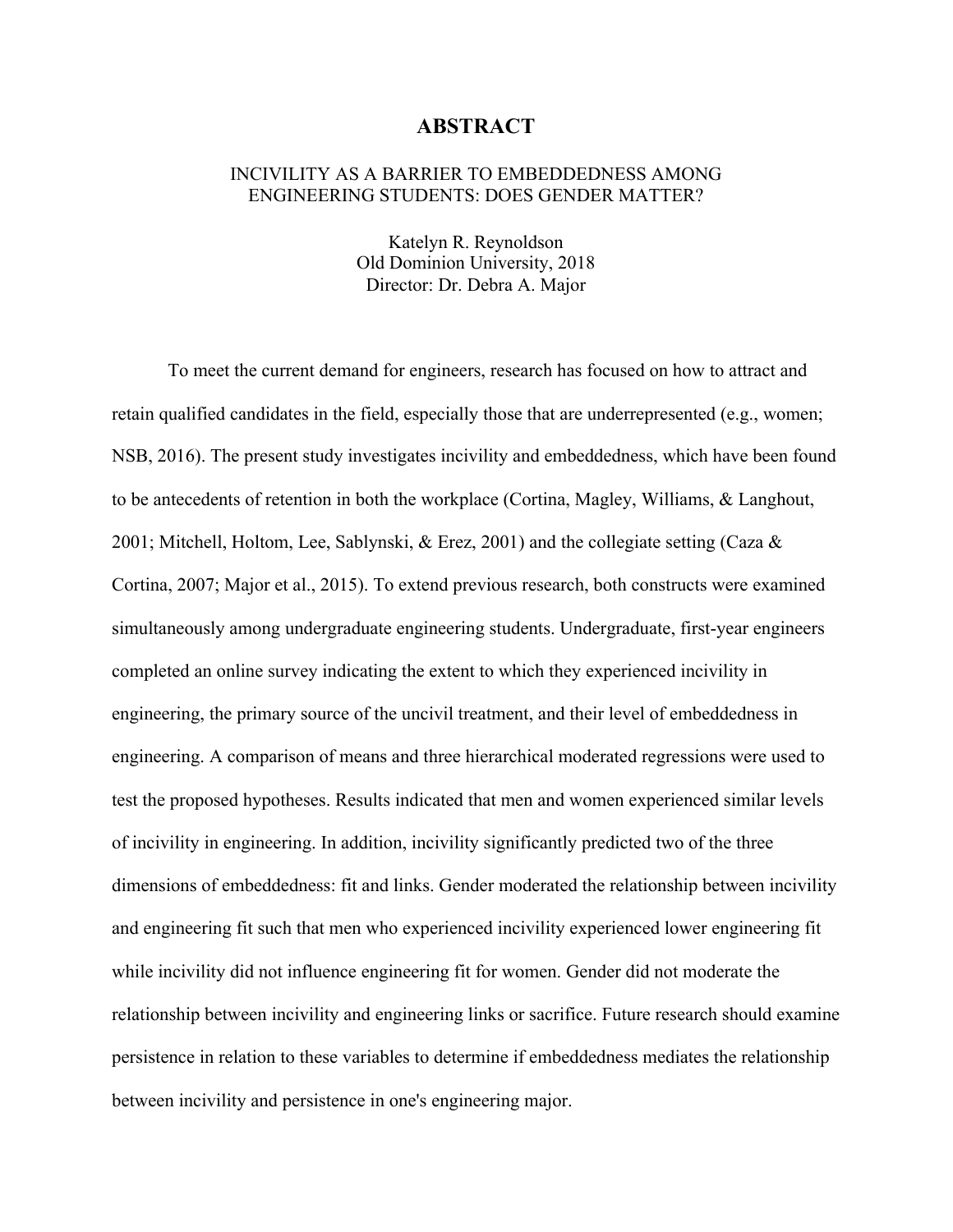Copyright © 2018 by Katelyn R. Reynoldson, All Rights Reserved.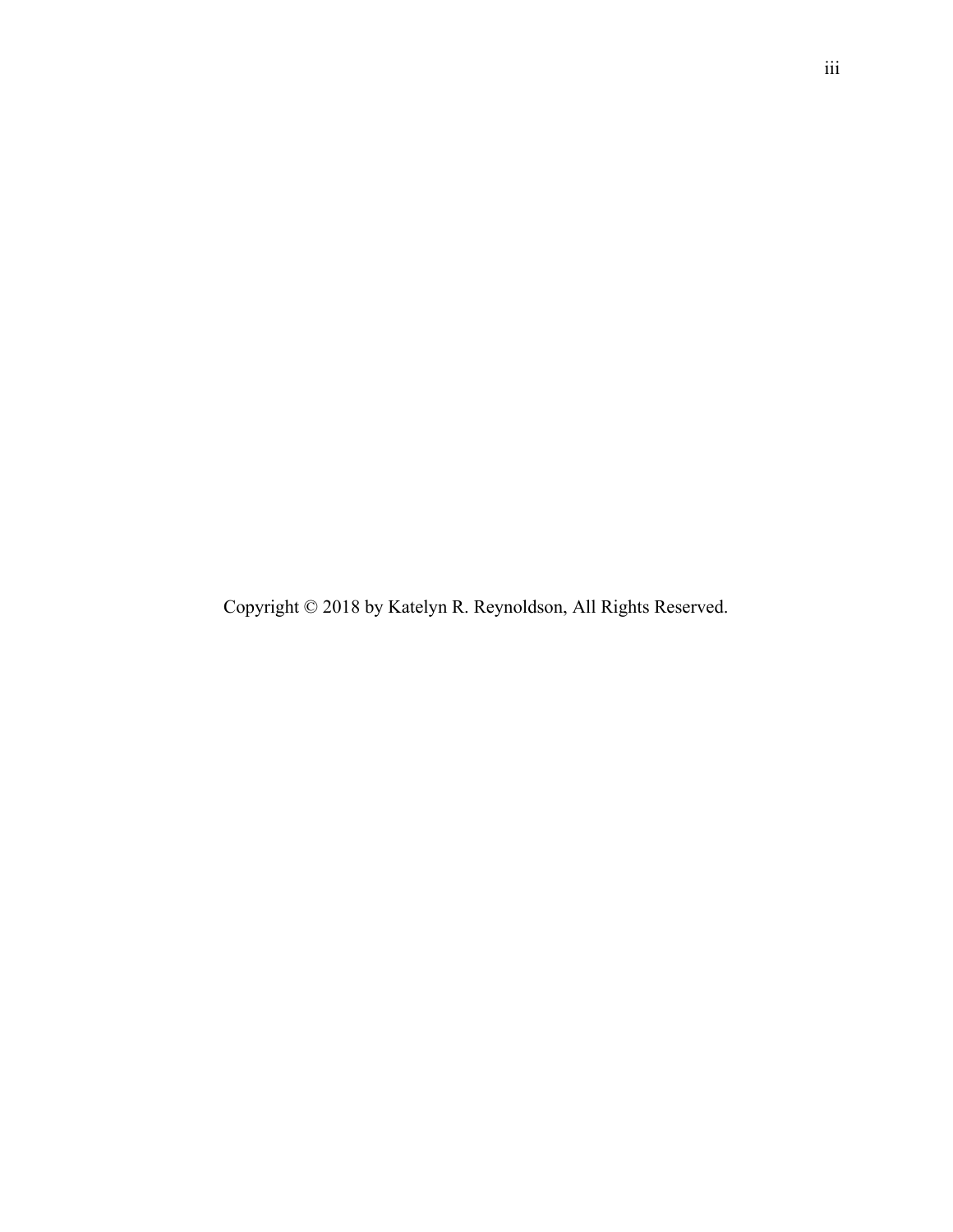# **TABLE OF CONTENTS**

Page

 $iv$ 

| Chapter      |  |
|--------------|--|
| $\mathbf{L}$ |  |
|              |  |
|              |  |
|              |  |
|              |  |
|              |  |
|              |  |
|              |  |
|              |  |
| II.          |  |
|              |  |
|              |  |
|              |  |
|              |  |
|              |  |
|              |  |
|              |  |
|              |  |
|              |  |
|              |  |
|              |  |
|              |  |
|              |  |
|              |  |
|              |  |
|              |  |
|              |  |
|              |  |
|              |  |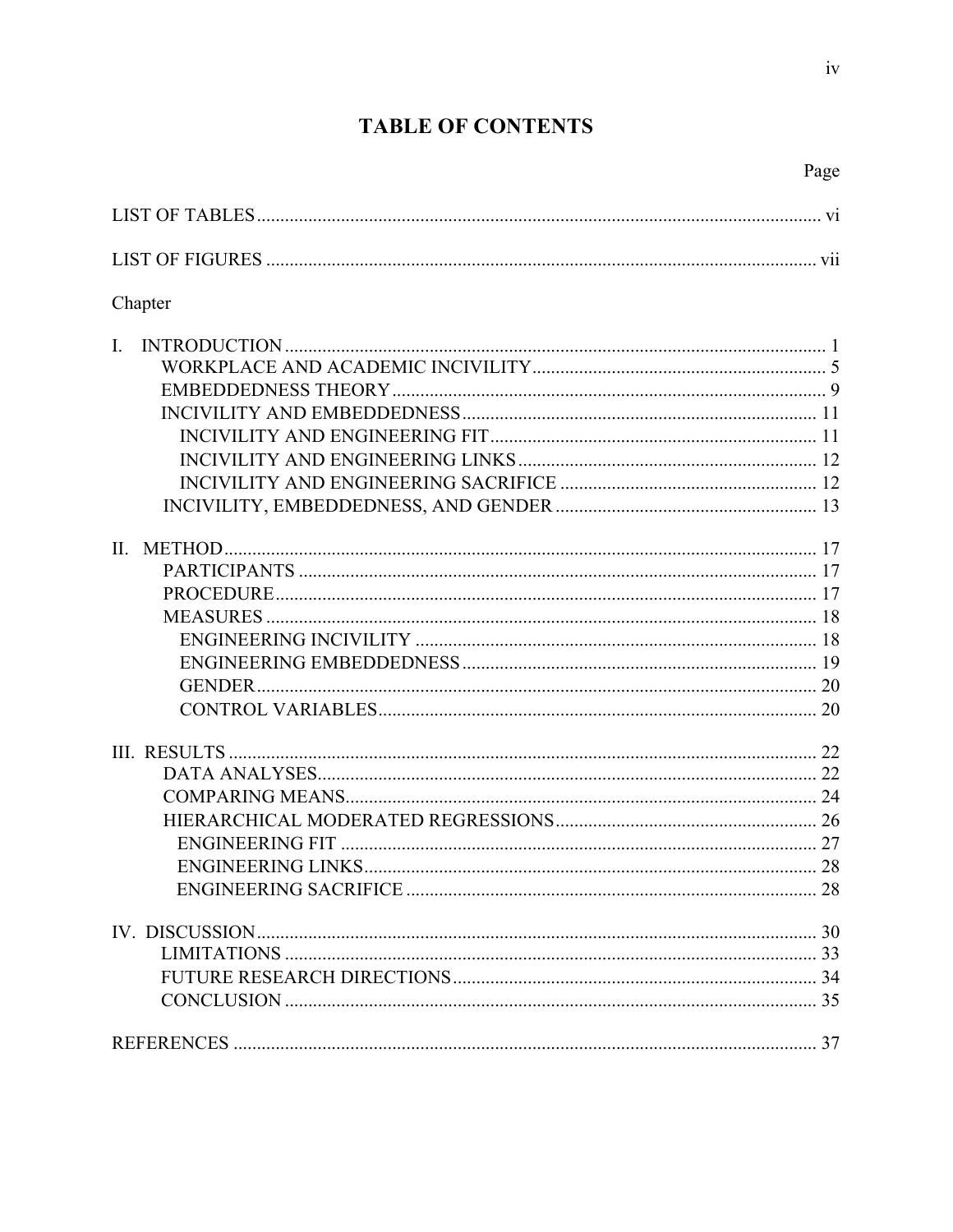# Page

| <b>APPENDICES</b> |  |
|-------------------|--|
|                   |  |
|                   |  |
|                   |  |
|                   |  |
|                   |  |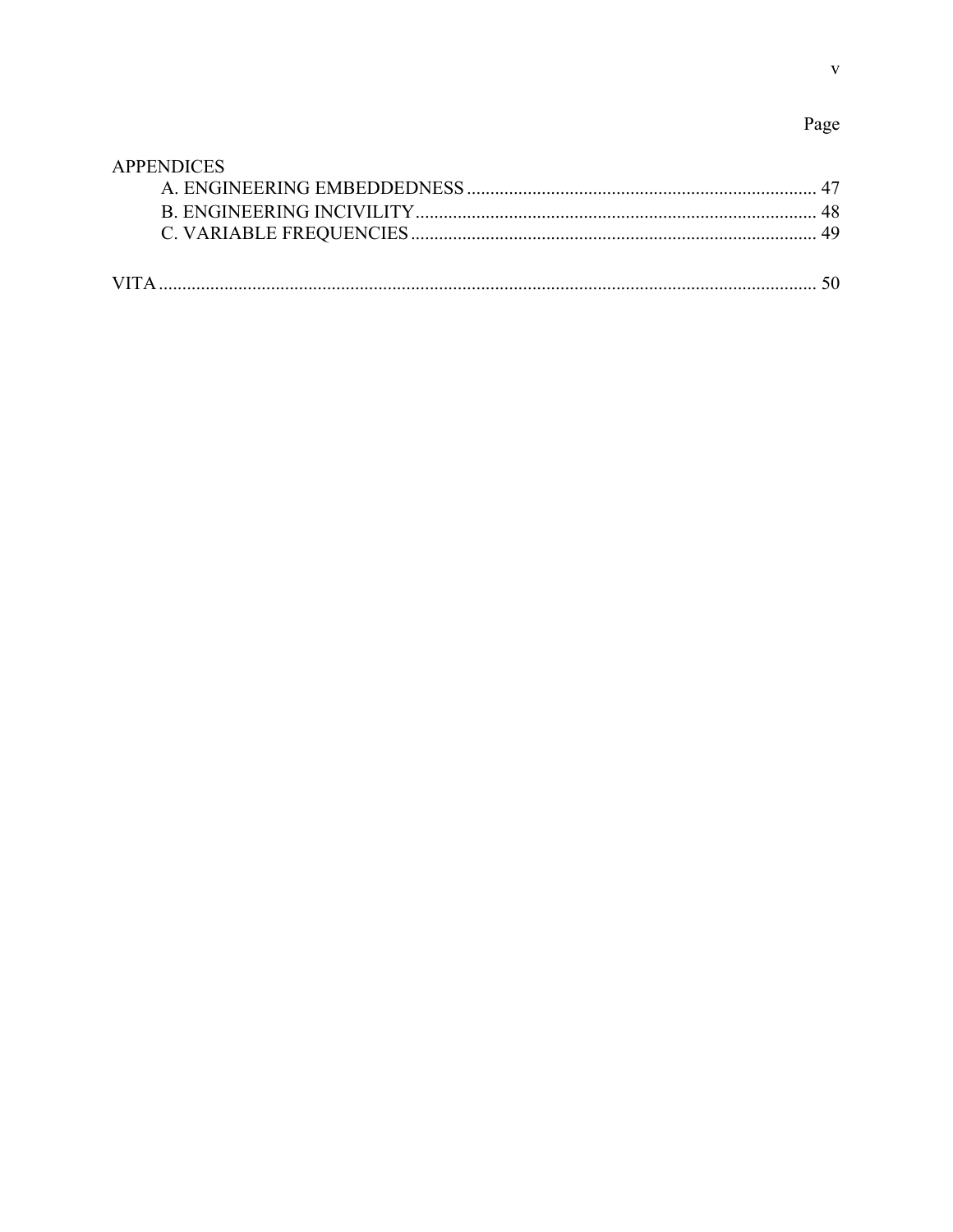# LIST OF TABLES

| Table                                                                                      | Page |
|--------------------------------------------------------------------------------------------|------|
|                                                                                            |      |
| 2. Means, Standard Deviations, and T-Test Results for Measured Variables by Wave  24       |      |
| 3. Means, Standard Deviations, and T-Test Results for Primary Source of Incivility  26     |      |
| 4. Hierarchical Moderated Regression Results for Engineering Fit, Links, and Sacrifice  29 |      |
|                                                                                            |      |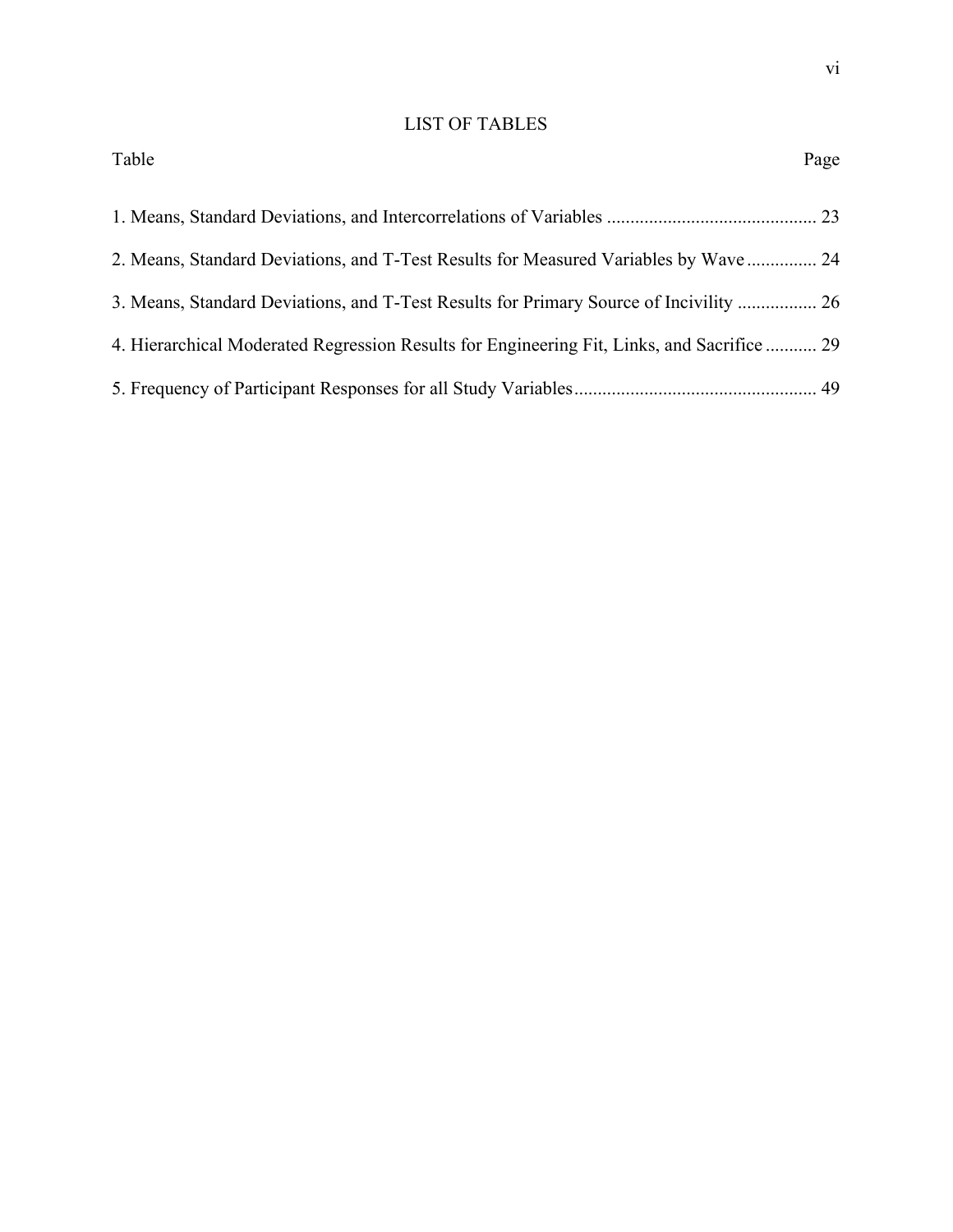# LIST OF FIGURES

| Figure                                                                          | Page |
|---------------------------------------------------------------------------------|------|
|                                                                                 |      |
| 2. Gender as a Moderator of the Relationship Between Experienced Incivility and | 28   |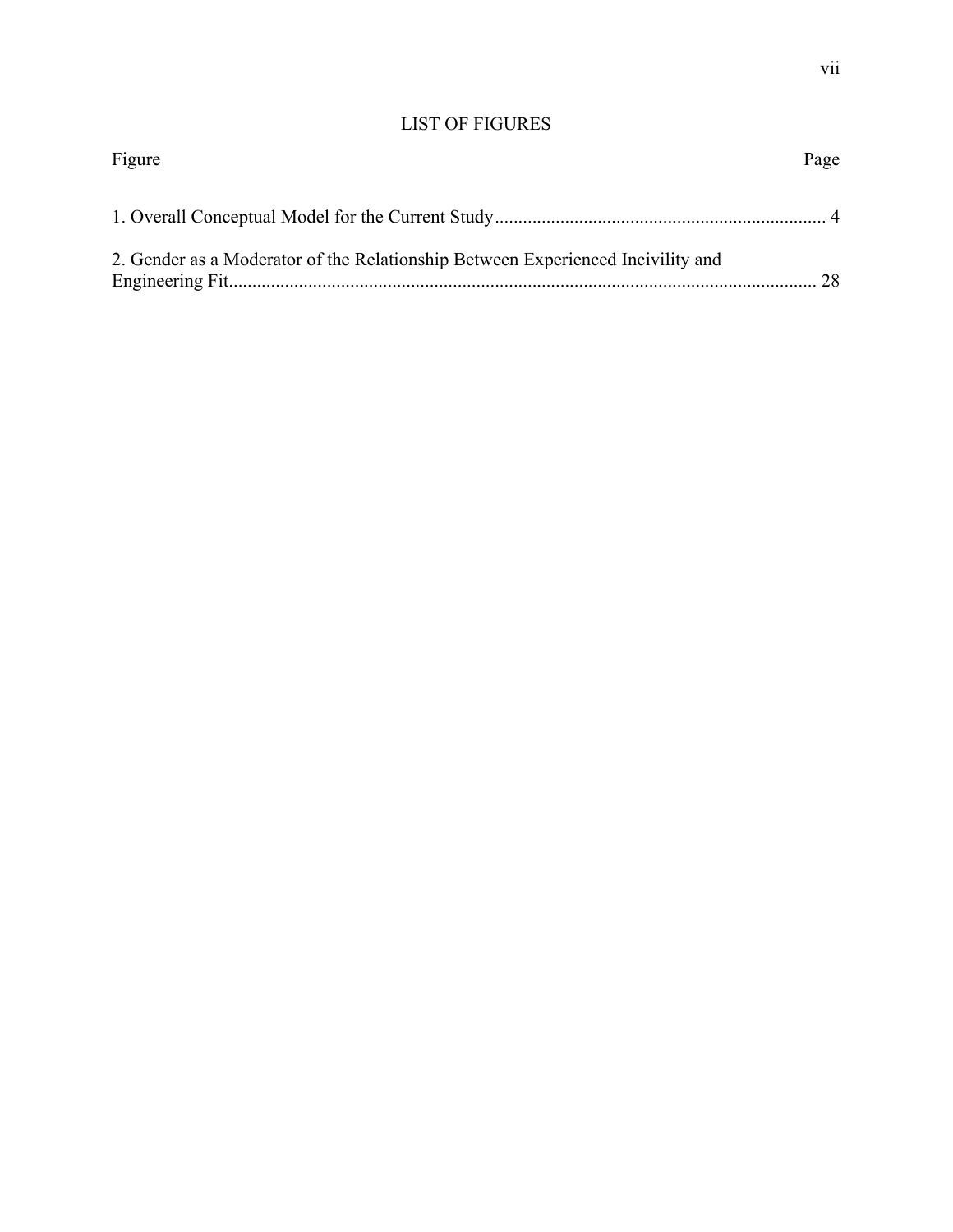# **CHAPTER I**

### **INTRODUCTION**

For the United States to remain globally competitive in science, technology, engineering, and math (STEM), a substantial increase in STEM graduates is needed (PCAST, 2012). In addition, a report issued by the President's Council of Advisors on Science and Technology indicated that STEM bachelor's degrees have been declining since 2001 (PCAST, 2012). One way to improve STEM graduation rates is to increase the number of students in STEM programs, particularly focusing on those underrepresented in STEM. Despite increasing numbers of women pursuing educational and employment opportunities in male-dominated fields, women remain underrepresented in STEM (NSF, 2015; Walton, Logel, Peach, Spencer, & Zanna, 2015).

Gender disparities vary among STEM fields, however. For example, in 2013, women earned 77 percent of bachelor's degrees awarded in psychology and comprised 67 percent of those employed in the field of psychology, while women earned 39 percent of bachelor's degrees in the physical sciences and accounted for 31 percent of physical scientists (NSB, 2016). Women are particularly underrepresented in the field of engineering. In 2013, women earned 19 percent of bachelor's degrees awarded in engineering and comprised a mere 15 percent of those in the engineering workforce (NSB, 2016; NSF, 2015). Over the past decade, women's share of bachelor's degrees earned in engineering has remained relatively stable, while employment in the engineering industry has increased only slightly (NSB, 2016; NSF, 2015). As such, efforts to understand and curb this persistent trend are not lacking (Society of Women Engineers, 2013).

Existing literature on women in engineering focuses on: (a) what garners women's interest in engineering, such as what drives them to seek educational or occupational opportunities in engineering (Hammack & High, 2014; Valian, 2014); (b) why women choose to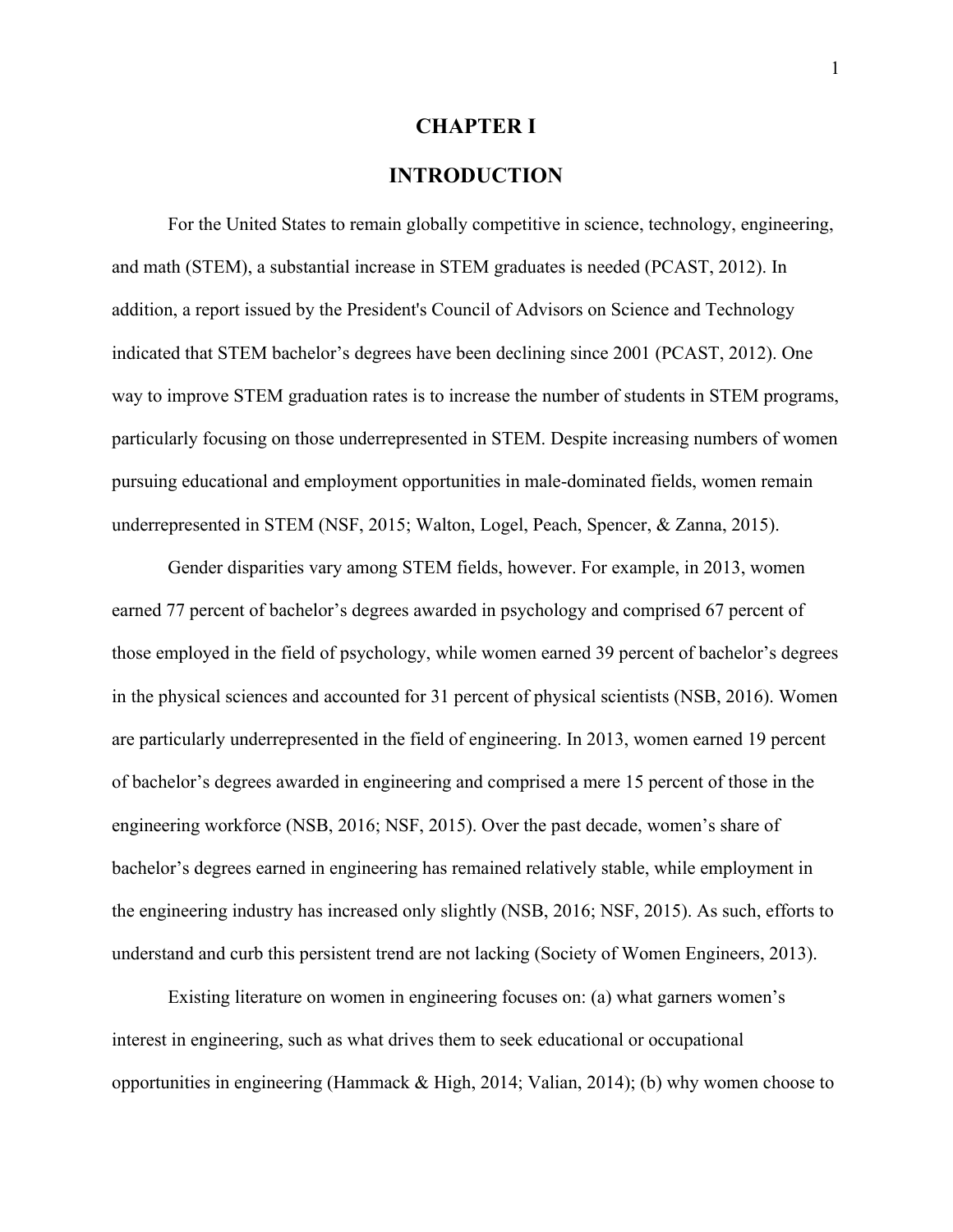stay in engineering programs and careers (Gayles & Ampaw, 2014; Kamphorst, Hofman, Jansen, & Terlouw, 2015; Walton et al., 2015); and (c) why women choose to leave the engineering field altogether (Beddoes & Pawley, 2014; Cheryan, Master, & Meltzoff, 2015; Fouad, 2014; Saucerman & Vasquez, 2014). Each perspective on underrepresentation (i.e., attraction, persistence, and attrition) can be investigated independently, although they are interrelated to some extent (Thomas, Poole, & Herbers, 2015). For example, efforts to increase women's interest in engineering such that more women pursue engineering education and careers may be futile if they leave the field once enrolled or hired. While understanding the relative impact of each perspective is important, examining how they converge to influence underrepresentation may prove to be a worthwhile endeavor.

The current study investigates two of the perspectives by examining what drives individuals to *leave* engineering (e.g., incivility) and whether this influences what drives them to *stay* (e.g., embeddedness). Incivility, which refers to behaviors that are subtle, rude, and unclear in intent to harm their target, is one reason that an individual may choose to leave. Past research has found that individuals who experience more incivility have higher intentions to leave their jobs (Cortina et al., 2001; Ghosh, Reio, & Bang, 2013). Though seminal theoretical and empirical work on incivility took place in workplace literature, incivility has also been studied in academic contexts (Caza & Cortina, 2007; Clark, Olender, Kenski, & Cardoni, 2013; Frey Knepp, 2012). On the other hand, embeddedness describes why individuals stay. In organizational science, embeddedness refers to how enmeshed, or connected, one is to a particular job, organization, or occupation (Mitchell et al., 2001). For example, an individual highly embedded in an organization is more compatible with the organizational culture, has more connections with people and activities within the organization, and would find it more difficult to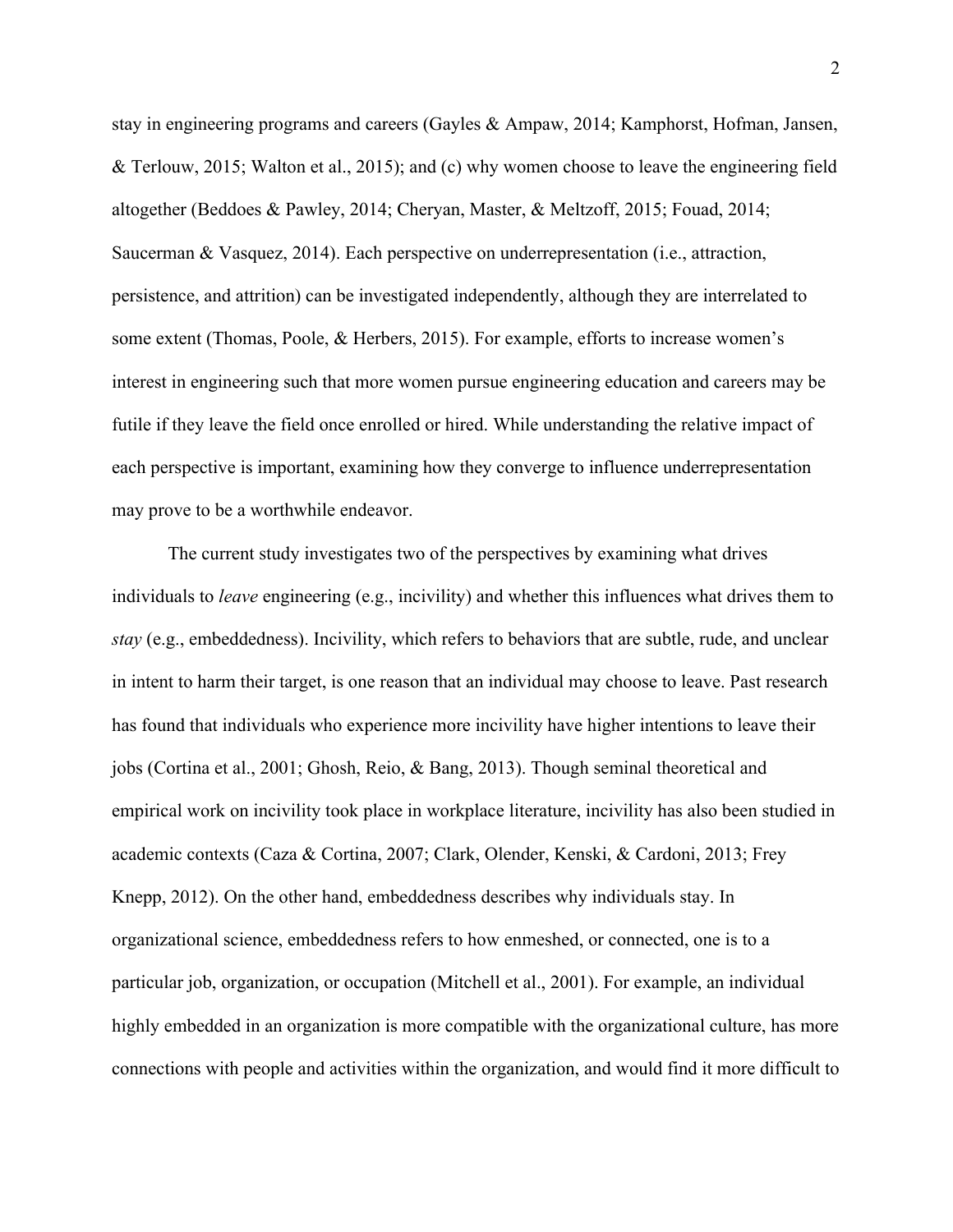give up the benefits and connections associated with being a part of the organization. As such, individuals with high organizational embeddedness are more likely to stay in that organization than those less embedded in the organization (Mitchell et al., 2001). Embeddedness theory has recently been validated as a lens with which to understand the experience of undergraduate students majoring in STEM, meaning that embeddedness can describe how enmeshed, or anchored, a student is in a particular STEM major or college/university (Major et al., 2015; Morganson, Major, Streets, Litano, & Myers, 2015). Moreover, embeddedness predicts persistence in STEM majors over time (Major et al., 2015).

The purpose of the current study is to examine the relationship between experienced incivility and embeddedness among undergraduate engineering students, in particular, whether uncivil treatment influences engineering embeddedness. Embeddedness in the context of engineering refers to how enmeshed one is within engineering. The proposed relationship has important implications for students and the field of engineering in terms of further understanding retention, as embeddedness and incivility both predict turnover or turnover intentions (Cortina, Kabat-Farr, Leskinen, Huerta, & Magley, 2013; Major et al., 2015). Understanding the role of incivility as a potential barrier to developing embeddedness in engineering simultaneously addresses two common perspectives on what contributes to women's underrepresentation in engineering (i.e., why students *stay* and why students *leave*).

Given the underrepresentation of women in engineering, investigating the role of gender as a moderator of the incivility and engineering embeddedness relationship may provide meaningful insight into the differential experiences of men and women in engineering. Figure 1 represents a model depicting the role of gender as a moderator of the relationship between incivility and the dimensions of engineering embeddedness. Findings may inform future research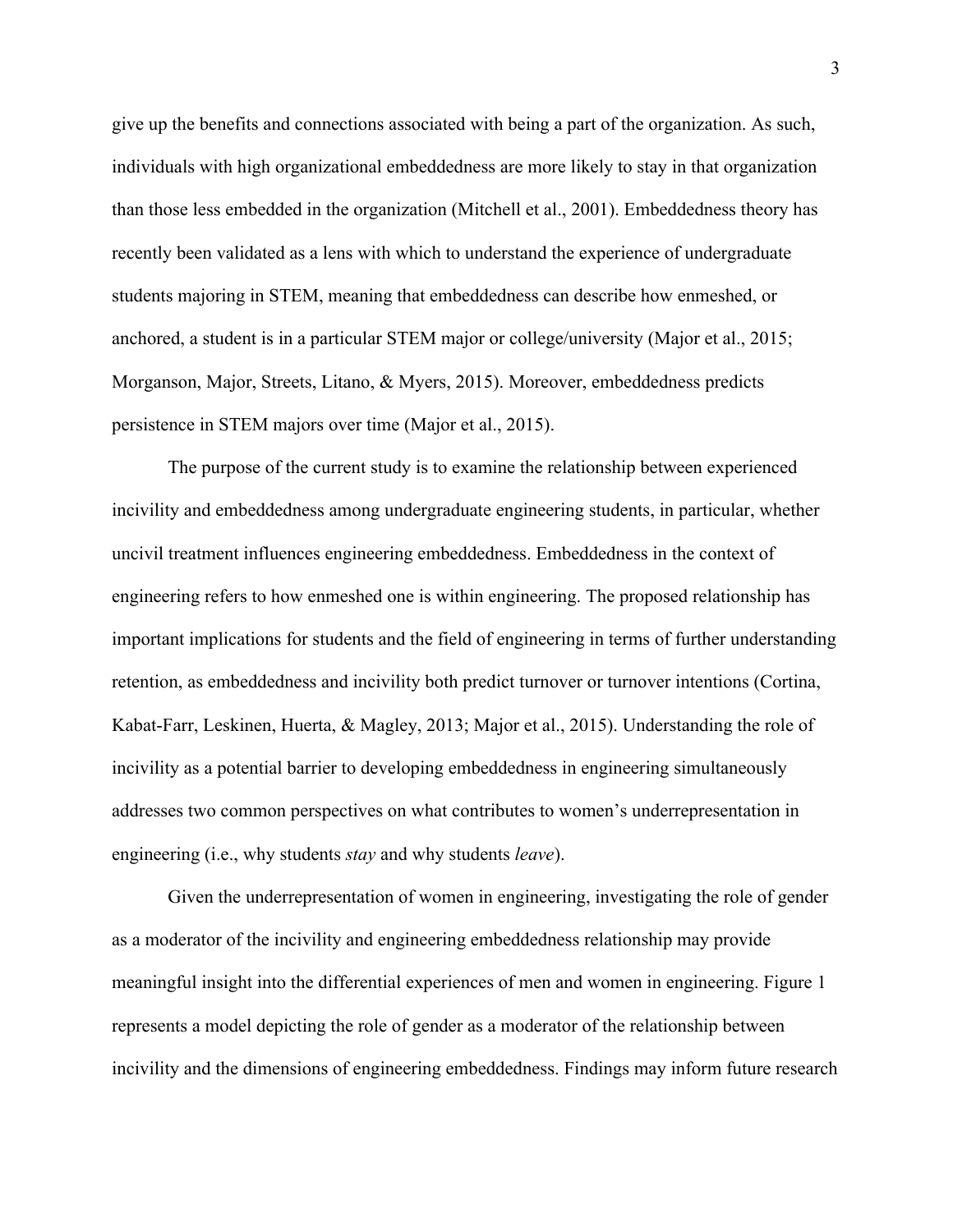and aid the development of preventative interventions that can be implemented to reduce incivility and potentially foster embeddedness among engineering students.



*Figure 1.* Overall Conceptual Model for the Current Study

This study contributes to extant literature in two ways. First, the relationship between experienced incivility and embeddedness has not been examined previously. Subsequently, gender has not been examined as a moderator of this relationship. As women and men typically have different experiences within engineering (Bix, 2014; Gayles & Ampaw, 2014), it is possible that the incivility-embeddedness relationship will differ depending on gender. Second, neither incivility nor embeddedness have been assessed exclusively with undergraduate engineering students. Uncivil treatment has been studied in academic settings, but studies tend to be descriptive in nature (i.e., perceptions of uncivil behaviors; Frey Knepp, 2012) and do not often examine incivility within an academic engineering context (Summers, Bergin, & Cole, 2009). Given its utility in understanding women's satisfaction and turnover intentions in the engineering workforce (Fouad, 2014; Fouad & Singh, 2011), assessing incivility among engineering students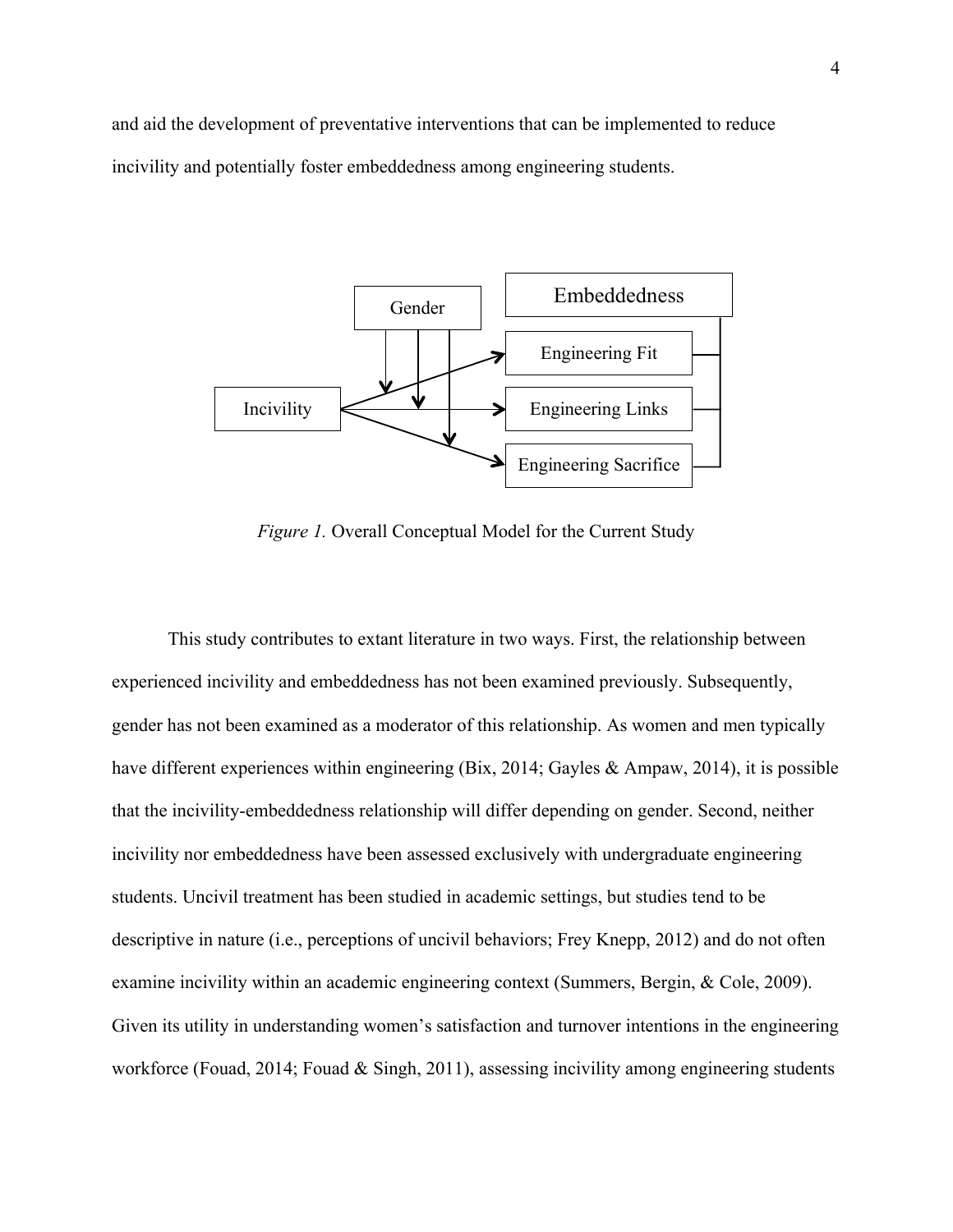may prove insightful when examining why women are underrepresented in engineering. While embeddedness theory has been successfully applied in STEM at the college level (Major et al., 2015; Morganson et al., 2015), utility in engineering, independent of STEM, should be examined as women are particularly underrepresented in this field.

#### **Workplace and Academic Incivility**

Incivility has most commonly been studied in the workplace where it is defined as "lowintensity deviant behavior with ambiguous intent to harm the target, in violation of workplace norms for mutual respect. Uncivil behaviors are characteristically rude and discourteous, displaying a lack of regard for others" (Andersson & Pearson, 1999, p. 457). Intentions to harm the target are ambiguous, as perceived by targets, instigators, and/or observers of incivility; however, the intentions can be present (Andersson & Pearson, 1999). Instigators, as well as targets and observers, may also explain perceptions of purposeful intent to harm the target as misconstrued. For example, they may suggest that the instigator was having a bad day or did not intend to be rude to the target. Some examples of uncivil treatment include making insulting or disrespectful comments, using sarcasm, and interrupting or talking over others. Although these behaviors may seem minor, they can be influential and are not limited to face-to-face interactions (Giumetti et al., 2013; Giumetti, McKibben, Hatfield, Schroeder, & Kowalski, 2012). In fact, Pearson and Porath (2009) estimate that each year incivility costs organizations \$14,000 per employee due to project delays and employee distraction from work.

Meta-analytic findings suggest that targets of uncivil treatment experience reduced job satisfaction ( $r = -140$ ), psychological well-being ( $r = -133$ ) and physical well-being ( $r = -17$ ; Hershcovis, 2011). Experienced incivility has also been positively associated with turnover intentions (one of the most robust predictors of actual turnover; Griffeth, Hom, & Gaertner,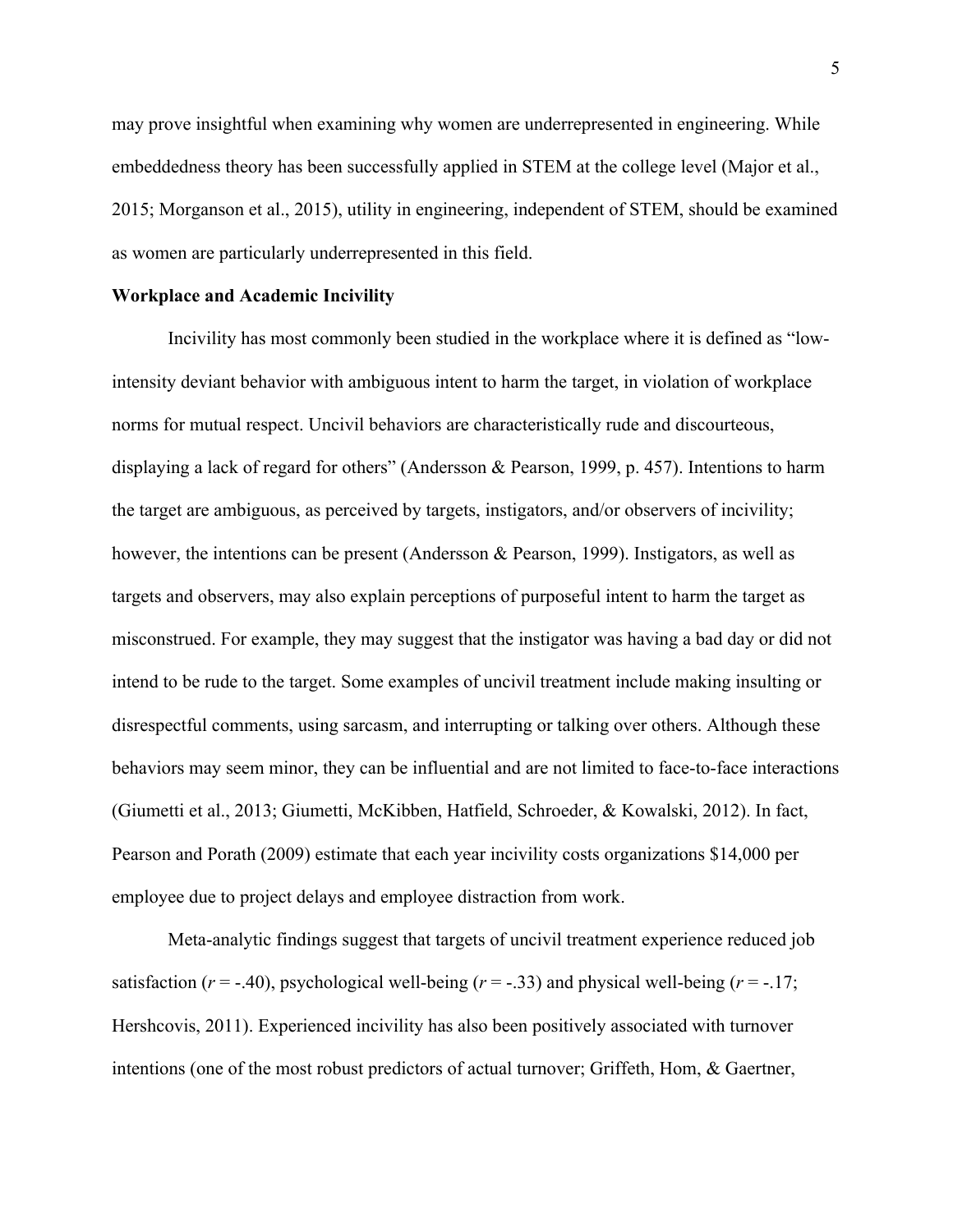2000; Tett & Meyer, 1993) in the workplace (Cortina et al., 2013; Cortina et al., 2001; Ghosh et al., 2013), a conclusion further supported by meta-analytic findings ( $r = .40$ ; Hershcovis, 2011). Incivility has also been studied in the engineering workforce. Findings show that experienced incivility is associated with reduced satisfaction with engineering and increased intentions to leave engineering fields for women (Fouad, 2014; Fouad & Singh, 2011).

In terms of occurrence, uncivil treatment is not uncommon within the workplace. Cortina et al. (2001) reported that, over the past five years, 71 percent of participants in her research had experienced uncivil treatment in the workplace, a number that can reach as high as 91percent (Lim & Lee, 2011). Moreover, some findings point to gender differences in incivility, with women facing more uncivil treatment than men (Cortina et al., 2013; Lim, Cortina, & Magley, 2008; Miner, Pesonen, Smittick, Seigel, & Clark, 2014; Sliter, Sliter, Withrow, & Jex, 2012; Woodford, Krentzman, & Gattis, 2012). Such findings lend support to a theory of selective incivility developed by Cortina (2008), which posits that uncivil acts can actually be manifestations of subtle sexism or discrimination that disproportionately target undervalued individuals (e.g., women; Cortina, 2008). Further understanding of incivility is important, not only because of the negative outcomes associated with experiencing incivility (e.g., increased turnover intentions), but also because of the ubiquitousness of uncivil treatment. The current study seeks to understand how uncivil treatment influences embeddedness in engineering, which has been shown to predict persistence in engineering and other STEM fields (Major, 2016).

In an academic context, research on incivility tends to focus on faculty and student perceptions of uncivil behaviors in the classroom (Rehling & Bjorklund, 2010), antecedents to instigated incivility (Nordstrom, Bartels, & Bucy, 2009), and strategies to prevent academic incivility (Alberts, Hazen, & Theobald, 2010). Although many studies have focused on faculty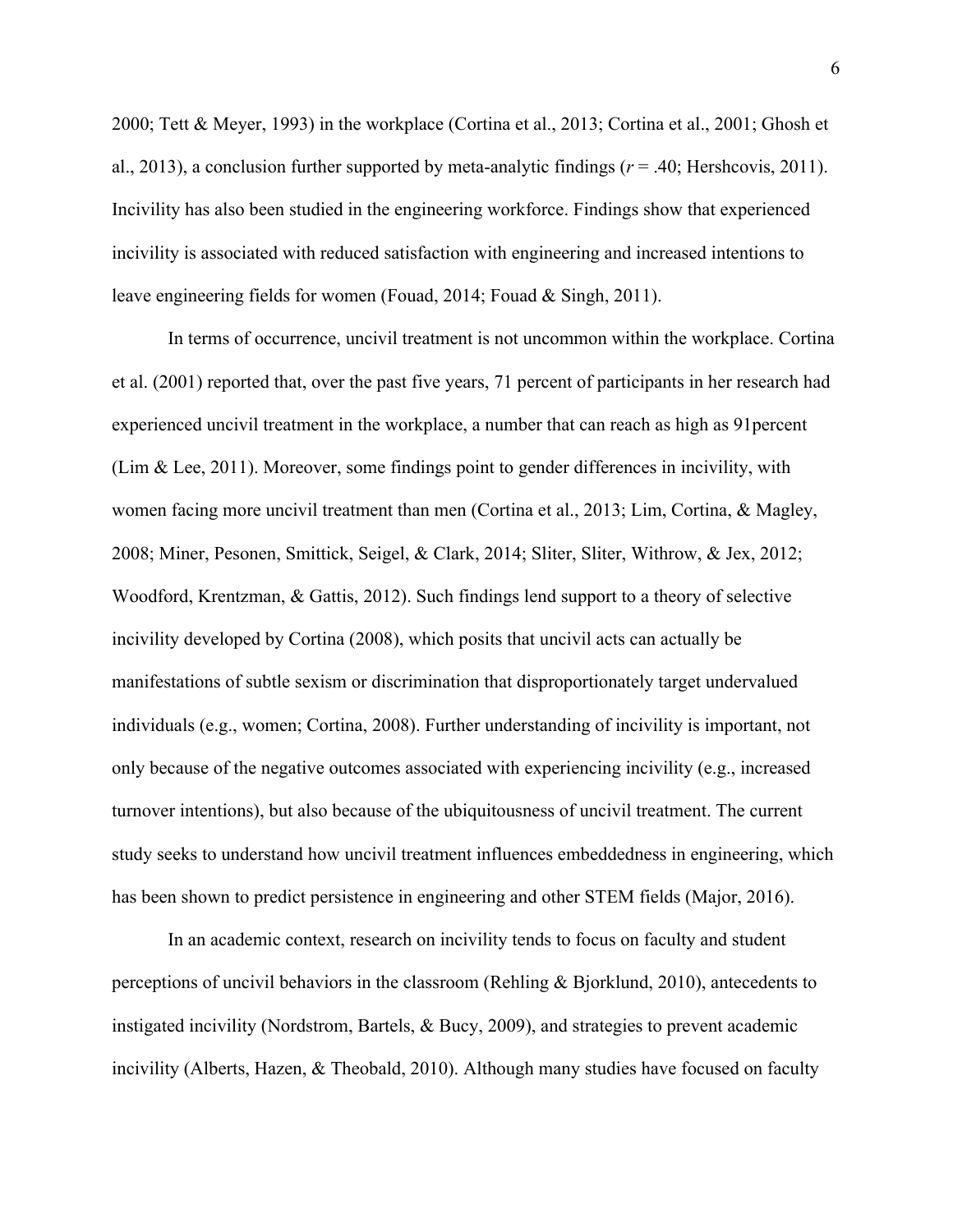perspectives of uncivil behaviors (Clark et al., 2013), research has emerged including student perspectives as well (Bjorklund & Rehling, 2010; Clark, 2008a; Clark & Springer, 2007; Marchiondo, Marchiondo, & Lasiter, 2010).

Contrary to the operationalization in workplace literature, academic incivility is not typically defined as low intensity behaviors that violate contextual norms. Some studies utilize Andersson and Pearson's (1999) definition (Caza & Cortina, 2007; Marchiondo et al., 2010) while others use a much more inclusive definition of incivility, such as "any speech or action that disrupts the harmony of the teaching-learning environment" (Clark & Springer, 2007, p. 93). Some examples of incivility in an academic setting include making negative, disrespectful, or condescending remarks and verbally discrediting others (Clark & Springer, 2007). To facilitate the merging of incivility literature in the workplace and academic contexts, the current study utilizes Andersson and Pearson's (1999) more conservative definition of incivility, as this operationalization is most commonly used in the workplace literature and has been used to some extent in the academic context.

Caza and Cortina (2007) suggest that findings between academic and organizational contexts are generalizable due to similar settings and features (e.g., highly organized and having expectations of member commitment and performance), and although uncivil behaviors may take different forms depending on the context, incivility typically negatively impacts targets in academic contexts similar to the workplace. For example, Clark (2008b) found that nursing students experienced feelings of trauma, helplessness, and anger (with themselves and with instigators of incivility), when they experienced uncivil treatment instigated by faculty. As a result, students either (a) remained in the nursing program and conformed as expected, (b) remained in the program and attempted to change patterns of incivility, or (c) left the program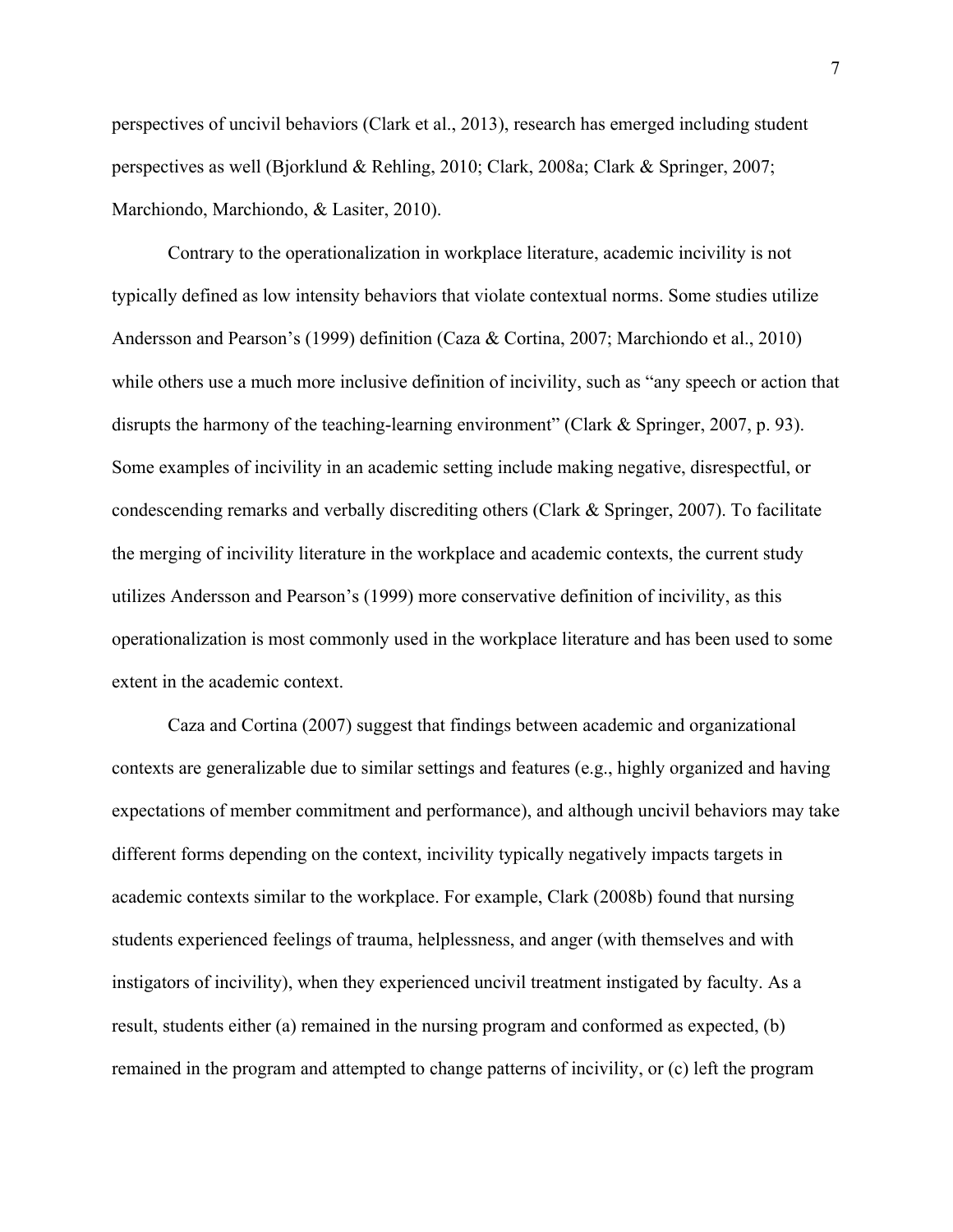entirely. Additional findings support a positive relationship between incivility perceptions of social ostracism (i.e., feeling like one does not belong), anxiety and depression, perceptions of unfairness, and dissatisfaction with the institution (Caza & Cortina, 2007). Satisfaction with college has been shown to be positively associated with persistence intentions (Strahan & Credé, 2015).

The source of the incivility may differentially impact the negative outcomes associated with uncivil treatment. Incivility can come from someone of the same status as the target, such as peers or coworkers (*lateral incivility*) or from someone who is of higher status, such as faculty, staff, or supervisors (*top-down incivility*). In the workplace, Ghosh et al. (2013) found that incivility from a supervisor was directly related to the target employee's turnover intentions. Pearson and Porath (2009) state that 60% of the uncivil treatment experienced in the workplace is top-down and a study by Lim and Lee (2011) found that employees received the most uncivil treatment from their supervisors, relative to their coworkers and subordinates. In addition, Caza and Cortina (2007) examined experienced incivility from different sources in an academic context and found that perceptions of social ostracism and perceptions of the academic institution as unfair or unjust were associated with both lateral and top-down incivility. However, top-down incivility was much more strongly related to perceptions of an unfair or unjust institution than lateral incivility.

Caza and Cortina (2007) assert that educational and professional institutions are similar in nature, including in hierarchical power structures, such that students hold less power than staff, administration, and faculty as employees hold less power than supervisors. For example, faculty are expected to guide students' performance through instruction and feedback (Hattie, 2003), much like how supervisors guide subordinates' performance. Moreover, employees and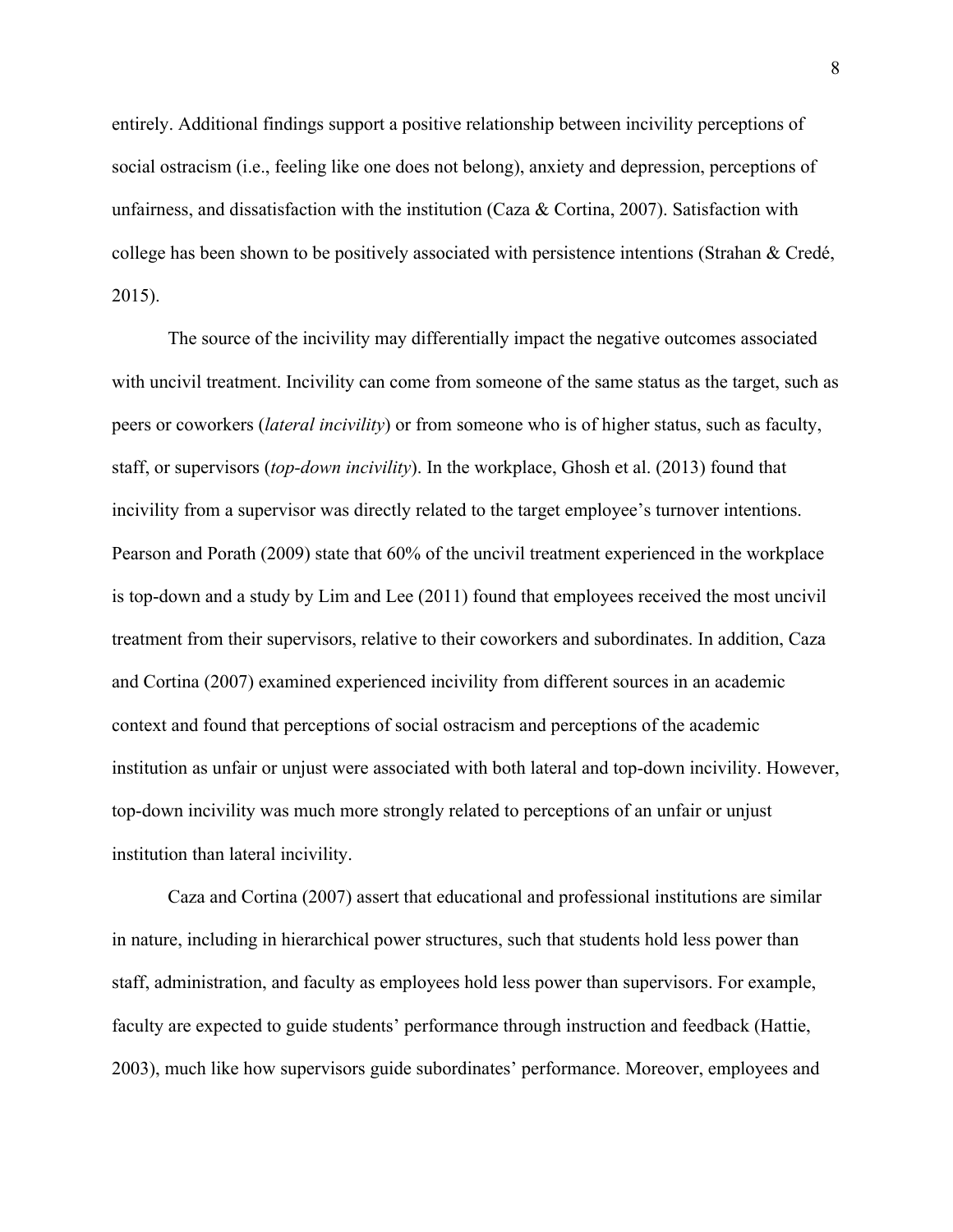students interact with their coworkers and peers more frequently than supervisors or faculty and staff. Although Caza and Cortina (2007) argue that academic and professional contexts are similar in nature and thus findings are generalizable between the two contexts, there may be reason to disagree when it comes to the primary source of incivility. One reason is that some workplace literature finds that employees experience more top-down incivility (i.e., from supervisors) than lateral incivility (i.e., from coworkers; (Lim & Lee, 2011; Pearson & Porath, 2009), while Caza and Cortina (2007) found that students reported experiencing more uncivil treatment from other students ( $M = 1.26$ ,  $SD = 0.68$ ), compared with that from faculty, staff, or administrators ( $M = 0.98$ ,  $SD = 0.57$ ). Given the lack of research on source of uncivil treatment and divergent findings in workplace and academic incivility literature, it is important to further extend this line of research.

*Research Question: Do students experience more lateral or top-down incivility in an engineering academic setting?* 

#### **Embeddedness Theory**

Embeddedness theory, originally established in the context of the workplace, provides a unique framework that examines why individuals *stay* in their jobs (Mitchell et al., 2001). It was developed in response to traditional models of turnover that only explained modest amounts of variance using predictors such as organizational commitment, job satisfaction, and job involvement (Mitchell et al., 2001). Embeddedness theory has been shown to predict employee turnover above and beyond these predictors (Jiang, Liu, McKay, Lee, & Mitchell, 2012) and also offers a new perspective on turnover that examines why employees stay, rather than why employees leave their job. Similarly, embeddedness theory applied to STEM fields allows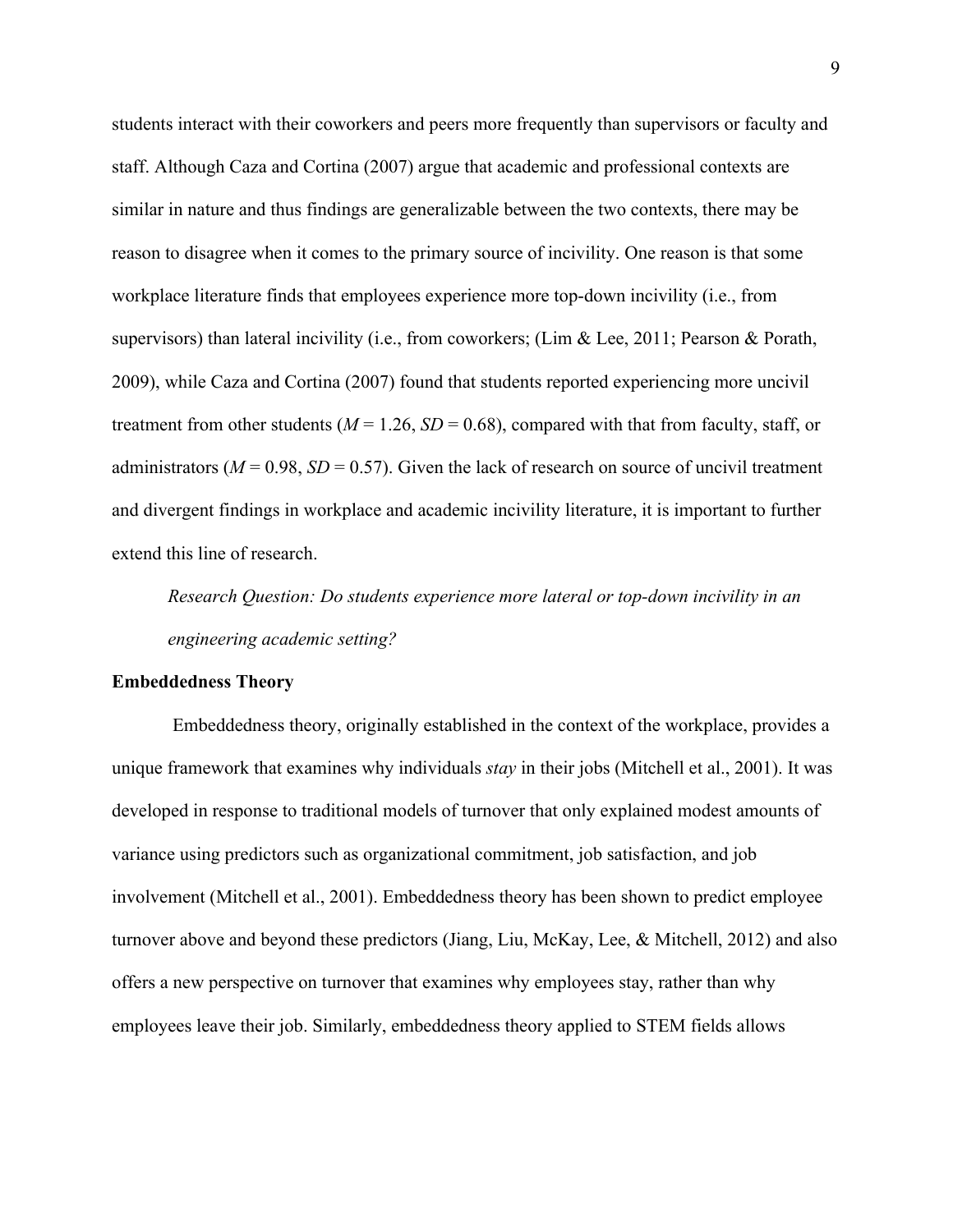researchers to shift focus from why individuals *leave* STEM to why they *stay* (Major et al., 2015; Morganson et al., 2015).

Embeddedness consists of three dimensions that influence employee persistence: fit, links, and sacrifice. Individually, the dimensions reflect how compatible one is with their job and organization (*fit*), the connections they have to people and activities within the organization (*links*), and what one would give up upon leaving their job (*sacrifice*). As a whole, the three dimensions represent how strongly one is attached to or rooted in their job and the larger organization (Mitchell et al., 2001). Prior research suggests that those who are more embedded are more likely to stay in their jobs (Jiang et al., 2012; Lee, Burch, & Mitchell, 2014; Mitchell et al., 2001).

Although most commonly studied in the workplace, embeddedness theory has been successfully applied in an academic context. A study utilizing focus groups demonstrated that embeddedness (fit, links, and sacrifice) was an appropriate lens for describing the STEM student experience (Morganson et al., 2015). As such, Morganson et al. (2015) indicated that embeddedness theory can be used as a framework to understand and promote retention of STEM students. Morganson et al. (2015) assessed major embeddedness, the extent to which an individual is embedded in their undergraduate STEM major, using the same three dimensions used to assess job embeddedness in the workplace (e.g., fit, links, and sacrifice). Findings revealed that embeddedness theory is applicable in a college context (i.e., major embeddedness) similar to application in an organizational context (i.e., job embeddedness). For major embeddedness, *fit* included passion, compatibility between the skills one's major requires and the skills one has, and thriving in the face of challenge brought about by a STEM major. *Links* were characterized by connections with one's major, for example having or being a role model, having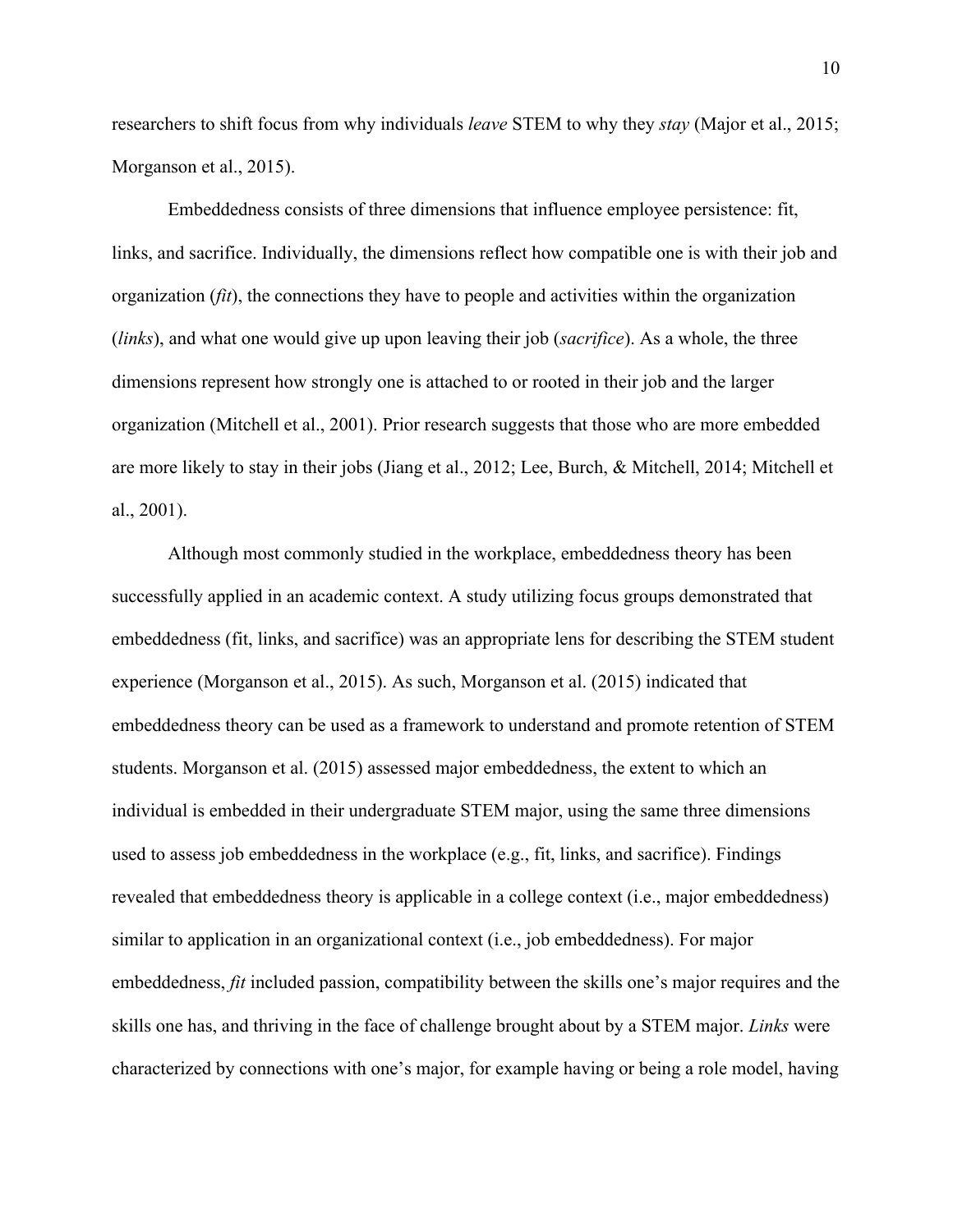family members with a history in STEM, or camaraderie among STEM peers (Morganson et al., 2015). Finally, *sacrifice* included sunk costs (i.e., loss of investments including tuition or credits) and the prestige accompanying STEM majors that one would give up upon leaving. Embedded individuals perceived themselves to have the skills necessary for their STEM major; felt closely connected to the students, faculty, and staff they encountered in the context of their major; and felt they would give up a great deal if they left their major. In further support for the utility of embeddedness theory in the STEM college context are findings that embeddedness predicts retention for STEM majors above and beyond major satisfaction and commitment (Major et al., 2015).

#### **Incivility and Embeddedness**

Experiencing incivility has the potential to undermine embeddedness for engineering students, perhaps leading students to reevaluate how well they fit with engineering, weakening connections students have with those in engineering (e.g., peers, faculty), and leading students to feel like they would sacrifice less if they left engineering.

**Incivility and engineering fit.** Experiencing incivility will likely affect one's passion for and perceptions of compatibility with engineering (*engineering fit*), especially when that uncivil treatment stems from those within engineering. Students who are talked over or ignored (i.e., uncivil treatment) when attempting to contribute to a class discussion may not feel particularly passionate about engaging in future discussions, especially if this occurs repeatedly. Similarly, a student accused of incompetence (i.e., uncivil treatment) by someone within engineering, such as a peer or professor, may question if the skills they have are a good match for their major. It is a reasonable speculation that experiencing rude and discourteous behaviors such as these will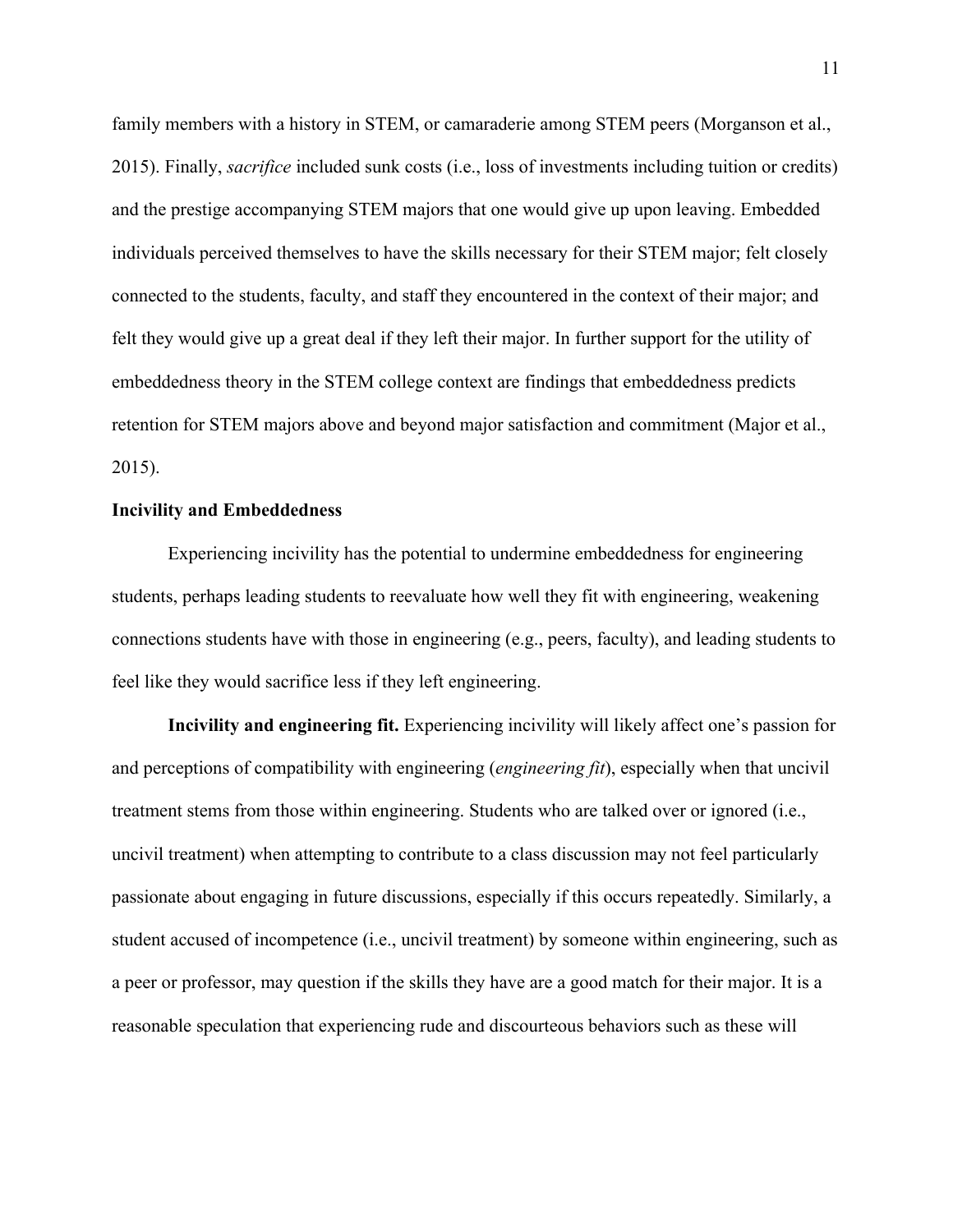negatively affect students' passion for engineering and perceptions of compatibility with the field.

*Hypothesis 1a:* Incivility will be negatively related to engineering fit.

**Incivility and engineering links.** Students' ties to engineering (i.e., *engineering links*) may also be jeopardized upon experiencing incivility. If someone pays little attention to or shows little interest in a student's statements or opinions, the student is unlikely to forge a positive attachment with that person. A student's connections with those in engineering may also be weakened in response to incivilities such as someone making insulting or disrespectful comments about a student or making jokes at the student's expense. Not only would students be unlikely to desire a connection with individuals who perform these rude and discourteous behaviors, these negative comments may damage the reputation of the target student, possibly leading others in engineering to avoid connecting with that student (Wilson, Wilczynski, Wells, & Weiser, 2000). Furthermore, experienced incivility has been linked with negative outcomes such as social isolation (Lim et al., 2008; Pearson, Andersson, & Wegner, 2001) and social ostracism (Caza & Cortina, 2007). As such, it is reasonable to propose that incivility will negatively influence connections students have with others in engineering (e.g., peers, faculty).

*Hypothesis 1b:* Incivility will be negatively related to engineering links.

**Incivility and engineering sacrifice.** Finally, students who experience incivility may be less invested in engineering (*engineering sacrifice*), especially given the positive association between incivility and psychological distress (i.e., anxiety and depression; Caza & Cortina, 2007; Lim & Lee, 2011; Miner et al., 2014). Upon experiencing uncivil treatment in engineering, students may rethink what they would be giving up upon leaving their engineering major. Students may even decide that leaving their engineering major would not require much of a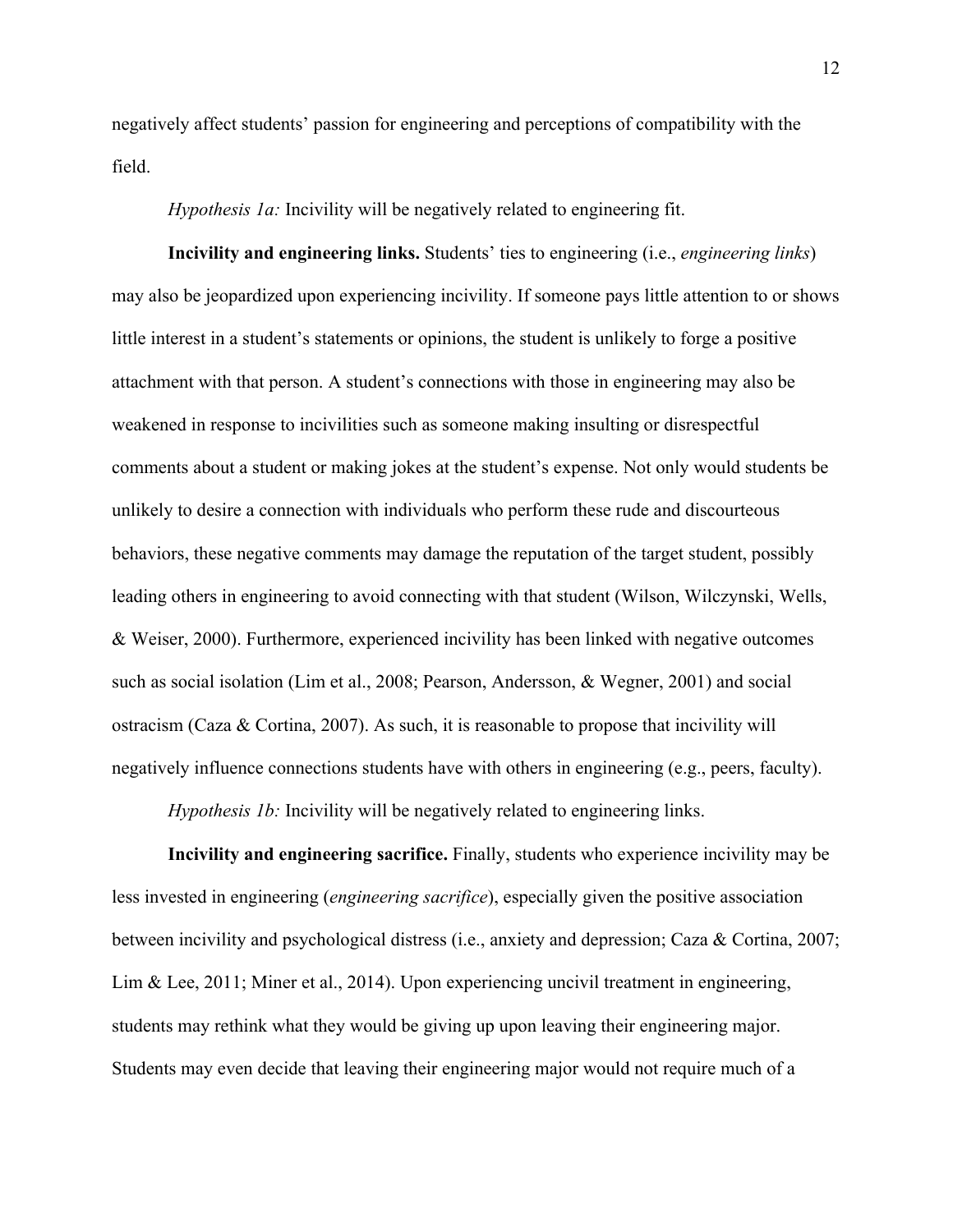sacrifice. For example, students on the receiving end of anger outbursts or hostile looks may not consider leaving engineering as a big sacrifice, especially if leaving engineering was associated with cessation of uncivil treatment. In fact, students may find staying in engineering to be more detrimental, given that they are experiencing incivility within engineering. Thus, it is expected that students who experience more uncivil treatment will be less invested in their engineering major.

*Hypothesis 1c:* Incivility will be negatively related to engineering sacrifice.

#### **Incivility, Embeddedness, and Gender**

Cortina (2008) introduced the theory of *selective incivility*, suggesting that incivility is a subtle manifestation of bias and discrimination (e.g., gender) in the workplace. As blatant, or "old-fashioned," discrimination and sexism decline, partly because of anti-discrimination laws and policies, Cortina (2008) posited that subtle discrimination, or "modern discrimination," has risen to take its place. Incivility facilitates modern discriminatory behaviors because of its ambiguous nature, meaning instigators can mask biased or discriminatory acts under the guise of more acceptable premises, whether intentionally or not (Cortina, 2008). Cortina (2008) suggests that individuals in socially undervalued roles (i.e., women in engineering) are more at risk to be targeted with uncivil behaviors, a theory that has been supported by several research findings (Cortina et al., 2013; Lim et al., 2008; Miner et al., 2014). Thus, it is hypothesized that:

*Hypothesis 2:* Among students majoring in engineering, women will experience more incivility than men.

Considering that men and women often experience a different environment within engineering, it is likely that gender may affect how one reacts to experiencing incivility. While incivility may lead both men and women to question how well they fit with engineering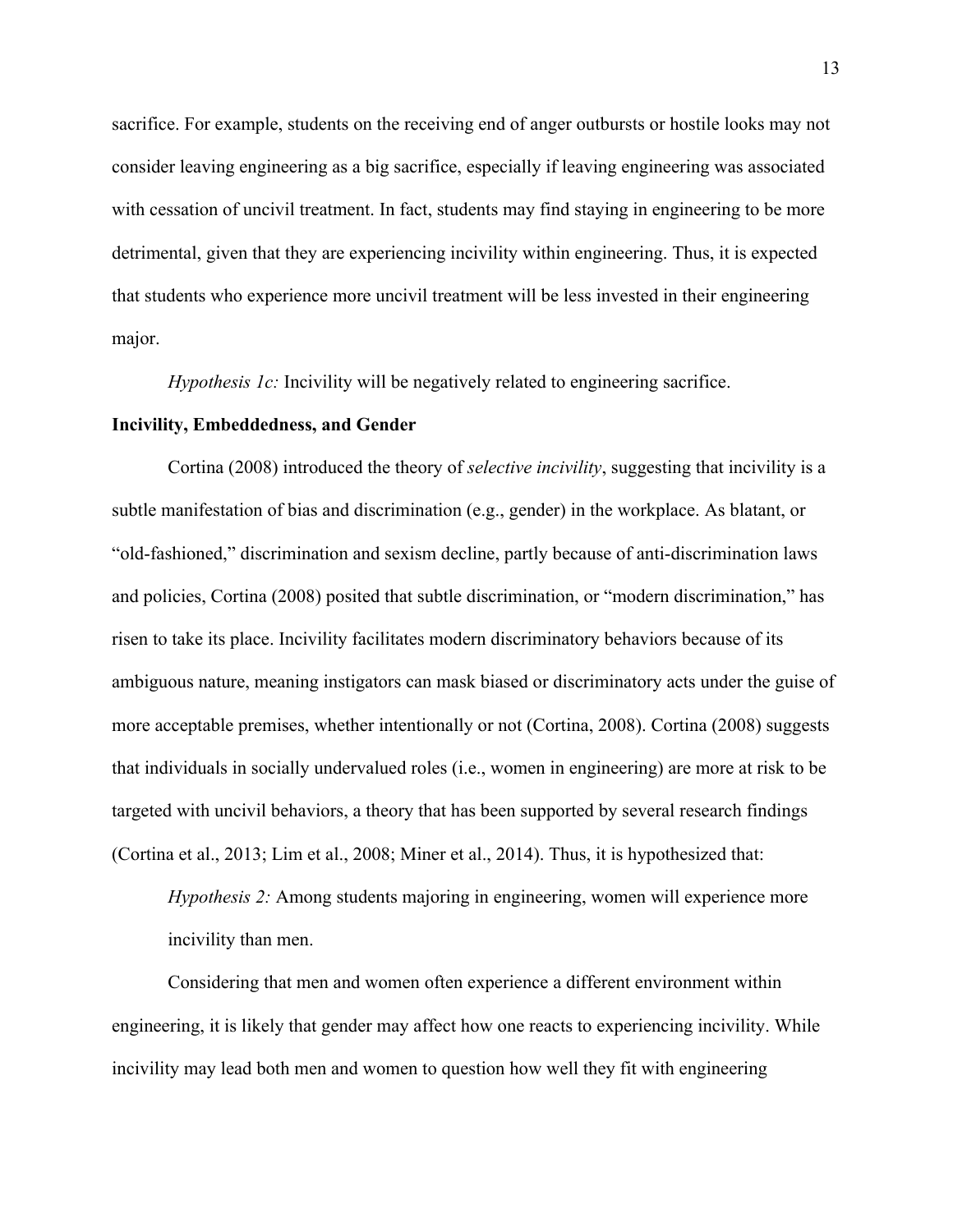(*engineering fit*), uncivil treatment may prove especially harmful for women in terms of engineering fit. Being a woman in engineering may exacerbate the negative impact of uncivil treatment (e.g., being accused of incompetence) on engineering fit by reinforcing stereotypes that women are not skilled in engineering and math (Bell, Spencer, Iserman, & Logel, 2003). Oftentimes, these stereotypes can negatively influence perceptions of women's competency in the field in that women must prove their competence while men's competency is often assumed (Gill et al., 2008). These stereotypes can also hinder women's performance in engineering through stereotype threat, a performance detriment that arises when individuals belonging to a negatively stereotyped group (i.e., women in engineering) are anxious that they will judged by or will confirm negative stereotypes held of their group (Dickhäuser & Meyer, 2006; Saucerman  $\&$ Vasquez, 2014). For example, women have been shown to perform worse than men on an engineering exam when instructions indicated that the test was to assess good and bad engineers. However, when instructions asserted that the test was gender-fair or that it was not intended to assess engineering ability, women and men performed equally (Bell et al., 2003). Moreover, women have been found to have lower self-efficacy in engineering, or confidence in their ability to succeed in engineering, relative to men (Flores, Lee, Luna, & Navarro, 2013). In fact, gender may lessen the negative impact of incivility on engineering fit for men given positive stereotypes that men are better at engineering and math than women.

*Hypothesis 3a:* Gender will moderate the relationship between incivility and engineering fit such that the negative effects of incivility on engineering fit will be stronger for women than men.

Incivility may threaten the ties men and women have to those in engineering (*engineering links*); however, women may experience this to a greater degree than men. Being a woman in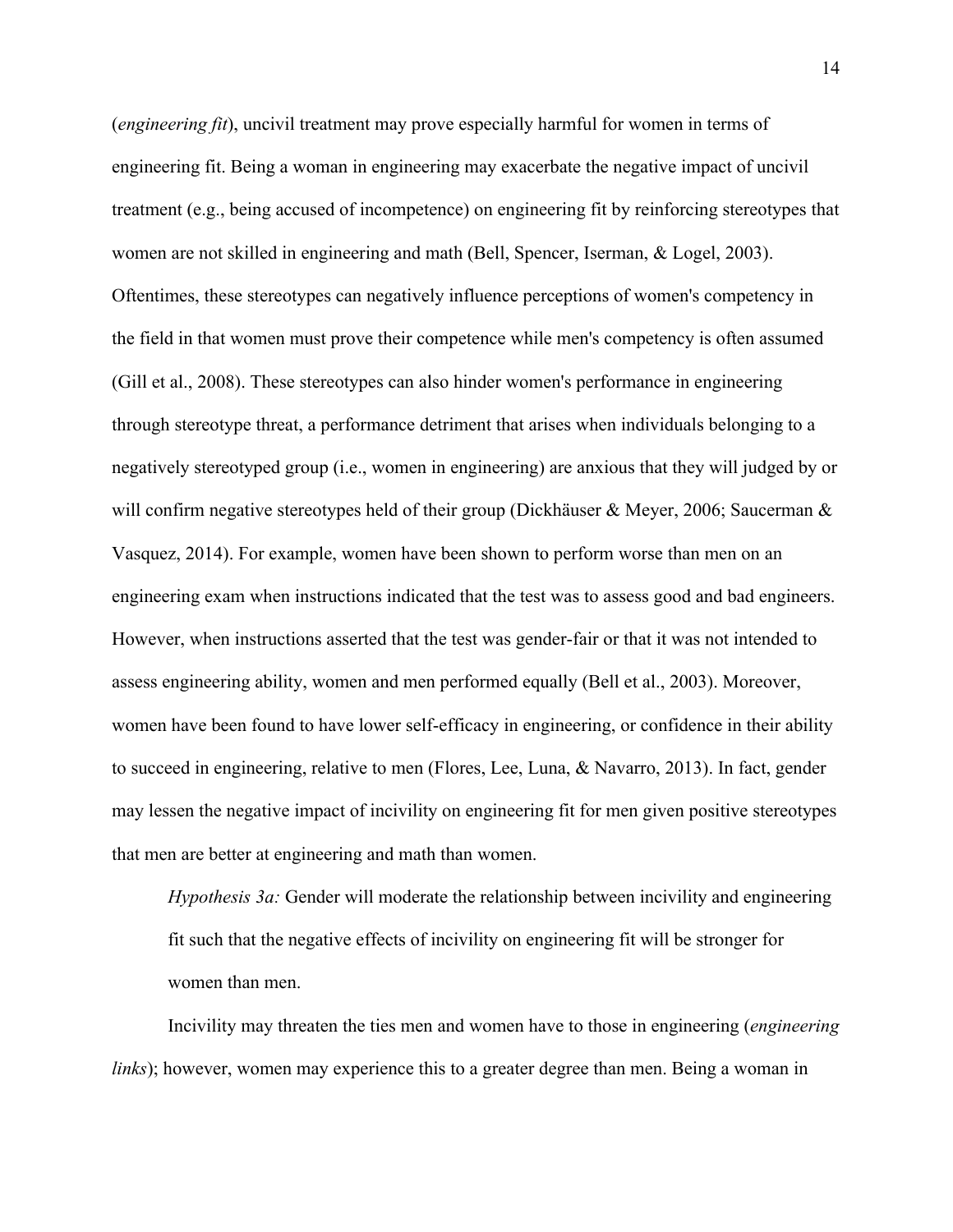engineering may exacerbate the negative impact of uncivil treatment (e.g., ignored or given the "silent treatment") on engineering links by reinforcing feelings of being unwelcome and undervalued in a predominantly male (NSB, 2016; NSF, 2015) and stereotypically masculine field. Women in male-dominated fields such as engineering may feel as if they do not belong and become less involved in the field (Murphy, Steele, & Gross, 2007; Valian, 2014). In fact, undergraduate women felt less threatened, more challenged, and participated more when solving an engineering problem when assigned to a group comprised mostly of women, compared to a male-dominated group (Dasgupta, Scircle, & Hunsinger, 2015). In addition, some individuals have a difficult time accepting and valuing women as engineers (Gill, Sharp, Mills, & Franzway, 2008) and may isolate, exclude, or even target women entering the engineering field with hostile behaviors (Wyer, Barbercheck, Cookmeyer, Ozturk, & Wayne, 2013).

Women may also encounter a "chilly climate" in which they feel unwelcomed and undervalued as a result of a perceived incompatibility of being a woman in a stereotypically masculine field such as engineering (Blickenstaff, 2005; Gill et al., 2008). Stereotypes of engineering as a masculine field can also negatively influence perceptions of women's competency in the field (Gill et al., 2008; Saucerman & Vasquez, 2014) in that women's competency must be proven while men's competency is often assumed (Gill et al., 2008). Moreover, women who do assert their competency are often perceived to be less warm, and thus, less likeable (Heilman, Wallen, Fuchs, & Tamkins, 2004). Whereas women in engineering may already feel alienated, unwelcome, and undervalued due to a chilly climate and negative stereotypes of women in a stereotypically masculine field, men likely do not have this same experience. Men are likely to fit in engineering as their gender matches with the dominant gender in the field, and as a result, there is also a perceived match between being male in engineering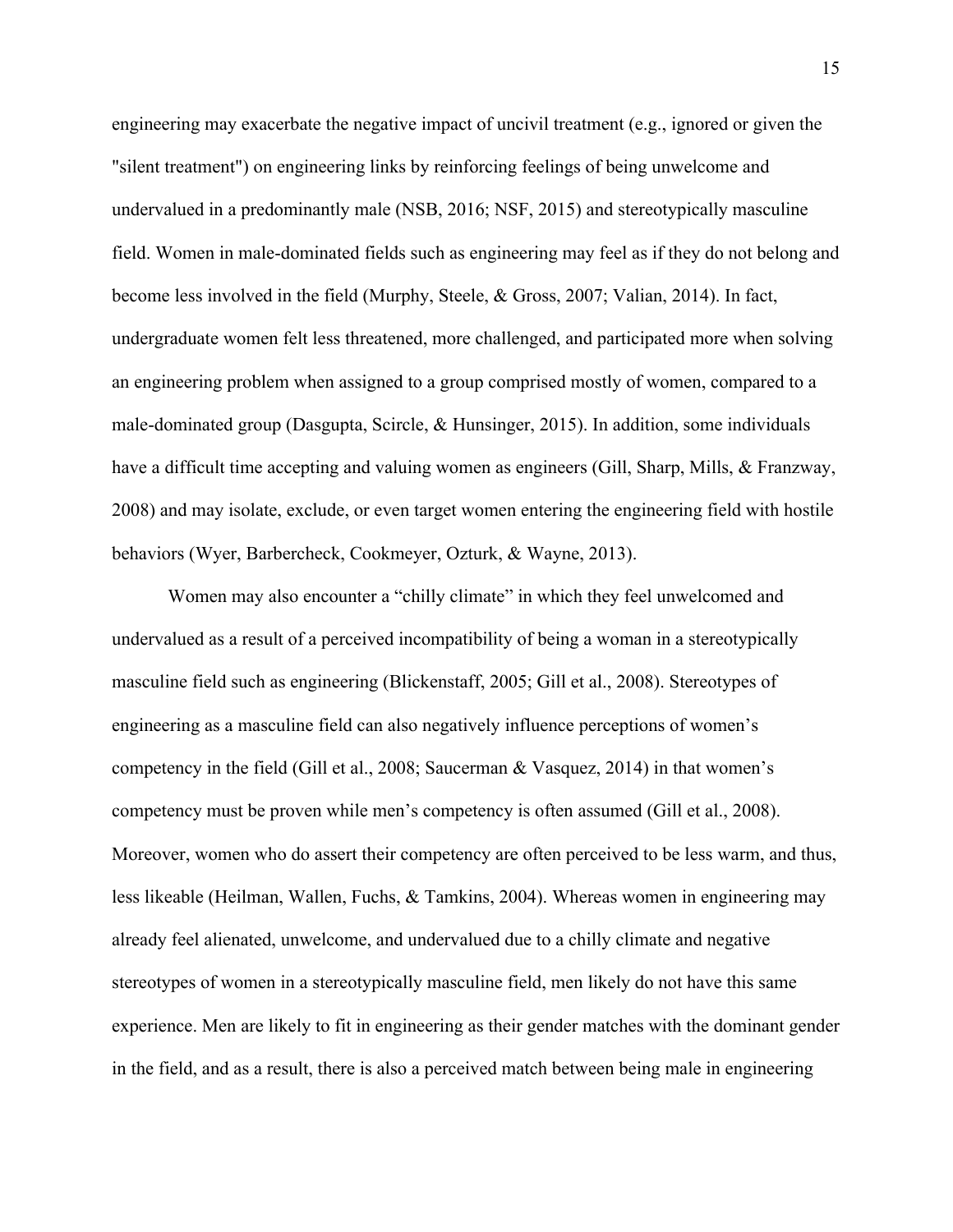and the masculine stereotypes associated with the engineering field. For men, gender may lessen the negative impact of uncivil treatment on engineering links by conveying that they belong and are valued in engineering given that engineering is male-dominated and a stereotypically masculine field.

*Hypothesis 3b:* Gender will moderate the relationship between incivility and engineering links such that the negative effects of incivility on engineering links will be stronger for women than men.

Although incivility will likely influence engineering sacrifice negatively for all students, gender may affect the magnitude of this negative relationship. For women, gender may exacerbate the negative relationship between incivility and engineering sacrifice by reinforcing stereotypes of engineering as a masculine field and that women are not skilled at math or engineering as well as reinforce feelings of being unwelcome and undervalued. Women who enter the field of engineering often deal with barriers to success that men typically do not, including overcoming negative stereotypes, stereotype threat, lower self-efficacy, feelings of isolation and alienation, and "chilly climates." Experiencing uncivil treatment may lead women to question what they would really be giving up if they left the field. On the other hand, men tend to have a more positive experience in engineering where they are positively stereotyped, accepted, and valued. As such, gender may lessen the negative impact of incivility on engineering sacrifice for men by conveying subtle messages of engineering and math ability as well as a general sense of belonging.

*Hypothesis 3c:* Gender will moderate the relationship between incivility and engineering sacrifice such that the negative effects of incivility on engineering sacrifice will be stronger for women than men.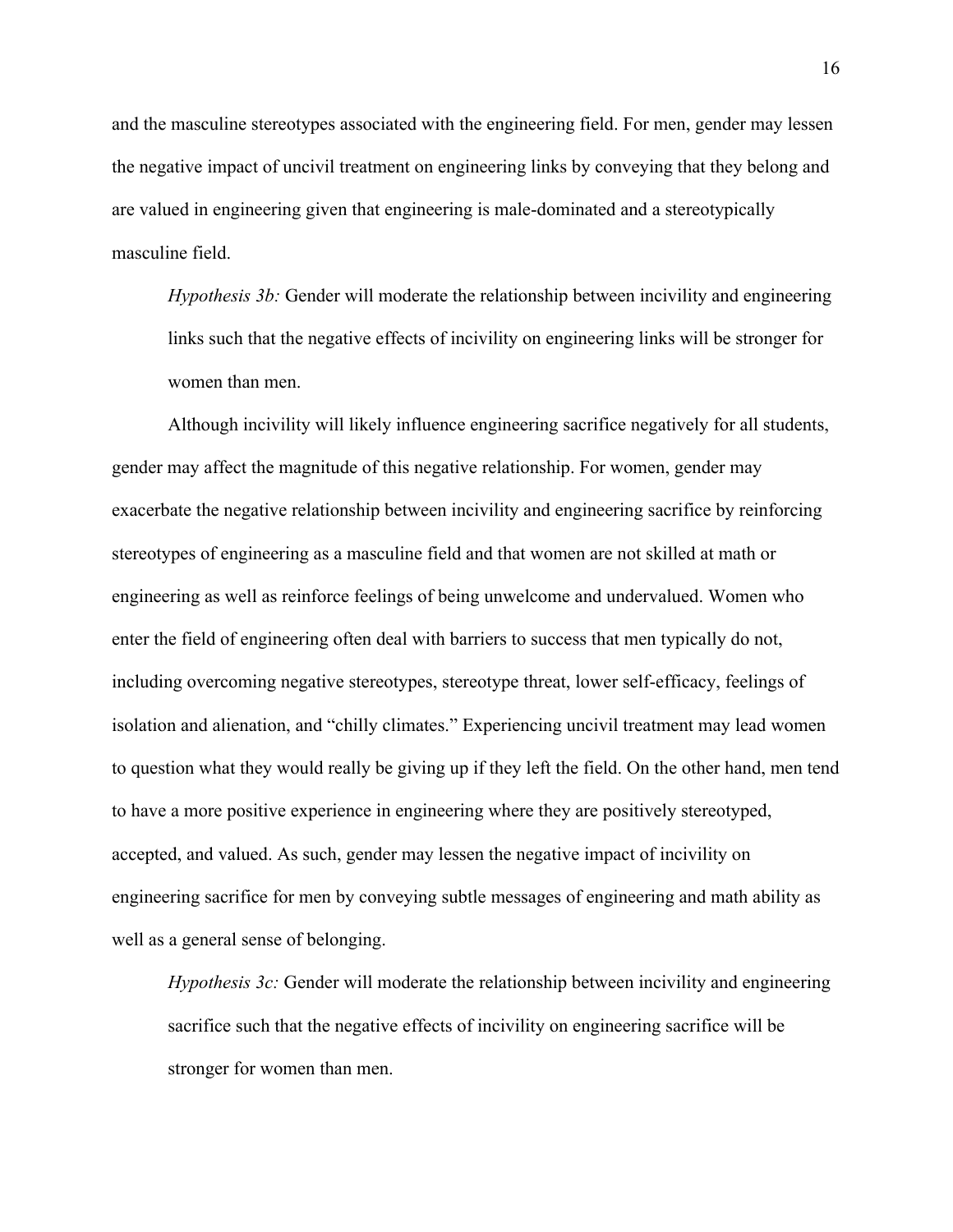# **CHAPTER II**

### **METHOD**

#### **Participants**

Students were recruited from an engineering program at a large, southwestern university in the United States. The program from which participants were drawn was similar to other engineering programs in that it was male-dominated and a majority of the students were White. From 2011 to 2015, the program had an average male enrollment of 77 percent and about 63 percent of students were White. The current sample was comprised of first-year students enrolled in the engineering program in Fall 2016 was demographically similar to first-year students enrolled in the engineering program in previous years (75 percent of the participants were male and 60 percent were White). In addition, 22 percent of the current sample identified as Hispanic or Latinx, 10 percent as Asian, 3 percent as African American, and less than 1 percent identified as American Indian. On average, participants in the sample were 19 years old (*SD* = 1.74) with an average Fall 2016 GPA of 3.17 (*SD* = 0.69). Participants were recruited from a fall semester engineering course common to all first-year engineering students. A majority of participants completed the survey at the end of the fall 2016 semester (60 percent); the remainder completed the survey at the beginning of Spring 2017. The final sample for this study included a total of 1033 participants, roughly one-third of the approximately 3000 students who were enrolled in the engineering program in 2016.

#### **Procedure**

Data were collected via an online survey as part of a larger project examining engineering identity and embeddedness. For the current study, the researchers sent individualized emails to first-year students enrolled in the common engineering course offered in Fall 2016. Students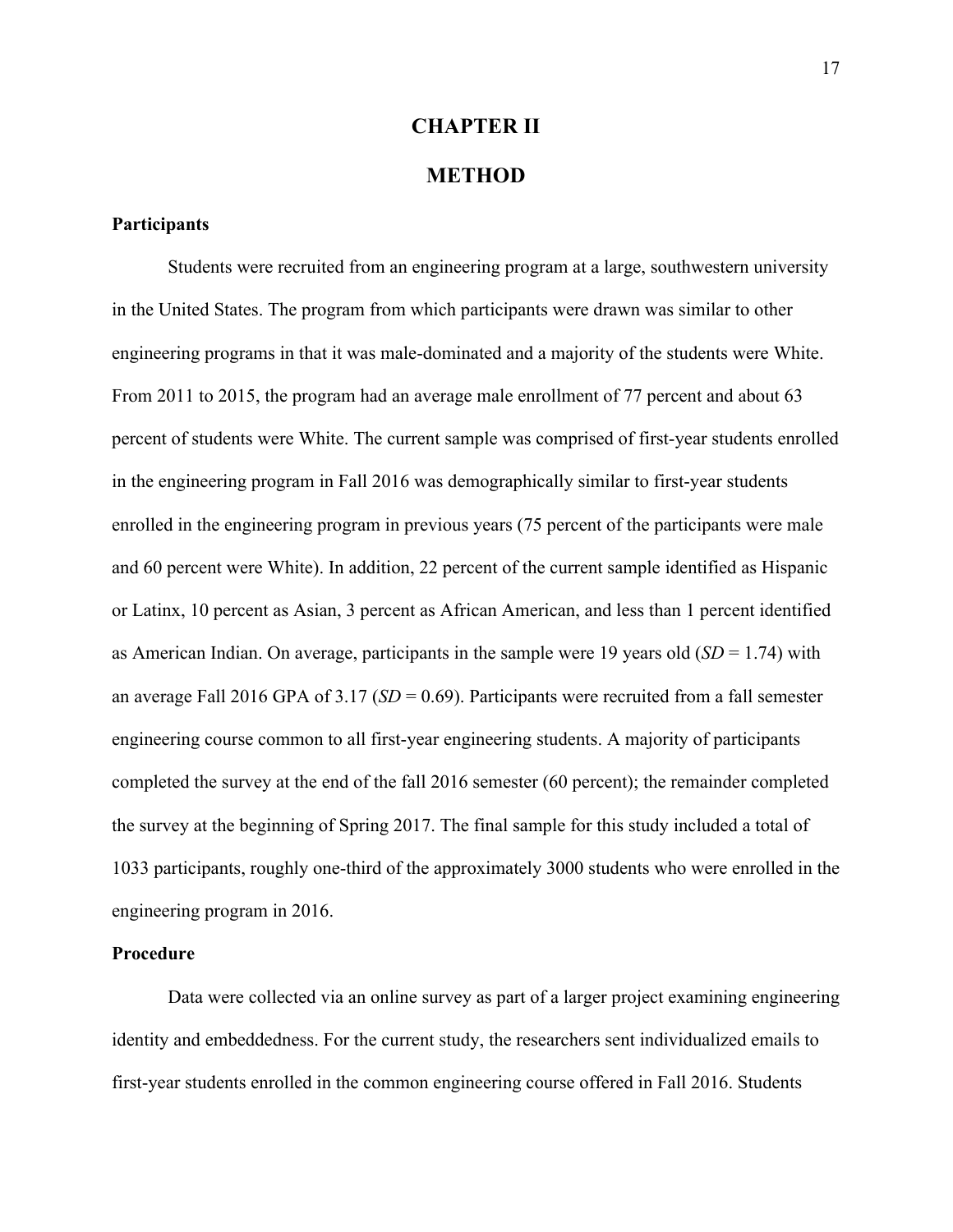were invited to participate in the survey using a unique link provided in the email. This sampling process enabled collaborators at the research site to provide Old Dominion University researchers with password-protected demographic data that could be linked to survey responses. Students could access the survey near the end of the Fall 2016 semester and were given class time to complete the survey if they decided to participate. Due to an underwhelming response rate, the researchers re-released the survey to students at the beginning of Spring 2017. Professors allotted time for students to complete this survey during class as well. Prior to participating, students were informed of the risks and benefits of participation, the confidential nature of the study, the voluntary nature of the study, and that declining to participate would not impact class grades or academic standing with the university or engineering college.

#### **Measures**

**Engineering incivility***.* Incivility was assessed using Caza and Cortina's (2007) 12-item Workplace Incivility Scale (WIS) adapted for use in an engineering academic context. Participants rated how often they experienced the listed uncivil behaviors over the past semester involving fellow students, staff, or professors in the *College of Engineering* using a 5-point Likert scale ranging from 1 (*never*) to 5 (*many times*). One item was modified to better fit the academic context (i.e., 'Doubted your judgment on a matter' instead of 'Doubted your judgment on a matter over which you had responsibility'). Sample items include, "Paid little attention to your statements or showed little interest in your opinions" and "Interrupted or 'spoke over' you." Appendix B contains a full list of items for this measure.

The 12-item WIS has high internal consistency ( $\alpha$  = .92; Cortina et al., 2013). The original WIS (comprised of 7 items) has demonstrated high reliability ( $\alpha$  = .89) and convergent validity, as it is highly negatively correlated with the Perceptions of Fair Interpersonal Treatment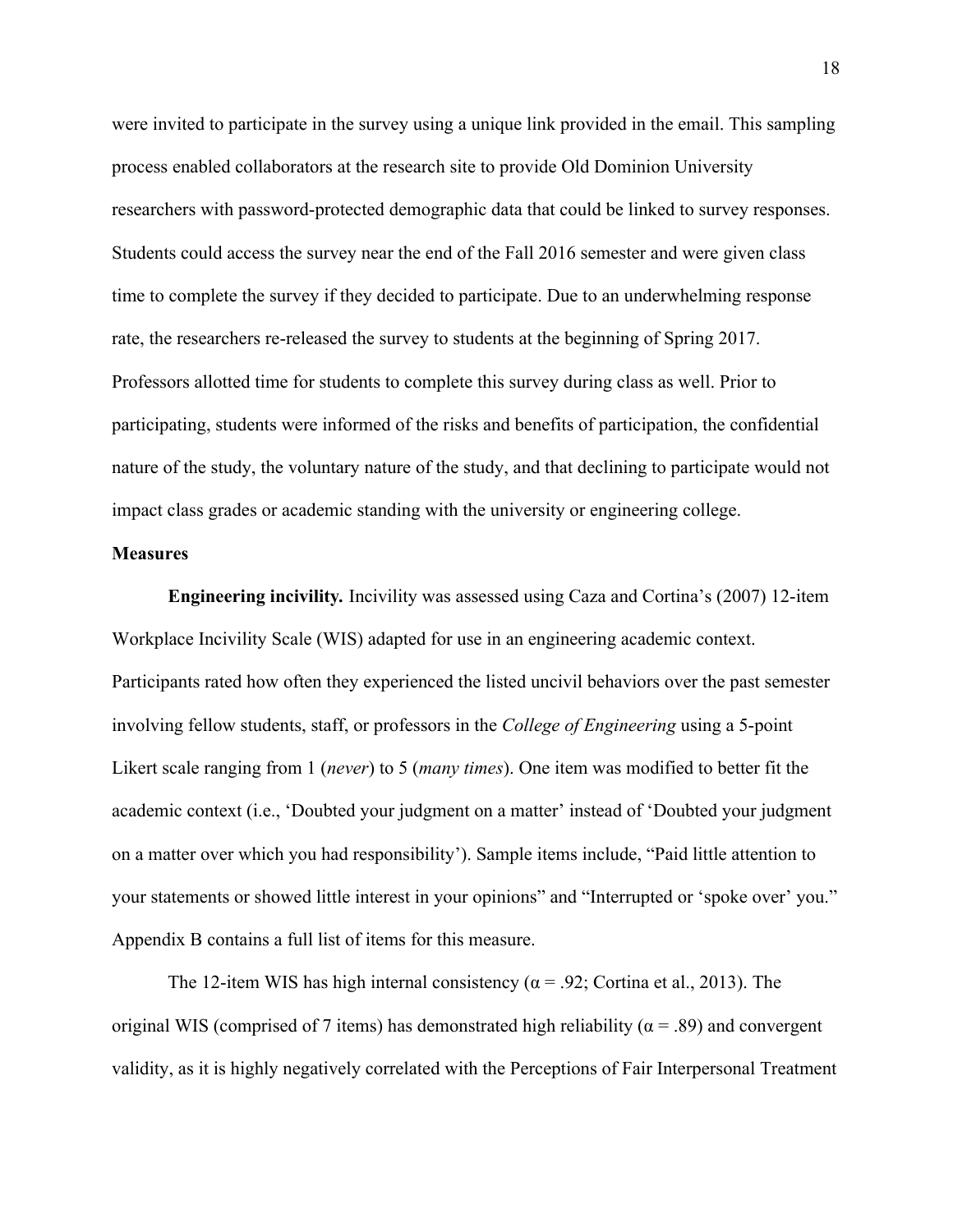Scale (PFIT; Donovan, Drasgow, & Munson, 1998), a measure of fair or civil behaviors in the workplace. Engineering incivility was measured at the end of the 2016 fall semester and at the beginning of the 2017 spring semester. In the current study, the engineering incivility measure demonstrated acceptable internal consistency with a Cronbach's alpha of .83. To explore from whom students experienced uncivil treatment most, participants were asked to identify the primary instigator (i.e., student, faculty, staff) of each incivility item to which they chose a response option greater than 1 (*never*). A lateral incivility score was calculated for each participant by counting each instance when they indicated that other *students* primarily instigated the uncivil treatment. A top-down incivility score was calculated for each participant by summing each instance when they indicated that *faculty* or *staff* primarily instigated the uncivil treatment. Both the lateral and top-down incivility scores could range from 0 to 12 instances.

**Engineering embeddedness***.* A 14-item measure was used to assess the three dimensions of embeddedness: fit (5 items), links (5 items), and sacrifice (4 items; Major, 2016; Major et al., 2015; Myers, Reynoldson, Major, & Litano, 2017). Participants rated each item on a 5-point Likert scale ranging from 1 (*strongly disagree*) to 5 (*strongly agree*). Sample items include: "The way I think fits well with my major" (fit), "I like that people in engineering think the same way I do" (links), and "Because I'm in engineering, I am likely to have a good career" (sacrifice). Appendix A contains a full list of items for this measure. Cronbach's alpha for the three dimensions assessed in this measure in Major et al. (2015) were .88, .83, and .78 for fit, links, and sacrifice, respectively. Reliability of this measure was similar in the current study, with Cronbach's alpha of .86, .79, and .73, respectively for fit, links, and sacrifice. These are all within acceptable levels for reliability ( $\alpha \geq 0.70$ ; Nunnally & Bernstein, 1994). The 14-item embeddedness measure has demonstrated three types of validity: concurrent criterion-related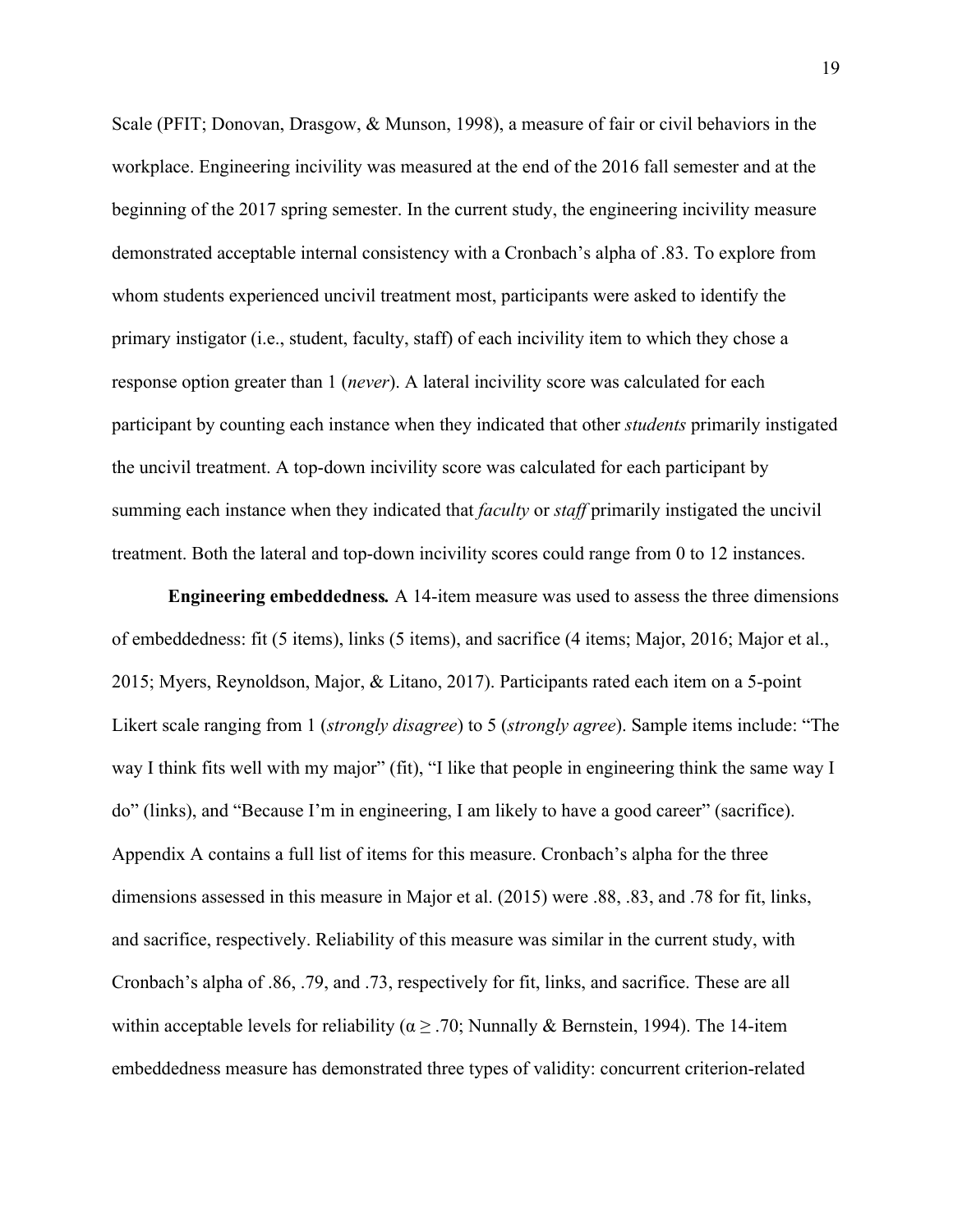validity, through positive correlations with major satisfaction and major commitment; convergent validity, through positive correlations with a measure of global job embeddedness adapted for use within a university context (Crossley, Bennett, Jex, & Burnfield, 2007); and predictive criterion-related validity, through major embeddedness predicting actual persistence in one's major one year later (Litano et al., 2015). Engineering embeddedness was assessed at the end of the 2016 fall semester and at the beginning of the 2017 spring semester.

**Gender***.* Participants' gender was acquired through an anonymized database. Gender data were coded 0 (*male*) or 1 (*female*).

**Control variables***.* Grade point average (GPA) and race/ethnicity data were controlled for in the current study. These data were acquired through the same anonymized database as gender data. GPA were ranked on a 4-point scale and were controlled for given the influence it may have on variables of interest in the current study. For example, a student with a high GPA may be more likely to rate engineering embeddedness items in a certain way because they may feel that they have the necessary skills and abilities to succeed in engineering (fit), have more positive connections with other students and professors in engineering (links), and have more to sacrifice if they decided to leave engineering, such as a hard-earned GPA. On the other hand, someone with a low GPA may be more likely to report higher levels of incivility as they may be more likely to experience engineering professors and students who doubt their judgment on matters, accuse them of incompetence, or rate them lower than they deserved on an evaluation. GPA was significantly positively related to engineering fit  $(r = .17, p < .001)$  and engineering links ( $r = .08$ ,  $p = .016$ ) in the current sample. The relationship between GPA and engineering sacrifice was non-significant  $(r = .01, p = .730)$ .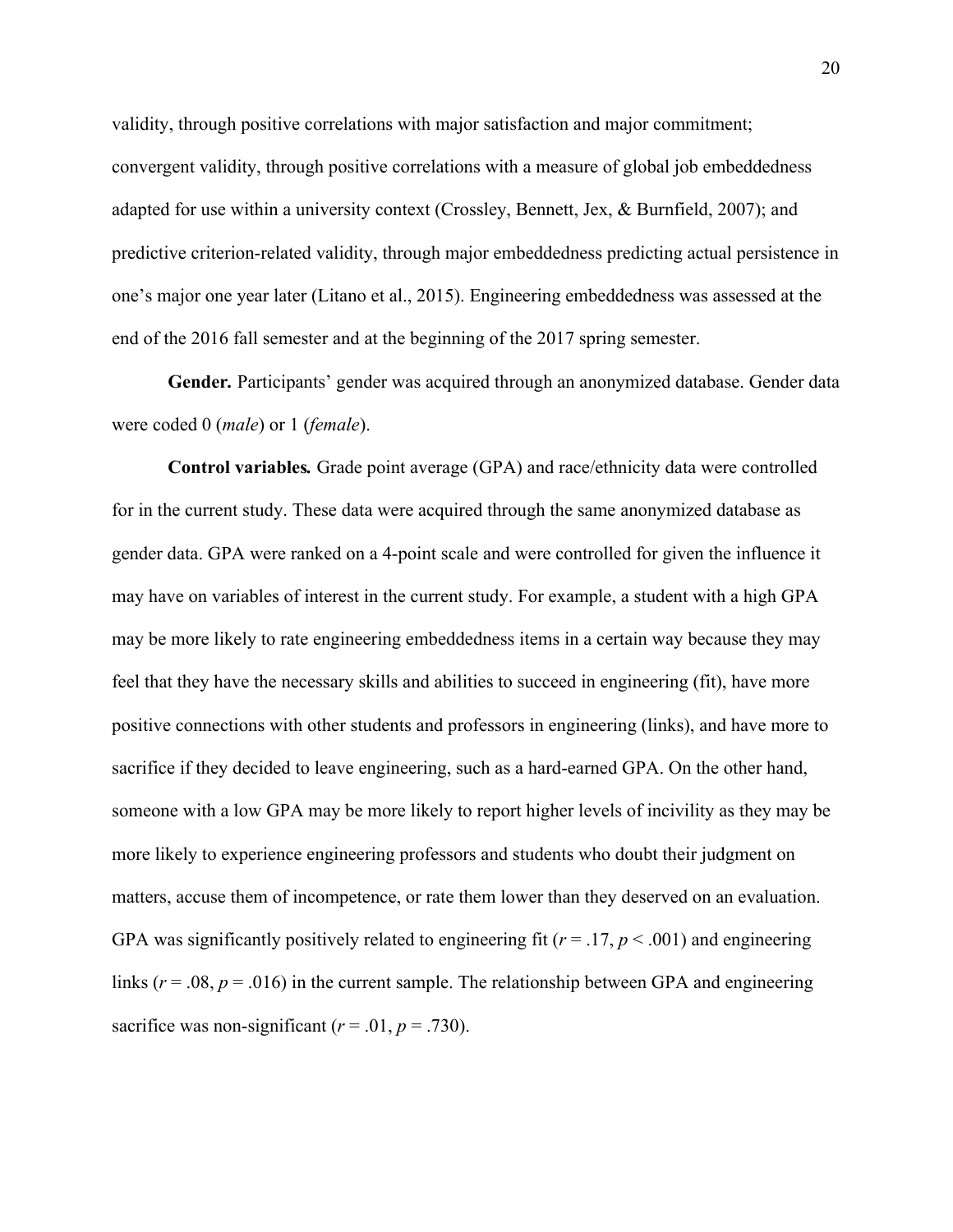Race/ethnicity categories included American Indian only, Asian only, African-American only and Multi-racial including African-American, Hispanic or Latinx of any race, International, Multi-racial excluding African-American, Native Hawaiian only, unknown or not reported, and Caucasian only. Ethnicity data were also dummy coded with Caucasians and Asians as the reference group (coded 0) since neither is underrepresented in engineering (NSF, 2013); African-Americans, Hispanics, and American Indians were coded as the group of interest (coded 1) because they are underrepresented racial minorities in engineering (NSF, 2013). Race/ethnicity was controlled for in the analyses given the role it may play in experience of engineering. Intersectionality research suggests that two or more dimensions of identity (i.e., race, gender, class) can combine to create a powerful intersecting identity rich with unique experiences that cannot be understood by examining each dimension in isolation (Crenshaw, 1991; Kabat-Farr & Cortina, 2012). Cortina et al. (2013) found a significant positive relationship between a target's experienced incivility and a target's race (dummy coded  $0 = White$ ,  $1 = minority$ ;  $r = .11$ ,  $p <$ .01). There was a non-significant relationship between race and experienced incivility in the current study  $(r = -.03, p = .371)$ .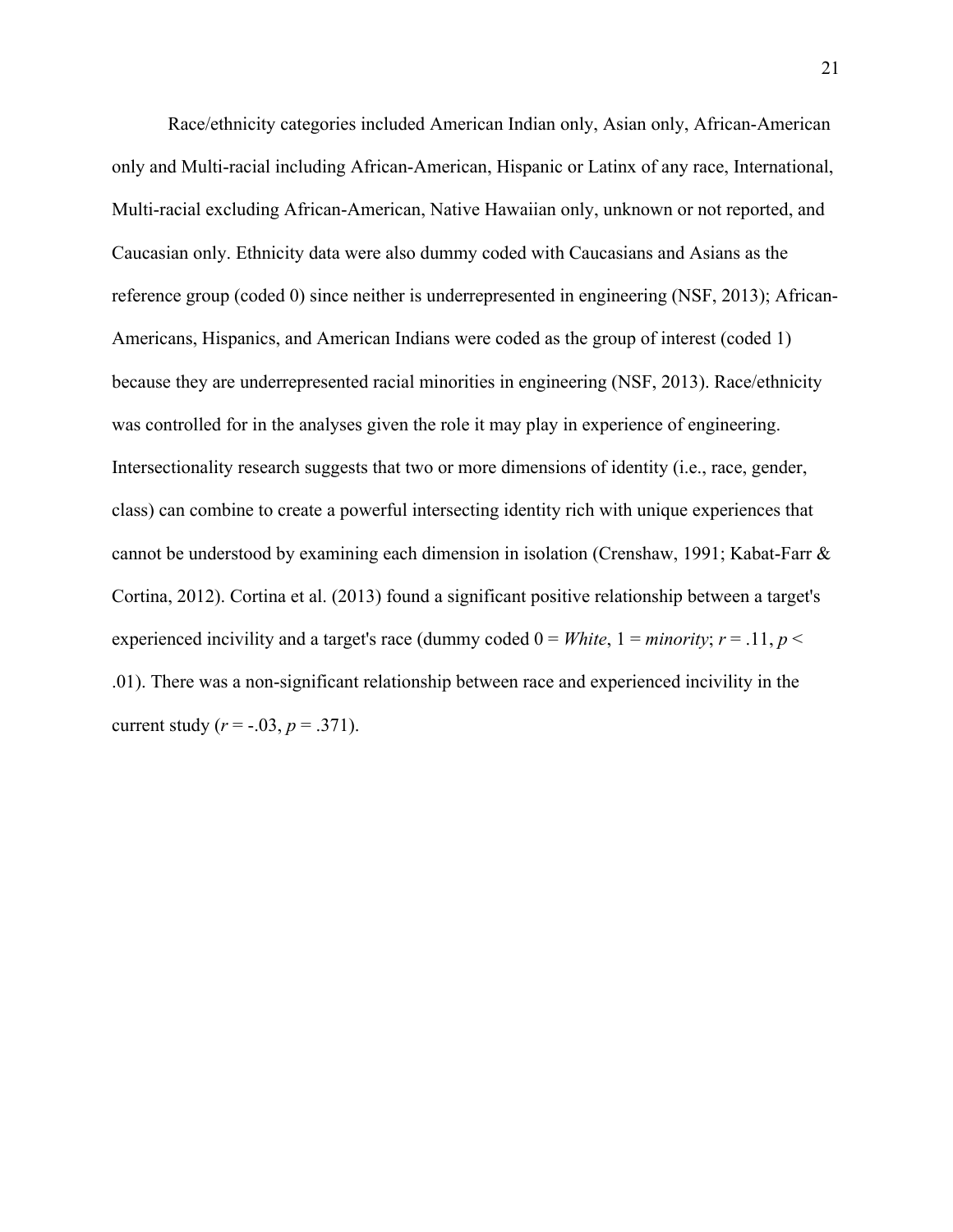## **CHAPTER III**

### **RESULTS**

#### **Data Analyses**

Prior to conducting analyses, data were cleaned and assessed for outliers; none were found. Missing data were not imputed as less than 5 percent of data were missing for any of the study variables. Next, the assumptions of regression were assessed. The relationships between incivility and each dimension of embeddedness were linear and the reliability of these measures exceeded minimum acceptable levels ( $\geq$  .70; Nunnally & Bernstein, 1994). Although some measurement error is unavoidable, the resulting consequence of this error is that parameter estimates are more conservative. The model was limited to include one relevant predictor, incivility, for three reasons: 1) incivility was the only predictor included in the hypotheses, 2) survey space was limited as the current study was part of a larger research project and 2) to establish relationships between variables that had not been examined previously. The homoscedasticity assumption was violated for each of the embeddedness outcomes; however, the consequence for violating this assumption is that the standard error is inflated, thus making it more difficult to discover an existing significant effect. The data were not transformed to address this issue as parameter estimates were not biased and there were significant results despite the inflated standard error. Finally, the residuals were independent and normally distributed. Descriptive statistics, reliability estimates, and intercorrelations were estimated for each variable using IBM SPSS Statistics Version 24 and are located in Table 1. For a more comprehensive view of each study variable, see Table 5 in Appendix C.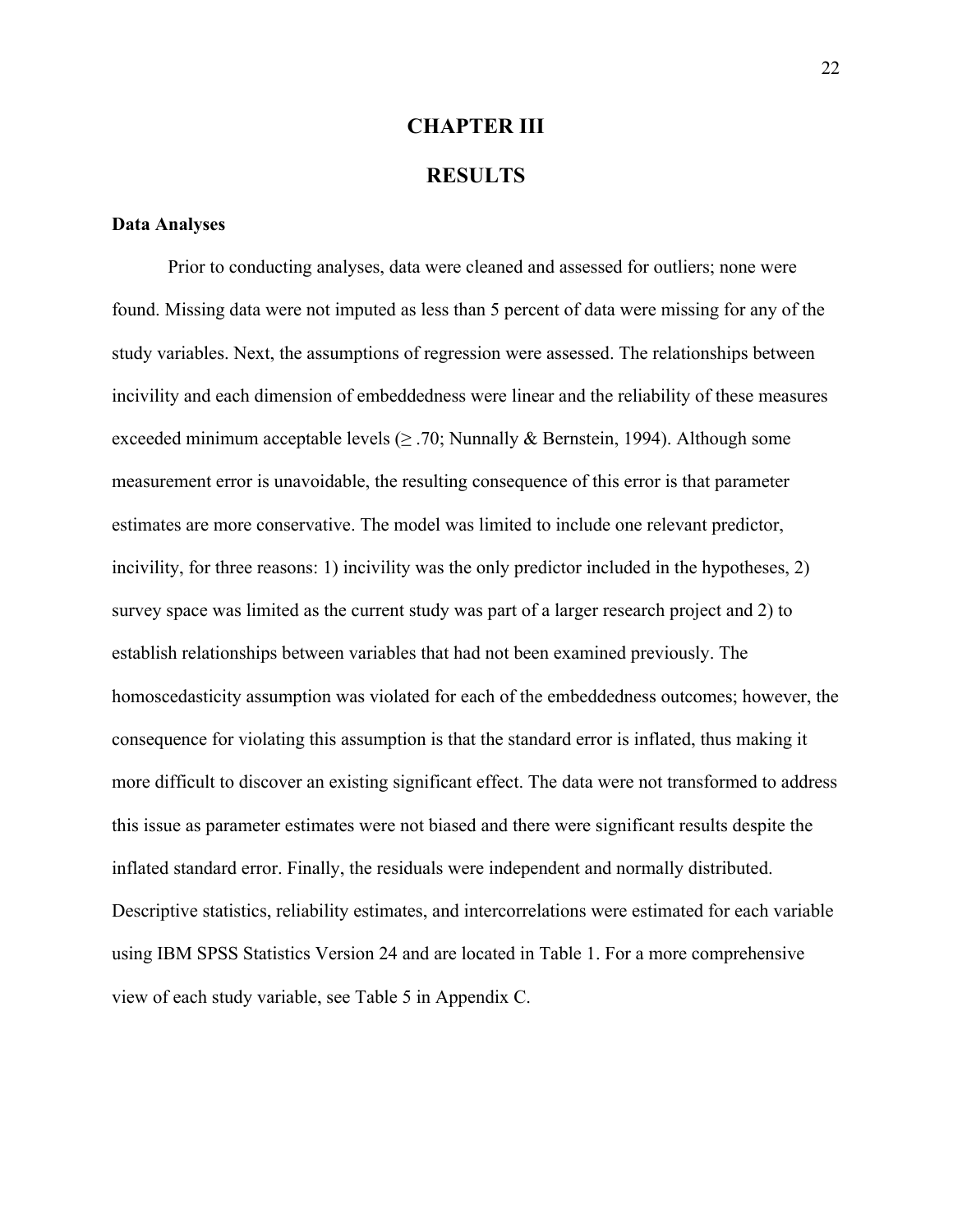Table 1

|                          |      |      |        |        | $\boldsymbol{\mathcal{U}}$ |        |        |        |        |        |        |
|--------------------------|------|------|--------|--------|----------------------------|--------|--------|--------|--------|--------|--------|
| Variable                 | M    | SD   |        | 2      | 3                          | 4      | 5      | 6      |        | 8      | 9      |
| 1. Incivility            | 1.32 | .38  | (.83)  |        |                            |        |        |        |        |        |        |
| 2. Engineering Fit.      | 3.97 | .61  | $-.08$ | (.86)  |                            |        |        |        |        |        |        |
| 3. Engineering Links     | 3.64 | .65  | $-17$  | .60    | (.79)                      |        |        |        |        |        |        |
| 4. Engineering Sacrifice | 4.03 | .62  | $-.06$ | .52    | .49                        | (.73)  |        |        |        |        |        |
| 5. Gender                | .26  | .44  | .00.   | $-.11$ | $-.01$                     | .04    |        |        |        |        |        |
| 6. Race/Ethnicity        | .26  | .44  | $-.03$ | $-.02$ | .04                        | .06    | .04    |        |        |        |        |
| 7. GPA                   | 3.19 | .69  | .02    | .17    | .08                        | .01    | .05    | $-.18$ |        |        |        |
| 8. Wave                  | .41  | .49  | $-.02$ | .02    | .03                        | $-.02$ | $-.15$ | $-.01$ | $-.03$ |        |        |
| 9. Lateral Incivility    | 1.76 | 1.98 | .76    | $-.02$ | $-.09$                     | $-.04$ | .01    | $-.04$ | .06    | .01    |        |
| 10. Top-Down Incivility  | .68  | 1.26 | .41    | $-.03$ | $-.09$                     | .03    | .01    | $-.03$ | $-.02$ | $-.08$ | $-.04$ |

*Means, Standard Deviations, and Intercorrelations of Variables*

*Note.*  $N = 1033$  (267 = women, 766 = men). Values in parentheses are coefficient alphas. Response scale for Incivility ranged from 1 (*never*) to 5 (*many times*). Response scale for Engineering Fit, Links, and Sacrifice ranged from 1 (*strongly disagree*) to 5 (*strongly agree*). Gender coded 0 = men, 1 = women; Race/Ethnicity coded 0 = Caucasian or Asian students,  $1 =$  underrepresented minorities; GPA = Fall semester grade point average on a 4-point scale; Wave coded  $0 =$  Fall 2016,  $1 =$  Spring 2017. Lateral and Top-Down Incivility composite scores could range from 0 to 12. Significance levels for correlations:  $r \ge 0.08$  ( $p < 0.05$ );  $r \ge 0.09$  ( $p < 0.01$ );  $r \ge 0.11$  ( $p < 0.001$ ).

To prepare for data analyses, composite variables were created for incivility and each dimension of embeddedness. The incivility composite variable was mean centered (i.e., the mean incivility composite score for all participants was subtracted from each participants' individual composite incivility score), and an incivility by gender interaction term was created using the centered incivility variable. Mean centering facilitates interpretation of interaction terms because parameter estimates for which the influence of incivility is to be controlled for can be interpreted as when incivility is held at its mean value rather than when incivility is zero (Robinson & Schumacker, 2009). The centered incivility variable was used when conducting the hierarchical moderated regressions. The mean lateral and top-down incivility values in Table 1 were calculated by averaging over the individual-level lateral and top-down incivility scores. Gender data were dummy coded with men as the reference group (coded 0) and women as the group of interest (coded 1). Ethnicity data were also dummy coded with Caucasians and Asians as the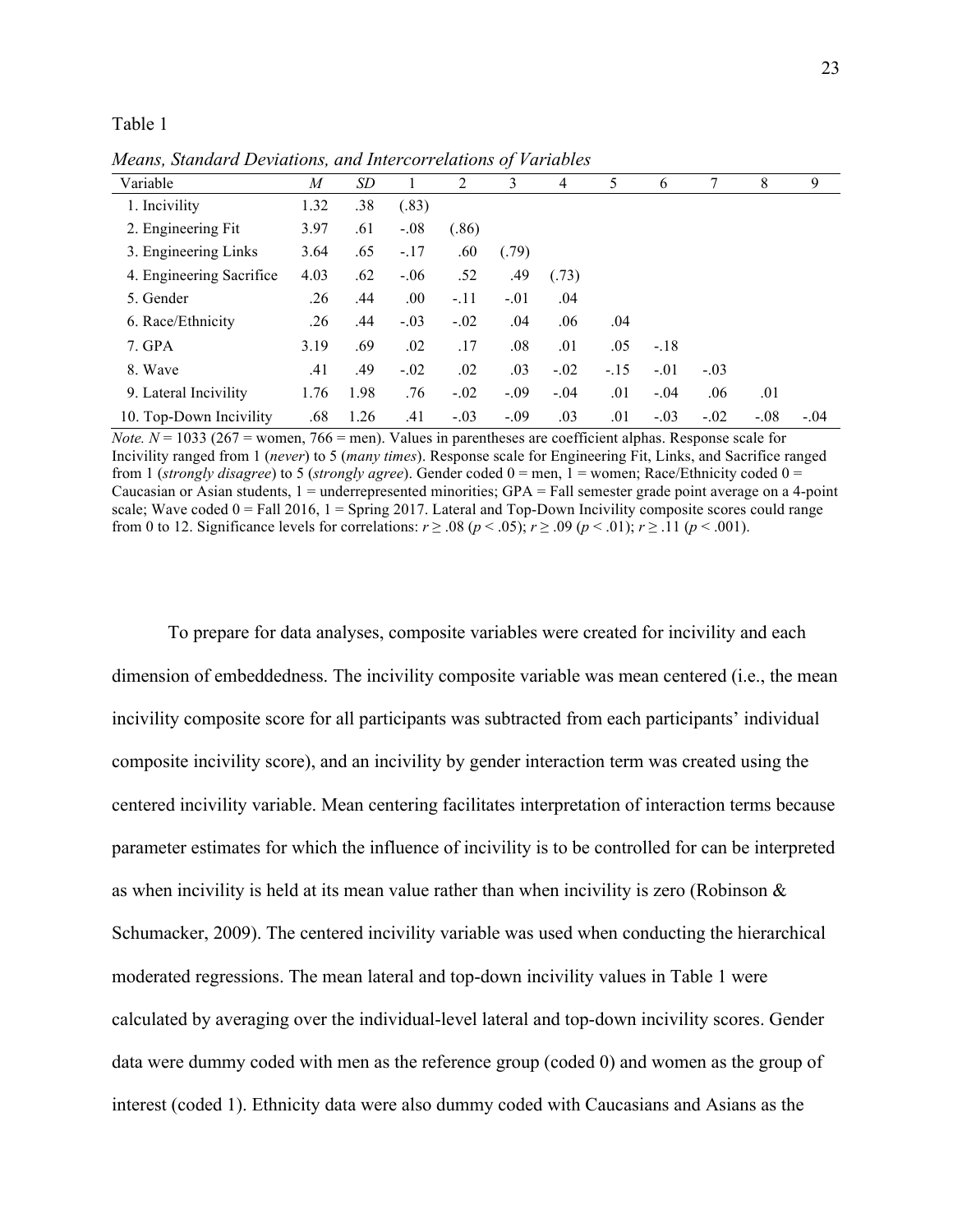reference group (coded 0) and African-Americans, Hispanics, and American Indians coded as the group of interest (coded 1).

### **Comparing Means**

Prior to conducting planned analyses, an independent samples *t*-test was used to examine if participants responded differently depending on whether they completed the survey at the end of Fall 2016 or at the beginning of Spring 2017. Although more men completed the survey in Fall 2016 than women and this gender disparity was significantly bigger in Spring 2017, participant responses generally did not differ depending on survey timing. One significant difference found was that participants reported more top-down incivility in Fall 2016 than in Spring 2017. Table 2 contains descriptive statistics and *t*-test results for the constructs in the current study by wave.

#### Table 2

|                              | Fall 2016      |           |                | Spring 2017    |           |                  |          |         | 95% CI |       |
|------------------------------|----------------|-----------|----------------|----------------|-----------|------------------|----------|---------|--------|-------|
| Variable                     | $\overline{M}$ | <i>SD</i> | $\overline{N}$ | $\overline{M}$ | <i>SD</i> | $\boldsymbol{N}$ | t        | df      | Lower  | Upper |
| Incivility                   | 1.33           | .40       | 592            | 1.31           | .36       | 405              | .65      | 995     | $-.03$ | .06   |
| Engineering Fit              | 3.96           | .64       | 609            | 3.98           | .55       | 423              | $-.55$   | 982.47  | $-.10$ | .05   |
| <b>Engineering Links</b>     | 3.62           | .66       | 609            | 3.66           | .62       | 423              | $-91$    | 1030    | $-.11$ | .04   |
| <b>Engineering Sacrifice</b> | 4.04           | .64       | 609            | 4.01           | .59       | 423              | .53      | 1030    | $-.06$ | .10   |
| Gender                       | .31            | .46       | 610            | .18            | .38       | 423              | $5.04**$ | 999.06  | .08    | .20   |
| Race/Ethnicity               | .26            | .44       | 574            | .25            | .43       | 409              | .42      | 981     | $-.04$ | .07   |
| <b>GPA</b>                   | 3.21           | .70       | 610            | 3.16           | .66       | 423              | 1.09     | 1031    | $-.04$ | .13   |
| Lateral Incivility           | 1.74           | 1.95      | 610            | 1.79           | 2.04      | 423              | $-.37$   | 1031    | $-.29$ | .20   |
| Top-Down Incivility          | .76            | 1.37      | 610            | .56            | 1.08      | 423              | $2.67*$  | 1013.03 | .05    | .36   |

*Means, Standard Deviations, and T-Test Results for Measured Variables by Wave*

*Note.* Response scale for Incivility ranged from 1 (*never*) to 5 (*many times*). Response scale for Engineering Fit, Links, and Sacrifice ranged from 1 (*strongly disagree*) to 5 (*strongly agree*). Gender coded 0 = men, 1 = women; Race/Ethnicity coded  $0 =$  Caucasian or Asian students,  $1 =$  underrepresented minorities; GPA = Fall semester grade point average on a 4-point scale. Lateral and Top-Down Incivility scores could range from 0 to 12.  $*_p$  < .01  $*_p$  < .001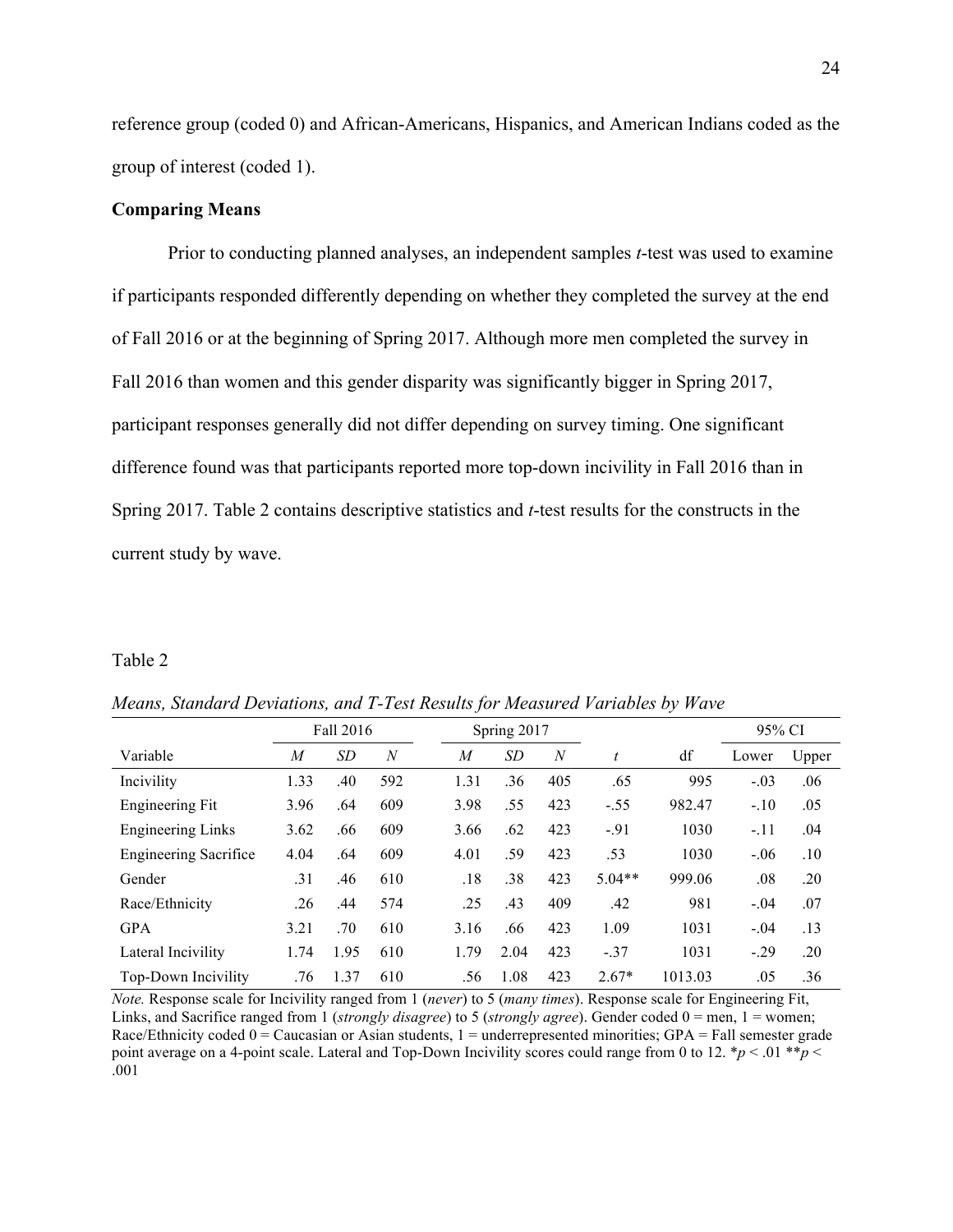Descriptive statistics were examined to explore primary source differences in first-year engineering students (research question). In line with previous findings by Caza and Cortina (2007), uncivil treatment primarily came from other engineering students (i.e., lateral incivility,  $M = 1.76$ ,  $SD = 1.98$ ), rather than from professors or staff (i.e., top-down incivility,  $M = .65$ , *SD* = 1.26). Additional analyses were conducted to further explore lateral and top-down incivility in engineering. Three paired samples *t*-tests were used to determine if students experienced more incivility from a particular source and whether this was the same for men and women. As shown in Table 3, both men and women experienced significantly more lateral than top-down incivility. In addition, independent samples *t*-tests were used to explore gender differences in the primary source of incivility. Results, displayed in Table 3, indicated that men and women experienced similar levels of lateral and top-down incivility.

To examine gender differences in experienced incivility overall, an independent samples *t*-test was used. Findings indicated that, on average, men and women experienced similar levels of incivility in engineering  $(M = 1.32, SD = .39$  and  $M = 1.32, SD = .36$ , respectively),  $t(995) = -t(995)$ .02,  $p = 0.985$ . As such, hypothesis 2 was not supported. A power analysis completed prior to data analyses indicated that a sample of 589 men and 211 women was needed to have adequate power (.80) to detect a small effect. The current study had an adequate sample size and gender ratio indicating that the statistical test was sufficiently powered.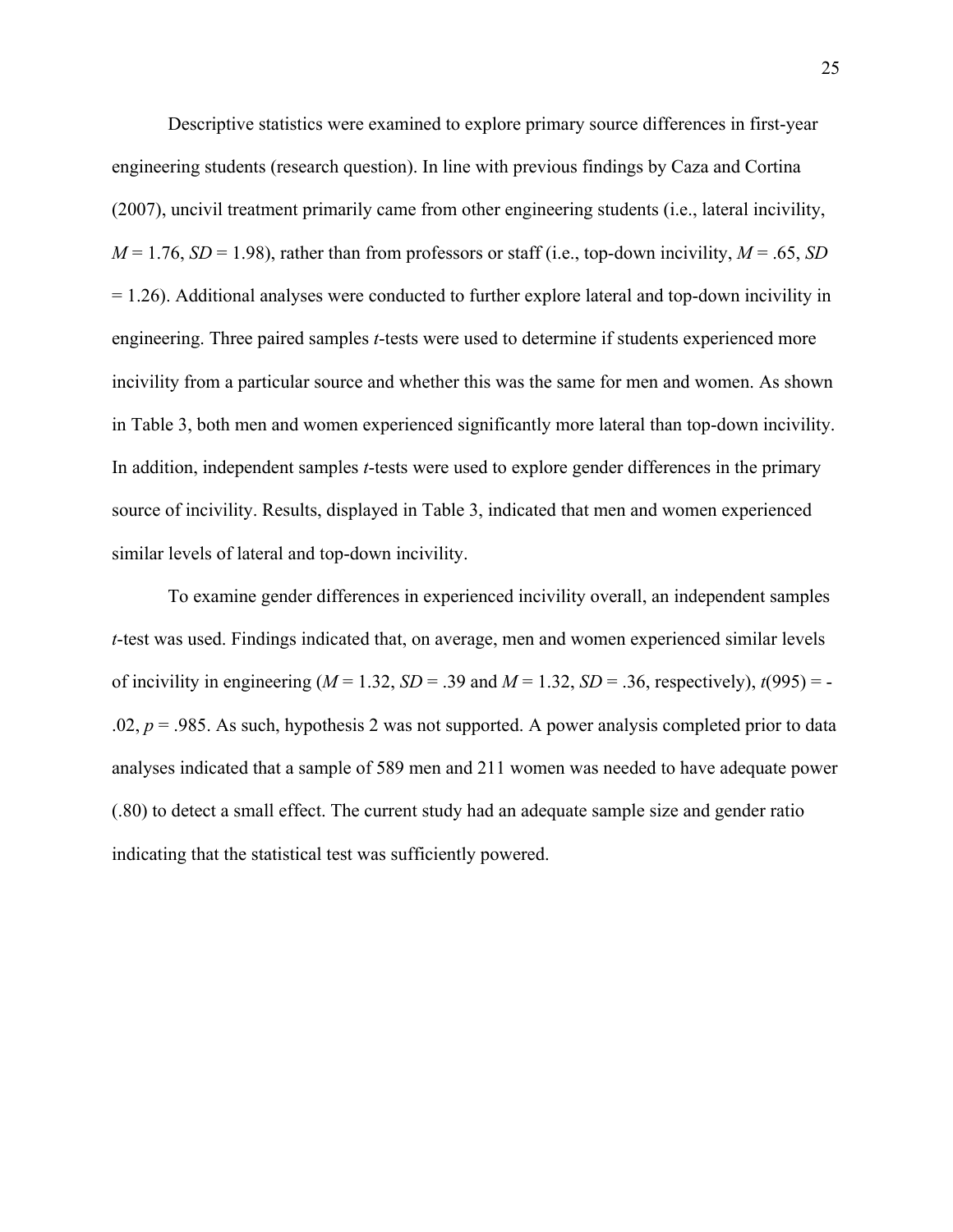#### Table 3

|                     |                  |                  |      |                  |      |        | 95% CI |
|---------------------|------------------|------------------|------|------------------|------|--------|--------|
| Variable            | $\boldsymbol{N}$ | $\boldsymbol{M}$ | SD   | $\boldsymbol{t}$ | df   | Lower  | Upper  |
| Source              |                  |                  |      | $14.55*$         | 1032 | .94    | 1.23   |
| Lateral Incivility  | 1033             | 1.76             | 1.98 |                  |      |        |        |
| Top-Down Incivility | 1033             | .68              | 1.26 |                  |      |        |        |
| Source - For Men    |                  |                  |      | 12.66*           | 765  | .92    | 1.25   |
| Lateral Incivility  | 766              | 1.75             | 2.01 |                  |      |        |        |
| Top-Down Incivility | 766              | .67              | 1.21 |                  |      |        |        |
| Source - For Women  |                  |                  |      | $7.18*$          | 266  | .79    | 1.38   |
| Lateral Incivility  | 267              | 1.79             | 1.90 |                  |      |        |        |
| Top-Down Incivility | 267              | .71              | 1.41 |                  |      |        |        |
| Lateral Incivility  |                  |                  |      | $-.27$           | 1031 | $-.32$ | .24    |
| Men                 | 766              | 1.75             | 2.01 |                  |      |        |        |
| Women               | 267              | 1.79             | 1.90 |                  |      |        |        |
| Top-Down Incivility |                  |                  |      | $-44$            | 1031 | $-.22$ | .14    |
| Men                 | 766              | .67              | 1.21 |                  |      |        |        |
| Women               | 267              | .71              | 1.41 |                  |      |        |        |

*Means, Standard Deviations, and T-Test Results for Primary Source of Incivility*

*Note*. Lateral and Top-Down Incivility composite scores could range from 0 to 12. *\*p* < .001

#### **Hierarchical Moderated Regressions**

Three hierarchical moderated regressions were used to assess the relationships between experienced incivility and each dimension of embeddedness (hypotheses 1a, 1b, and 1c), as well as gender as a moderator for each of these relationships (hypotheses 3a, 3b, and 3c). Race/ethnicity and GPA data were included as controls in each moderated regression. Control variables were entered in the first step of each regression followed by centered incivility and gender in the second step. Finally, the incivility by gender interaction term (IncivilityXGender) was entered in the third step. This process was completed three times, once for each dimension of embeddedness (e.g., engineering fit, links, and sacrifice) as the criterion variable. As hierarchical moderated regression analyses are often underpowered, it is beneficial to consider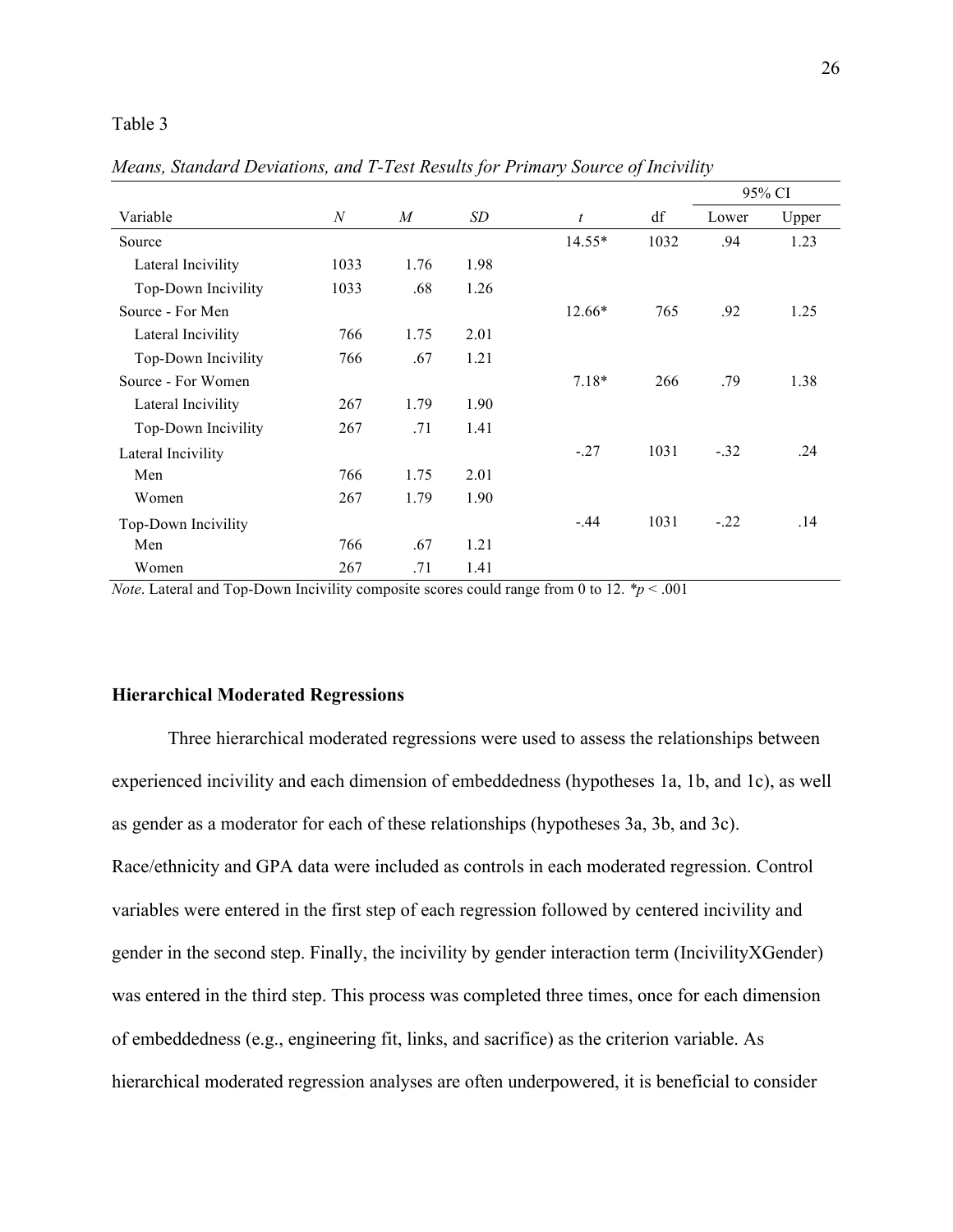sample size estimates prior to data collection to ensure adequate power and avoid Type II errors (Aguinis, Boik, & Pierce, 2001). A power analysis conducted for these regressions indicated that a sample of 980 men and 350 women was needed  $(N = 1330)$  to reach adequate power. As such, the hierarchical moderated regressions were underpowered with 766 men and 267 women for a total sample size of 1033.

**Engineering fit.** The first hierarchical moderated regression was conducted with engineering fit as the criterion. Incivility significantly predicted engineering fit while controlling for GPA and race/ethnicity. In addition, gender moderated the relationship between incivility and engineering fit,  $\beta = .07$ ,  $p = .045$ , such that men felt less compatible with engineering as they experienced more incivility,  $\beta = -12$ ,  $p = 0.002$ , whereas incivility did not significantly predict engineering fit for women,  $\beta = .05$ ,  $p = .481$ . These findings support hypothesis 1a but not hypothesis 3a. Although the interaction was significant, gender did not moderate the relationship between incivility and engineering fit as predicted. Figure 2 contains a graph representing this interaction and regression results can be found in Table 4.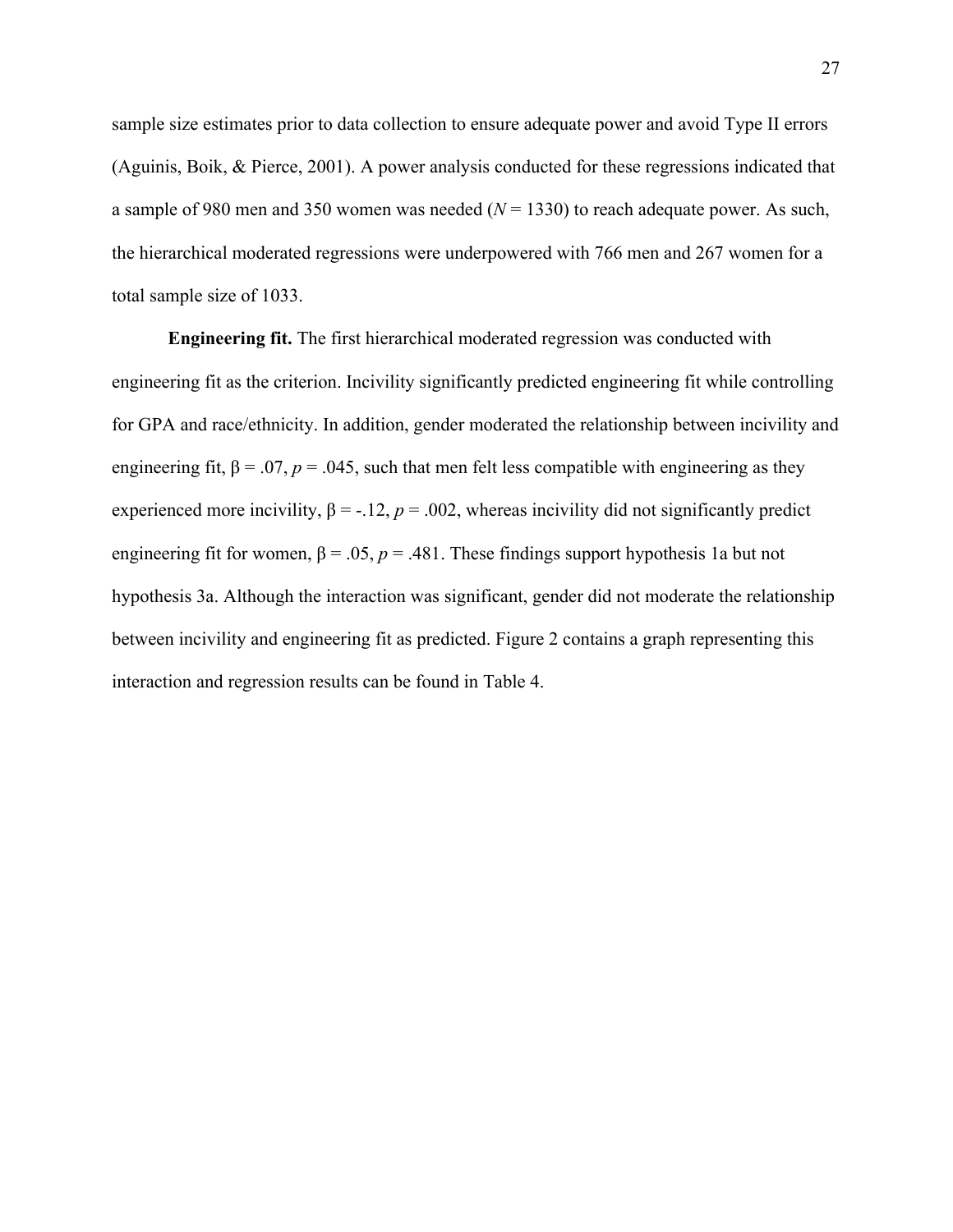

*Figure 2.* Gender as a Moderator of the Relationship Between Experienced Incivility and Engineering Fit

**Engineering links.** The second hierarchical moderated regression was conducted with Engineering Links as the criterion. As hypothesized (1b), incivility significantly predicted engineering links such that the connections one had with others and activities in engineering decreased as experienced incivility increased when controlling for GPA and race/ethnicity,  $\beta$  = -.18,  $p < .001$ . Hypothesis 3b was not supported, as gender did not moderate the relationship between incivility and engineering links,  $\beta = .04$ ,  $p = .306$ . Regression results are in Table 4.

**Engineering sacrifice.** The final hierarchical moderated regression was conducted with Engineering Sacrifice as the criterion. Results showed that incivility was not a significant predictor of engineering sacrifice,  $\beta = -.04$ ,  $p = .266$ , and gender did not moderate this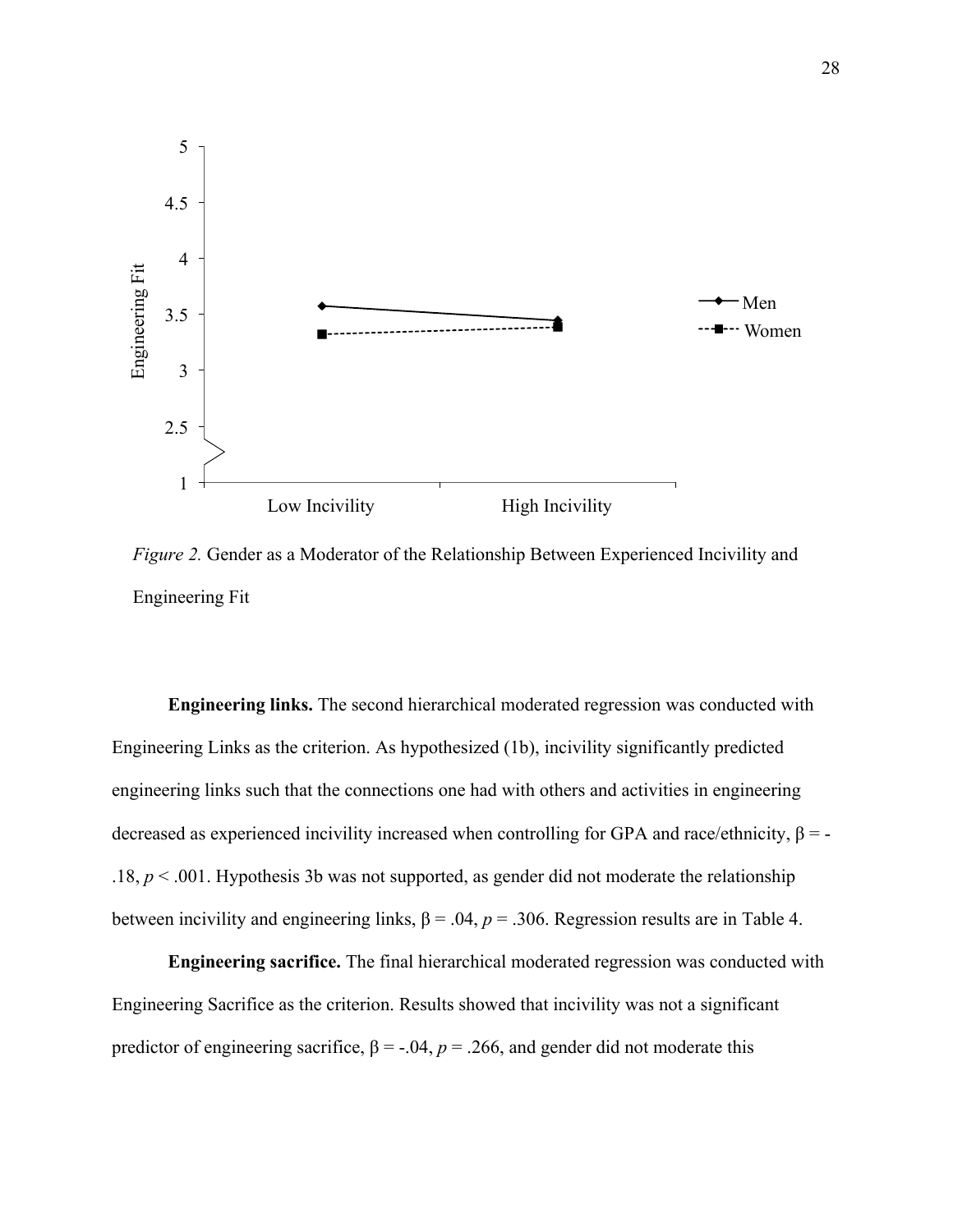relationship,  $β = .02$ ,  $p = .579$ . Thus, hypotheses 1c and 3c were not supported. Table 4 contains the regression statistics for engineering sacrifice.

# Table 4

*Hierarchical Moderated Regression Results for Engineering Fit, Links, and Sacrifice*

|                                                                                       |                   | Engineering Fit<br><b>Engineering Links</b><br><b>Engineering Sacrifice</b> |       |              |         |           |       |              |        |         |       |                 |
|---------------------------------------------------------------------------------------|-------------------|-----------------------------------------------------------------------------|-------|--------------|---------|-----------|-------|--------------|--------|---------|-------|-----------------|
| Predictor Variable                                                                    | $\beta$           | t                                                                           | $R^2$ | $\Delta R^2$ | $\beta$ | t         | $R^2$ | $\Delta R^2$ | β      | t       | $R^2$ | $\triangle R^2$ |
| Step 1                                                                                |                   |                                                                             | .03   |              |         |           | .01   |              |        |         | .01   |                 |
| Race/Ethnicity                                                                        | .02               | .60                                                                         |       |              | .05     | 1.46      |       |              | .07    | 1.96    |       |                 |
| <b>GPA</b>                                                                            | .17               | $5.28**$                                                                    |       |              | .08     | $2.50*$   |       |              | .04    | 1.24    |       |                 |
| Step 2                                                                                |                   |                                                                             | .05   | .02          |         |           | .04   | .03          |        |         | .01   | .00             |
| Race/Ethnicity                                                                        | .02               | .68                                                                         |       |              | .04     | 1.34      |       |              | .06    | 1.87    |       |                 |
| <b>GPA</b>                                                                            | .18               | 5.48**                                                                      |       |              | .08     | $2.57*$   |       |              | .04    | 1.19    |       |                 |
| Incivility                                                                            | $-.08$            | $-2.48*$                                                                    |       |              | $-.17$  | $-5.23**$ |       |              | $-.03$ | $-.97$  |       |                 |
| Gender                                                                                | $-.11$            | $-3.52**$                                                                   |       |              | .00.    | $-.03$    |       |              | .05    | 1.57    |       |                 |
| Step 3                                                                                |                   |                                                                             | .05   | .00.         |         |           | .04   | .00.         |        |         | .01   | .00             |
| Race/Ethnicity                                                                        | .02               | .71                                                                         |       |              | .04     | 1.36      |       |              | .06    | 1.88    |       |                 |
| <b>GPA</b>                                                                            | .18               | 5.58**                                                                      |       |              | .09     | $2.62**$  |       |              | .04    | 1.22    |       |                 |
| Incivility                                                                            | $-.11$            | $-3.11**$                                                                   |       |              | $-.18$  | $-5.16**$ |       |              | $-.04$ | $-1.11$ |       |                 |
| Gender                                                                                | $-.11$            | $-3.50**$                                                                   |       |              | .02     | $-.01$    |       |              | .05    | 1.58    |       |                 |
| IncivilityXGender<br>$\mathbf{v} = \mathbf{v} = \mathbf{v} = \mathbf{v} = \mathbf{v}$ | .07<br>$\sim$ 0.1 | $2.01*$                                                                     |       |              | .04     | 1.02      |       |              | .02    | .56     |       |                 |

*Note*. \**p* < .05, \*\**p* < .01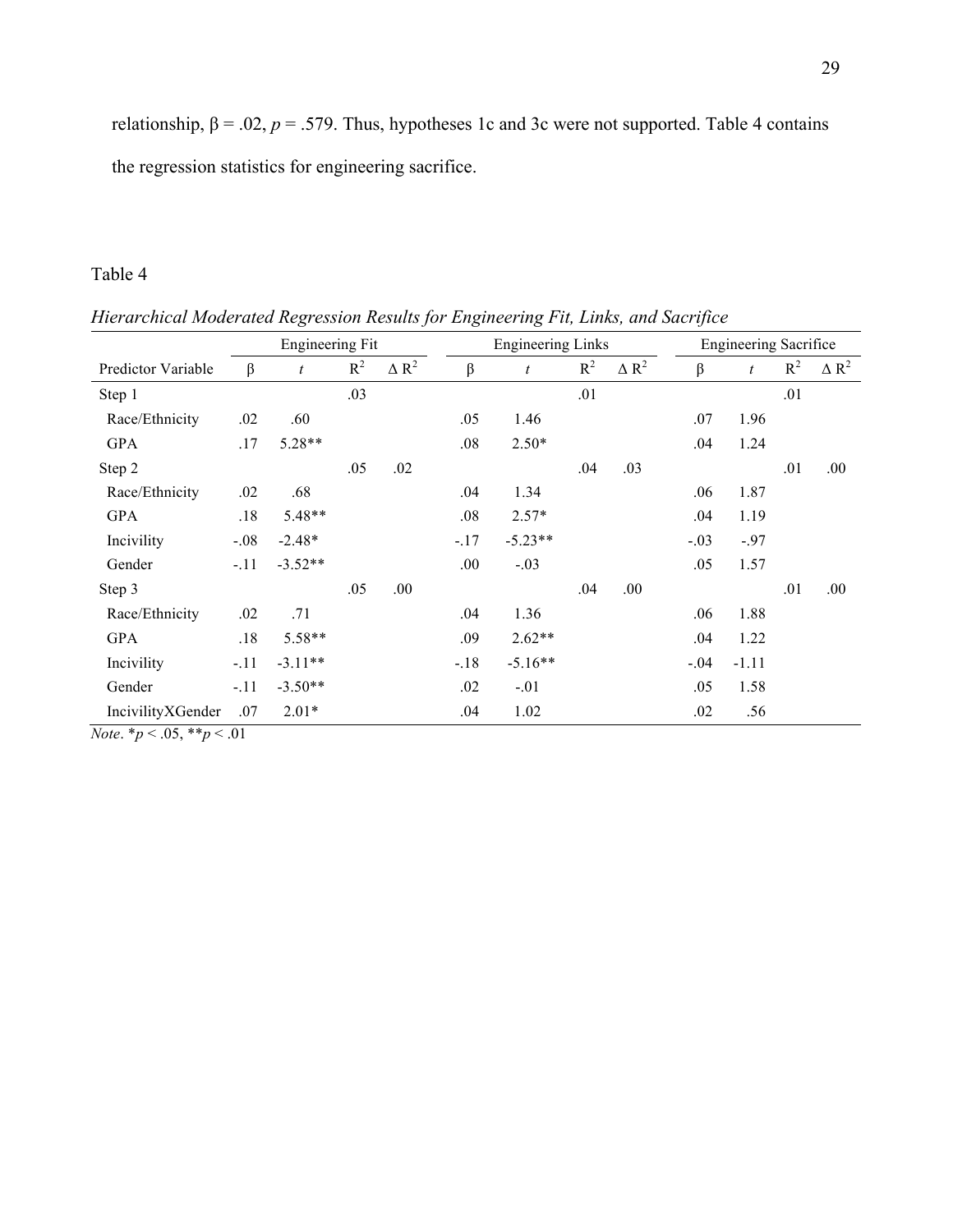#### **CHAPTER IV**

### **DISCUSSION**

The current study extended previous research by examining novel relationships between incivility, embeddedness, and gender in an undergraduate engineering context. While incivility has been studied previously in an academic setting, there is limited research on incivility within STEM, or more specifically, within engineering (Summers et al., 2009). Further, though embeddedness theory has been applied in a STEM academic context as well (Major et al., 2015; Morganson et al., 2015; Myers et al., 2017), extent literature is limited. This study is the first to examine the incivility-embeddedness relationship with gender as a moderator. These relationships are meaningful given the increasing need for STEM graduates and women's underrepresentation in many STEM fields, particularly engineering (NSF, 2015). The present study combined two of the three typical approaches to attrition research in academia: why students stay (i.e., embeddedness) and why students leave (i.e., incivility). Results demonstrated that women and men experienced similar levels of uncivil treatment and that incivility was a barrier for developing embeddedness in one's engineering major for two of the three dimensions of embeddedness (i.e., engineering fit and links). Moreover, gender significantly moderated the relationship between incivility and engineering fit, though not as hypothesized. Finally, incivility was a non-significant barrier for engineering sacrifice and gender was not a moderator of the incivility-engineering sacrifice relationship.

Similar to Caza and Cortina's (2007) research on incivility experienced from different sources, the data showed that students reported more lateral (i.e., uncivil treatment from peers) than top-down incivility (i.e., uncivil treatment from faculty or staff), on average. Additional exploratory analyses demonstrated that this difference was statistically significant for both men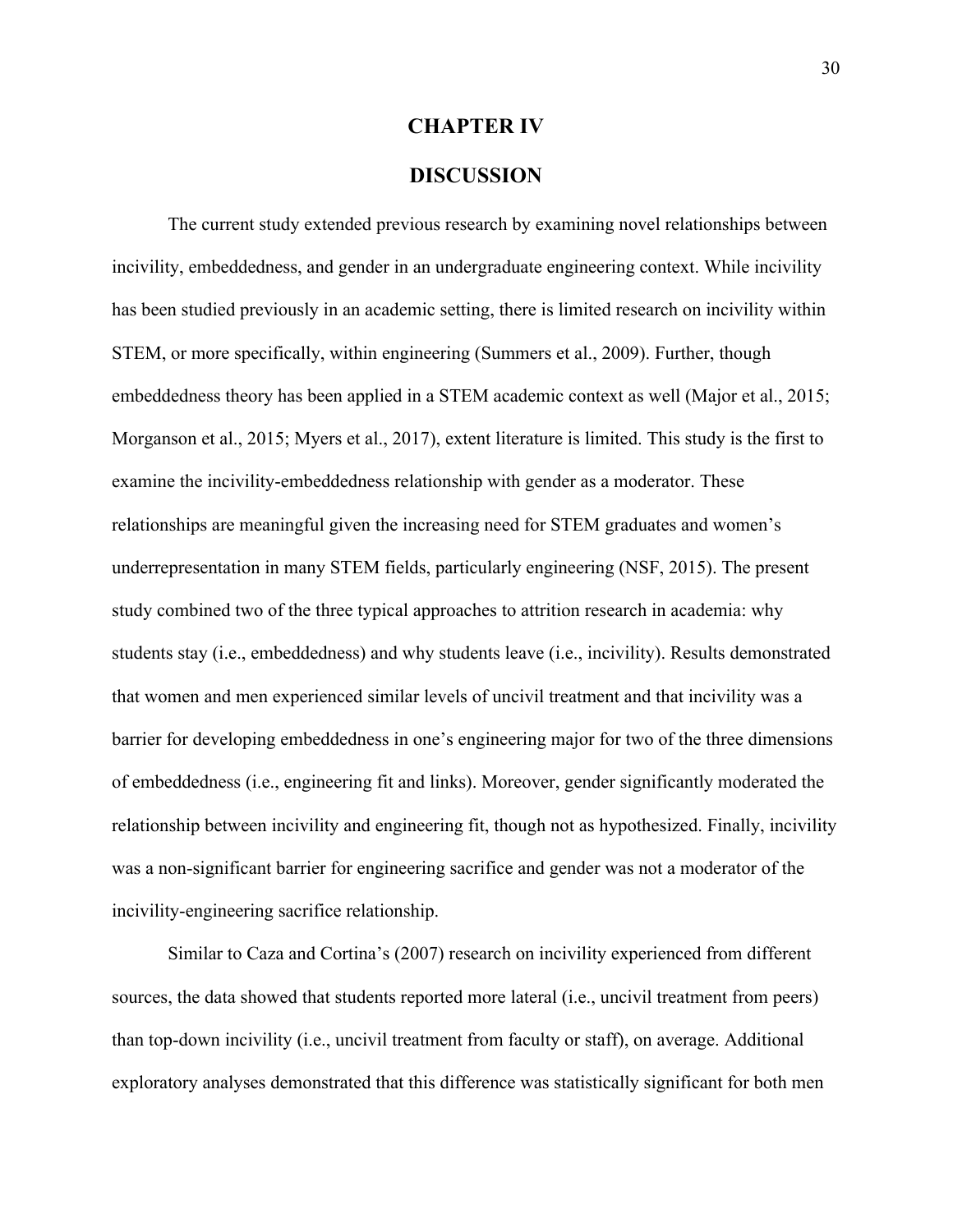and women undergraduate engineers. However, these findings are not in line with existing, though limited, research on uncivil treatment in the workplace in which top-down incivility occurs more often (Lim & Lee, 2011; Pearson & Porath, 2009). Perhaps the workplace and academic contexts, although similar, are not interchangeable as Caza and Cortina (2007) have suggested, hence contradictory findings regarding primary source of uncivil treatment in an academic setting. Exploratory findings also indicated that women and men reported similar levels of uncivil treatment from other students (i.e., lateral incivility) and from faculty or staff (i.e., top-down incivility). In the current study, women and men reported experiencing similar levels of uncivil treatment in engineering, a finding that diverges from previous theory (i.e., selective incivility; Cortina, 2008) and past research in a workplace context (Cortina et al., 2013; Miner et al., 2014). This research was conducted in an academic setting, perhaps offering a potential explanation for results that differ from theory and findings based in a workplace context.

Given the chilly and sometimes hostile environment that women can experience in engineering (Blickenstaff, 2005; Gill et al., 2008; Wyer et al., 2013), another possible explanation for the finding that women and men reported experiencing similar levels of uncivil treatment could be that women may be desensitized to subtle, rude behaviors experienced in a predominantly male field that is stereotyped as masculine (NSF, 2015; Saucerman & Vasquez, 2014). Women may expect to experience some uncivil treatment in engineering given their minority status and stereotypes about their belonging (Blickenstaff, 2005) and competency in the field (Gill et al., 2008), whereas men may not. In addition, women could experience more uncivil treatment in engineering than men, yet could still report experiencing similar levels of incivility as men due to differing perceptions of what constitutes as uncivil treatment and what does not.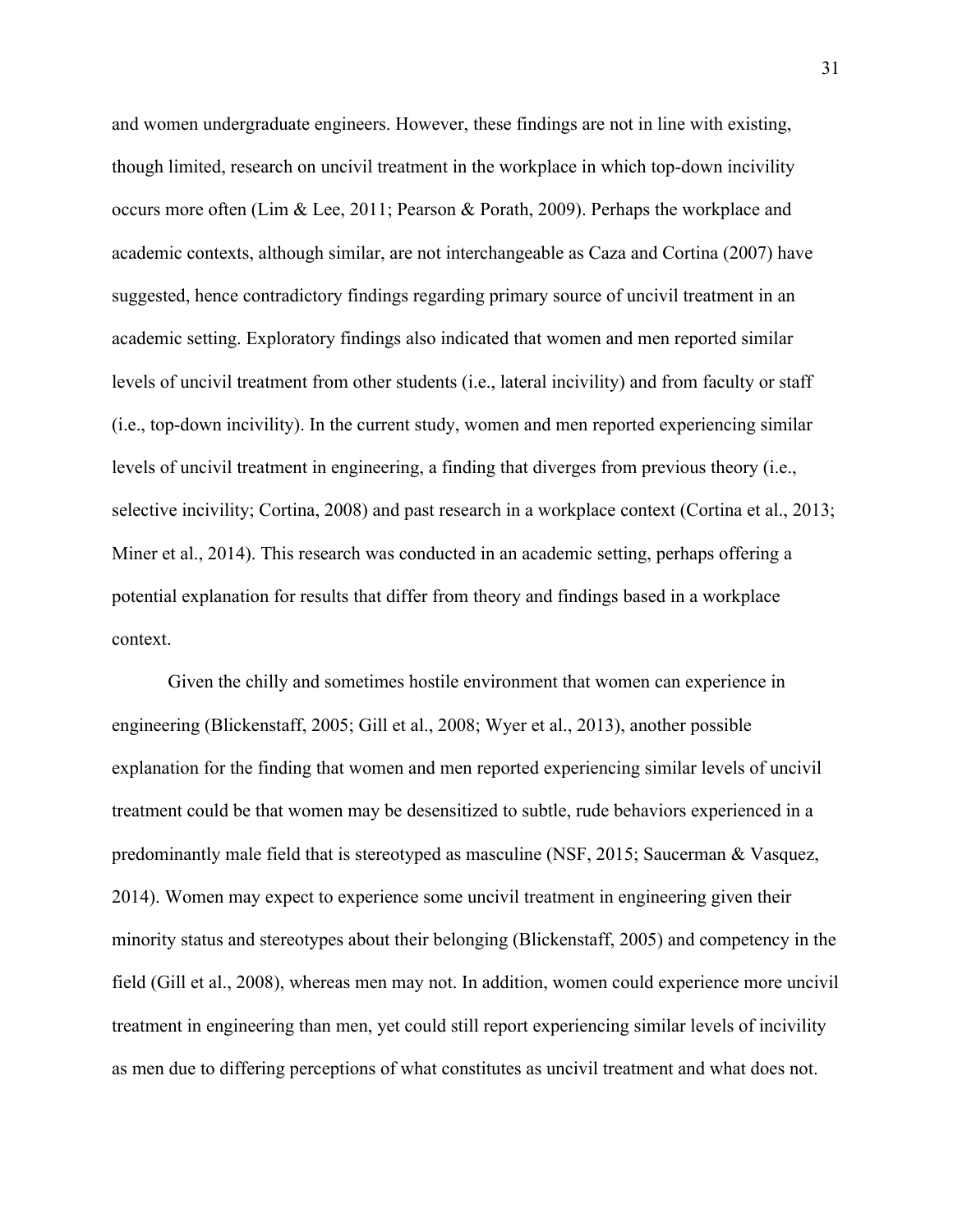Results indicated that incivility influenced engineering fit differently for men and women. Unexpectedly, men's perceptions of the compatibility of their engineering knowledge and skills held and the knowledge and skills needed as an engineering major (i.e., engineering fit) were negatively impacted when they experienced uncivil treatment, whereas incivility did not influence women's engineering fit. Men may not expect to experience incivility and may not be prepared for this behavior in a male-dominated and masculine-typed field in which men's competency is often assumed (Gill et al., 2008). On the other hand, women may be more resilient when it comes to uncivil treatment in a field in which they could expect to experience some incivility or have already experienced uncivil treatment in engineering prior to entering the engineering program (Blickenstaff, 2005).

As expected, uncivil treatment served as a barrier to developing connections with others (e.g., faculty, peers) and activities in engineering (i.e., engineering links) for both men and women. Findings did not support the hypothesized gender moderation, however, as incivility was equally detrimental to engineering links for both men and women. Thus, it appears that women's interpersonal relationships and connections with engineering activities were not incrementally negatively impacted by rude behaviors in a predominantly male field in which women may already feel isolated and excluded (Wyer et al., 2013). On the other hand, participants were firstyear students and presumably have few connections upon entering the program. As such, developing friendships and connecting with activities in engineering may be more important at the start of the college career than in later years, regardless of rude encounters students may experience in engineering.

Finally, incivility did not significantly impact engineering sacrifice for men or for women. As these students had only completed one semester of college at the time of the survey, it is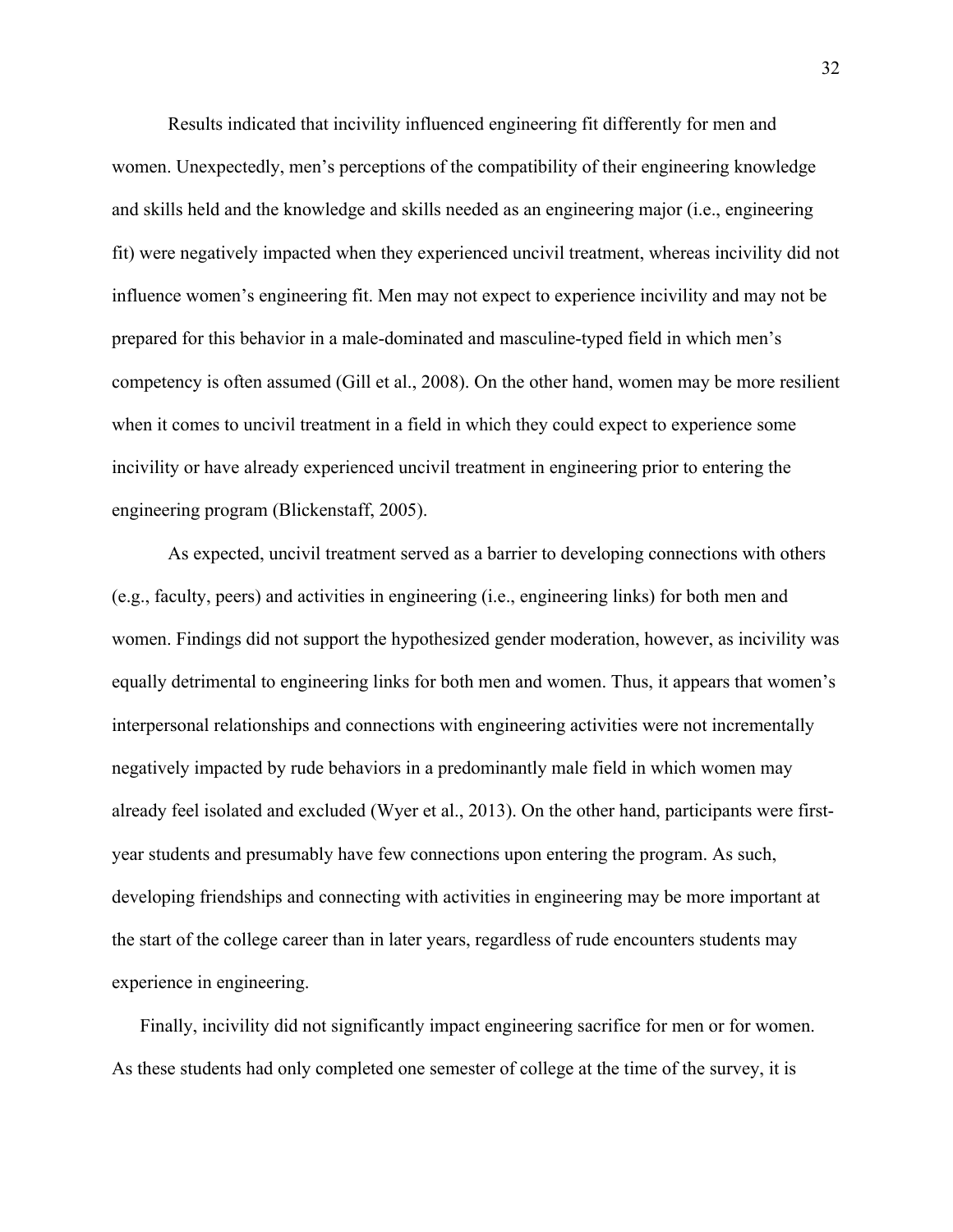likely that freshman students have limited sunk costs and inadequate time to invest in their engineering majors (e.g., class time, tuition). Further, the prestige associated with an engineering major (i.e., engineering sacrifice) may not be as important for first-semester students as it is for more tenured students. Beneficial outcomes of being an engineering major such as having a career in a prestigious field are also potentially less tangible for first-semester engineering students as they have several years in the program before these outcomes can be realized. In addition, first-semester students may not experience enough subtle, rude behaviors to counteract the amount of time, effort, and finances they have invested in their engineering majors.

#### **Limitations**

Several limitations existed in the current study. First, according to power analyses conducted prior to data collection, there was not enough power to detect small, existing effects with the hierarchical moderated regressions due to a limited sample size, an issue commonly experienced with moderated regression analyses (Aguinis et al., 2001). Although gender significantly moderated the relationship between incivility and engineering fit, it is important to note that power to detect other small, potential effects was limited. Second, the sample was comprised of first-semester engineering students. As such, students had a limited amount of time to encounter uncivil treatment as well as develop embeddedness in engineering. Third, generalizability of results may also be limited to other male-dominated, male-stereotyped undergraduate majors, if not solely undergraduate engineering majors, due to a very specific sample. Fourth, this project was part of a larger project in which variables of interest were previously determined. Therefore, the current study had a limited amount of space in the survey such that some common variables of interest in incivility research, such as well-being (Caza &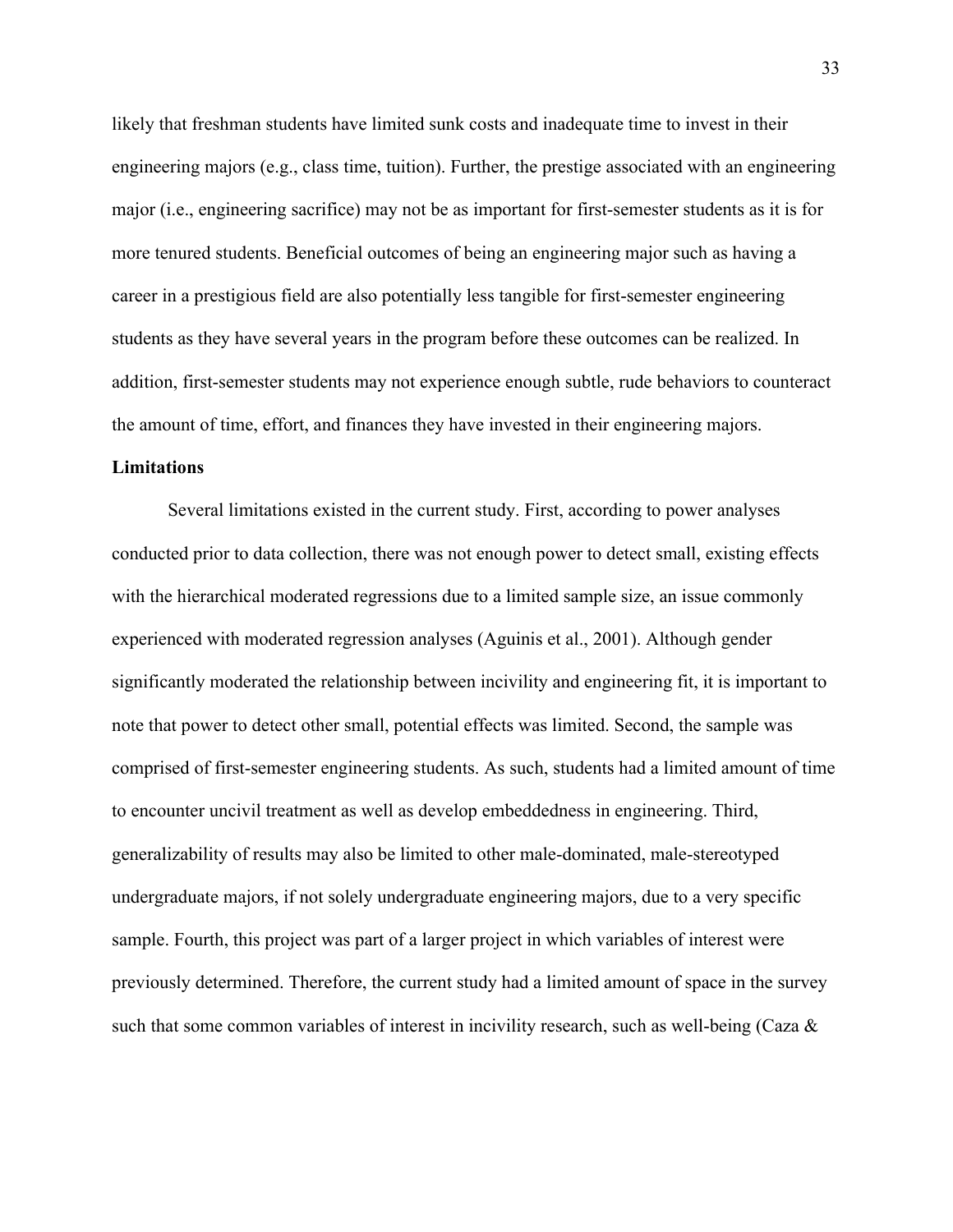Cortina, 2007; Clark, 2008b), could not be examined. Finally, given the time frame of the larger project, retention data were not available to examine in conjunction with the current model.

#### **Future Research Directions**

The current study began to explore incivility as a barrier to engineering embeddedness and examined how gender influenced this relationship. Thus, future research can go in several directions. First, exploratory results regarding whether students experience more lateral or topdown incivility were preliminary. Future research can expand on whether engineering students experience significantly more lateral incivility, relative to top-down incivility, and how the source of incivility influences engineering embeddedness. Research examining the primary source of uncivil treatment is limited (Schilpzand, De Pater, & Erez, 2016) and efforts should be made to further understand how the primary source of incivility can impact variables commonly studied in relation to incivility (i.e., well-being, satisfaction, turnover/turnover intentions; Schilpzand et al., 2016; Summers et al., 2009). Second, given the relatively surprising result that women and men experienced similar levels of uncivil treatment in engineering, future research should attempt to replicate this finding and explore the specific conditions for which this is the case. For example, targets of incivility may be different in an academic context, compared to a workplace environment. Future research can also examine gender differences in experienced incivility in other predominantly male and male-stereotyped fields to see if the current findings hold in similar contexts.

Third, a considerable amount of research has yet to be completed on incivility over time, especially within an engineering context (Summers et al., 2009). As first-semester engineering students have had a limited span of time in which they may have encountered uncivil treatment during college, the relationships examined may change as students progress through the program,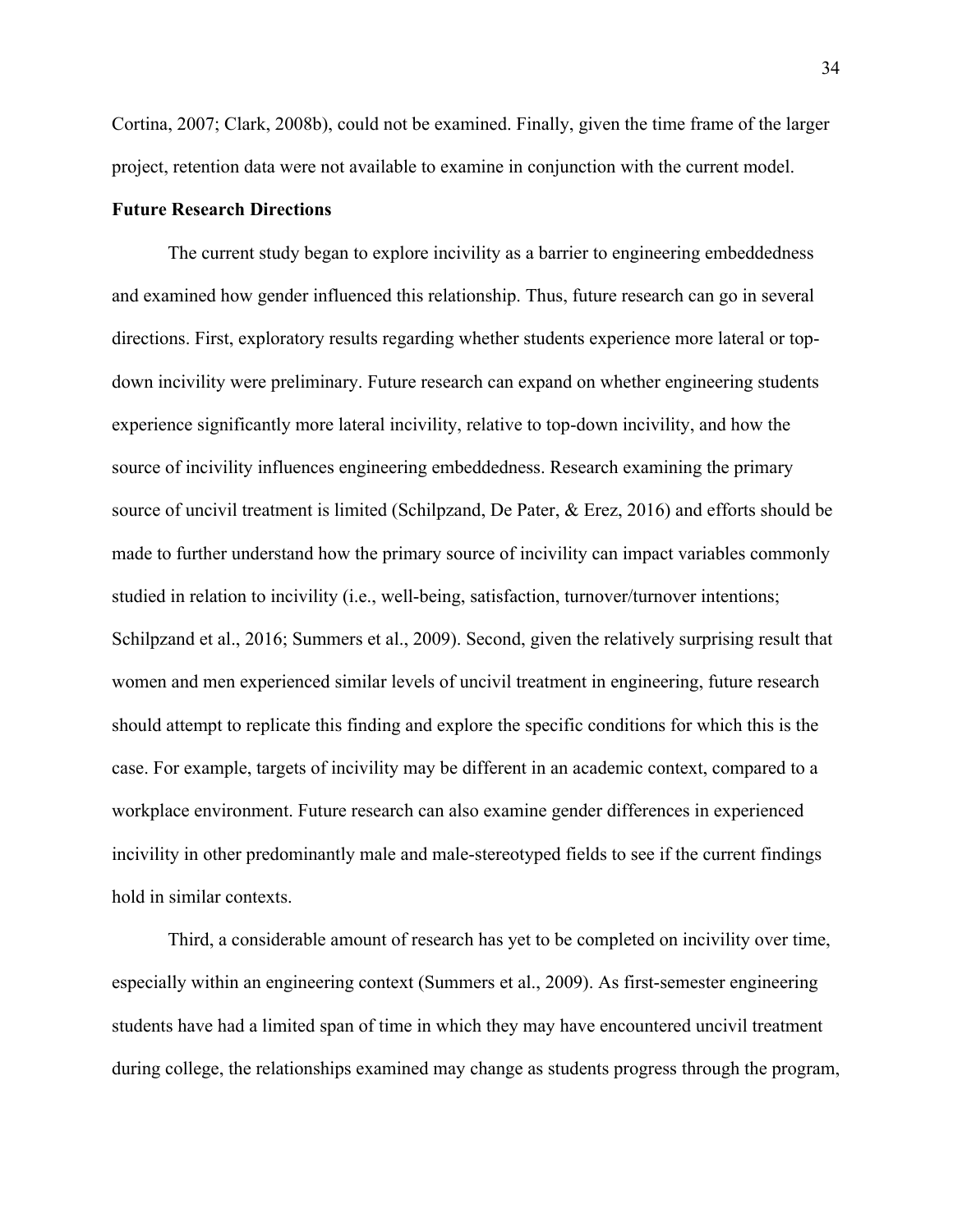are exposed to more incivility, and become more embedded in their majors. The amount of experienced incivility reported may change at different points along the program (i.e., as sophomores, juniors, or seniors). Gender differences in experienced incivility could also change over the course of the program. Furthermore, as students advance through the engineering program, their levels of embeddedness may change in addition to incivility. As such, future research should examine if incivility serves as a barrier for developing engineering embeddedness among students at different times in the engineering program. For example, engineering sacrifice will likely increase later on in the engineering program when students have spent more time, energy, and resources on their engineering major, compared to first-semester students. As incivility did not influence first-semester students' engineering sacrifice in the current study, it would be interesting to see if this relationship was replicated among students with higher levels of sacrifice farther along in the engineering program. Finally, as both incivility and embeddedness are predictors of persistence (Clark, 2008b; Major et al., 2015), future research should examine whether embeddedness mediates the relationship between incivility and persistence in one's engineering major.

#### **Conclusion**

Overall, the current study contributes to the STEM literature by examining novel relationships between factors that may impact persistence in engineering. Overall, embeddedness theory was successfully applied to an undergraduate engineering context, and incivility was shown to influence fit and connections with one's engineering major. Results demonstrated that uncivil treatment served as a barrier to developing first-semester engineering embeddedness in terms of fit and links. Although men and women were found to experience similar levels of incivility in engineering, the current study identifies some gender similarities and differences in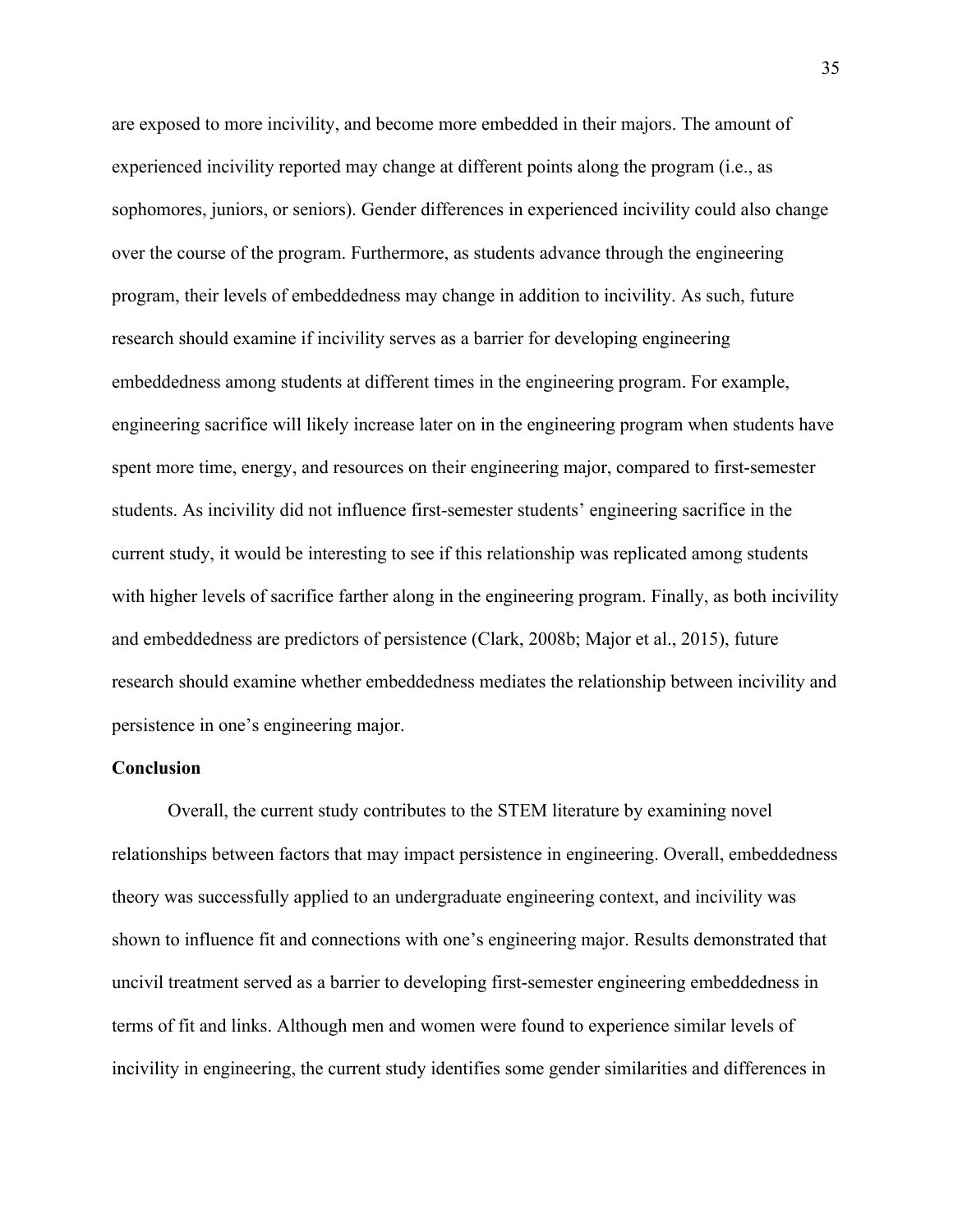whether incivility serves as a barrier to developing embeddedness. For men, incivility negatively impacted both engineering fit and links, while incivility negatively impacted only engineering links for women in their first semester of an engineering program. Future research should build on this foundational research to examine embeddedness as a potential mediator between incivility and persistence in one's engineering major.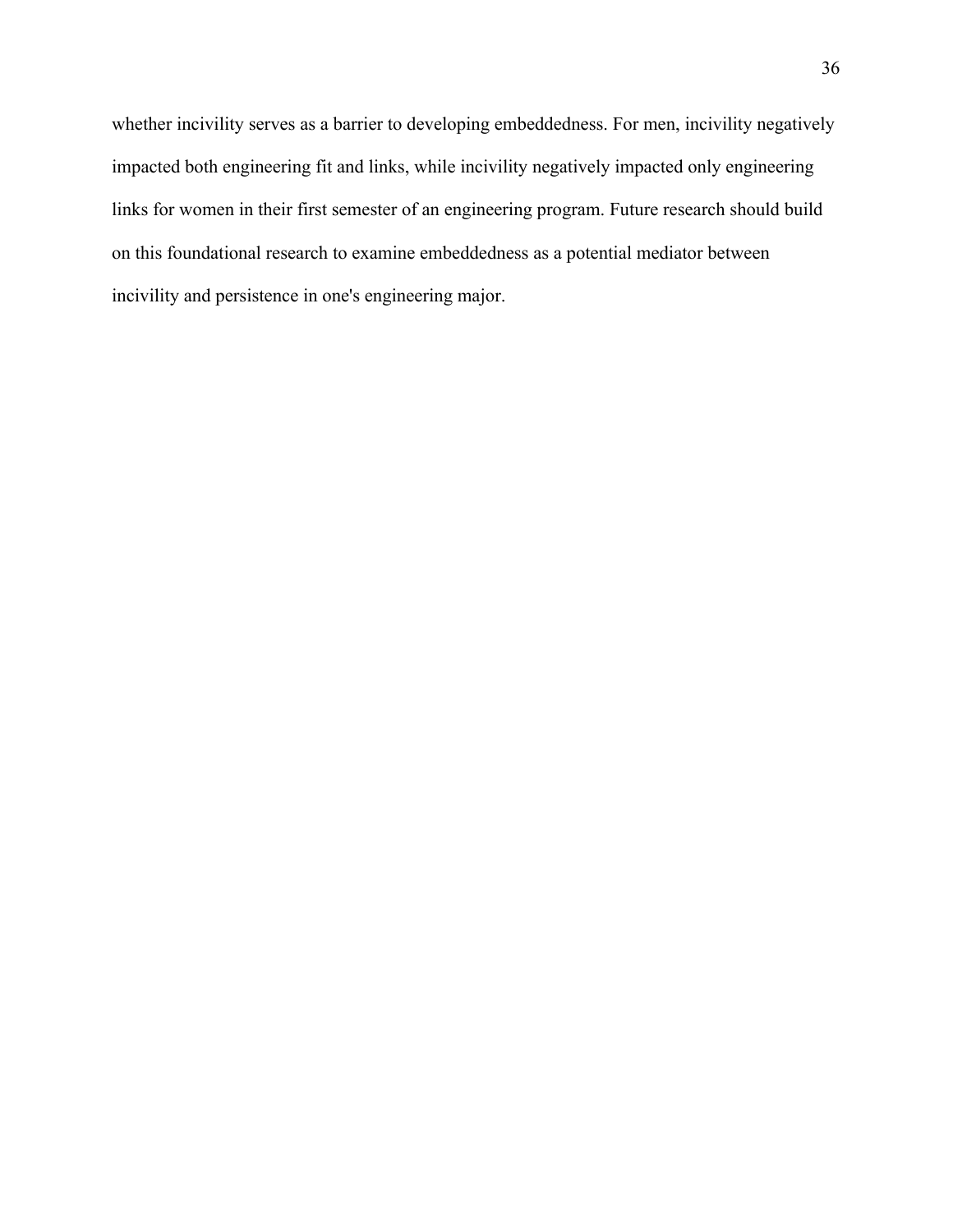#### **REFERENCES**

- Aguinis, H., Boik, R. J., & Pierce, C. A. (2001). A generalized solution for approximating the power to detect effects of categorical moderator variables using multiple regression. *Organizational Research Methods, 4*, 291-323.
- Alberts, H. C., Hazen, H. D., & Theobald, R. B. (2010). Classroom incivilities: The challenge of interactions between college students and instructors in the US. *Journal of Geography in Higher Education, 34*, 439-462.
- Andersson, L. M., & Pearson, C. M. (1999). Tit for tat? The spiraling effect of incivility in the workplace. *The Academy of Management Review, 24*, 452-471.
- Beddoes, K., & Pawley, A. L. (2014). 'Different people have different priorities': Work–family balance, gender, and the discourse of choice. *Studies in Higher Education, 39*, 1573- 1585.
- Bell, A. E., Spencer, S. J., Iserman, E., & Logel, C. E. R. (2003). Stereotype threat and women's performance in engineering. *Journal of Engineering Education, 92*, 307-312.
- Bix, A. S. (2014). *Girls coming to tech!: A history of American engineering education for women*. Cambridge, MA: MIT Press.
- Bjorklund, W. L., & Rehling, D. L. (2010). Student perceptions of classroom incivility. *College Teaching, 58*, 15-18.
- Blickenstaff, J. C. (2005). Women and science careers: Leaky pipeline or gender filter? *Gender and Education, 17*, 369-386.
- Caza, B. B., & Cortina, L. M. (2007). From insult to injury: Explaining the impact of incivility. *Basic and Applied Social Psychology, 29*, 335-350.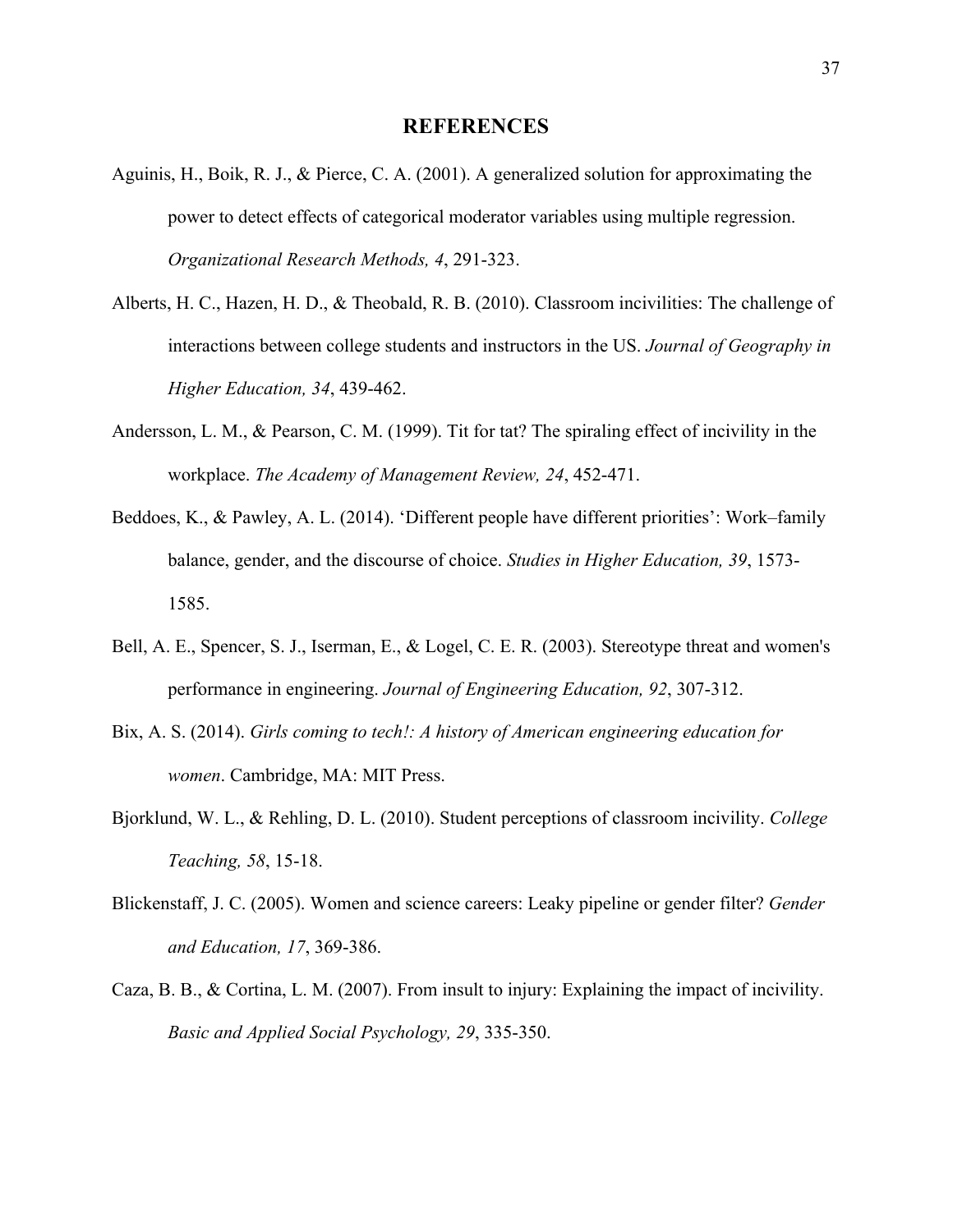- Cheryan, S., Master, A., & Meltzoff, A. N. (2015). Cultural stereotypes as gatekeepers: Increasing girls' interest in computer science and engineering by diversifying stereotypes. *Frontiers in Psychology, 6*, 1-8.
- Clark, C. M. (2008a). Faculty and student assessment of and experience with incivility in nursing education. *Journal of Nursing Education, 47*, 458-465.
- Clark, C. M. (2008b). Student voices on faculty incivility in nursing education: A conceptual model. *Nursing Education Perspectives, 29*, 284-289.
- Clark, C. M., Olender, L., Kenski, D., & Cardoni, C. (2013). Exploring and addressing facultyto-faculty incivility: A national perspective and literature review. *Journal of Nursing Education, 52*, 211-218.
- Clark, C. M., & Springer, P. J. (2007). Thoughts on incivility: Student and faculty perceptions of uncivil behavior in nursing education. *Nursing Education Perspectives, 28*, 93-97.
- Cortina, L. M. (2008). Unseen injustice: Incivility as modern discrimination in organizations. *Academy of Management Review, 33*, 55-75.
- Cortina, L. M., Kabat-Farr, D., Leskinen, E. A., Huerta, M., & Magley, V. J. (2013). Selective incivility as modern discrimination in organizations: Evidence and impact. *Journal of Management, 39*, 1579-1605.
- Cortina, L. M., Magley, V. J., Williams, J. H., & Langhout, R. D. (2001). Incivility in the workplace: Incidence and impact. *Journal of Occupational Health Psychology, 6*, 64-80.
- Crenshaw, K. (1991). Mapping the margins: Intersectionality, identity politics, and violence against women of color. *Stanford Law Review, 43*, 1241-1299.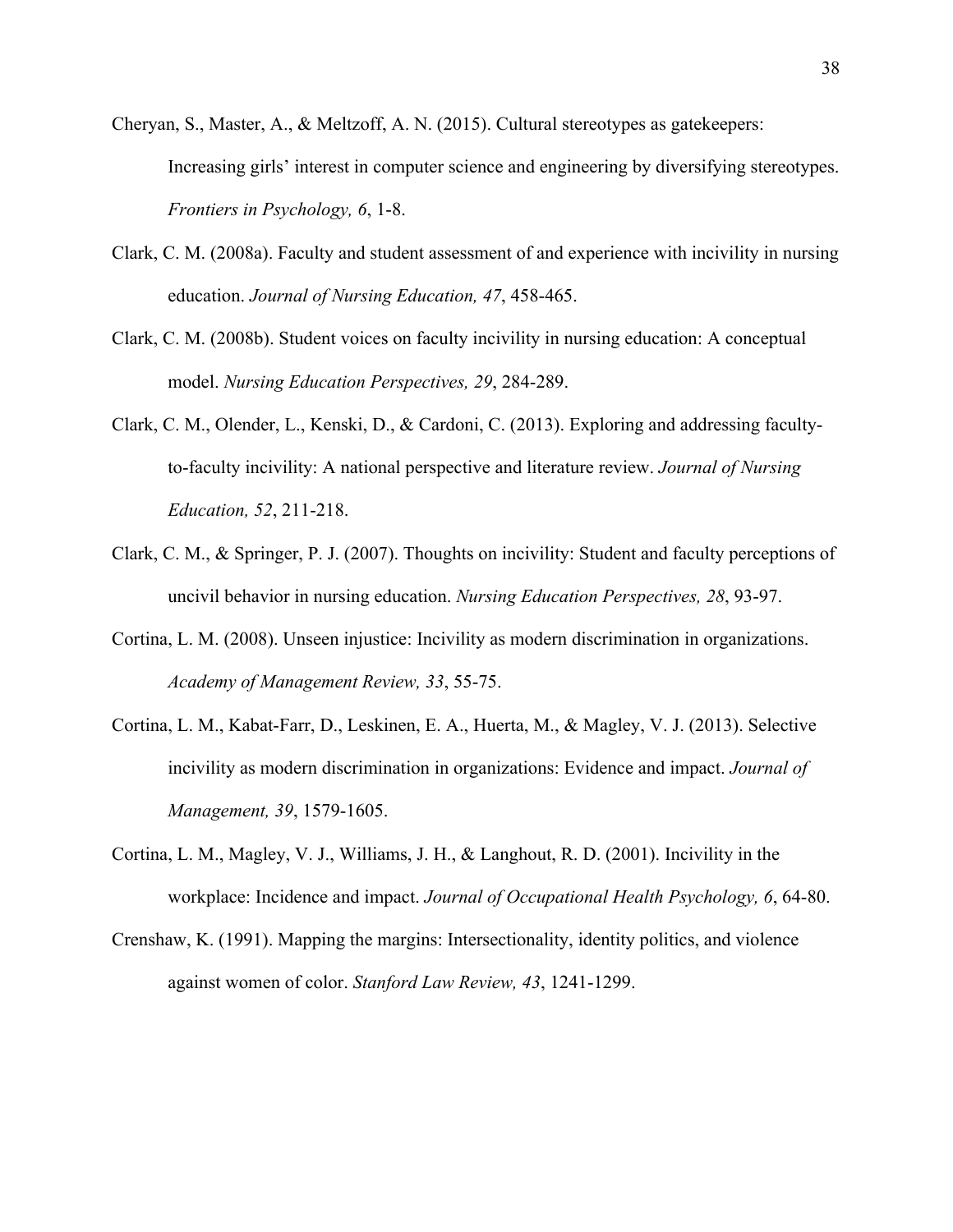- Crossley, C. D., Bennett, R. J., Jex, S. M., & Burnfield, J. L. (2007). Development of a global measure of job embeddedness and integration into a traditional model of voluntary turnover. *Journal of Applied Psychology, 92*, 1031-1042.
- Dasgupta, N., Scircle, M. M., & Hunsinger, M. (2015). Female peers in small work groups enhance women's motivation, verbal participation, and career aspirations in engineering. *Proceedings of the National Academy of Sciences, 112*, 4988-4993.
- Dickhäuser, O., & Meyer, W.-U. (2006). Gender differences in young children's math ability attributions. *Psychology Science, 48*, 3-16.
- Donovan, M. A., Drasgow, F., & Munson, L. J. (1998). The perceptions of fair interpersonal treatment scale: Development and validation of a measure of interpersonal treatment in the workplace. *Journal of Applied Psychology, 83*, 683-692.
- Flores, L. Y., Lee, H. S., Luna, L. L., & Navarro, R. L. (2013). *Does gender moderate the effects of learning experiences on engineering-related self-efficacy?* Paper presented at the 24th WEPAN National Conference, Atlanta, GA.
- Fouad, N. A. (2014). *Leaning in, but getting pushed back (and out).* Paper presented at the American Psychological Association 2014 Annual Convention, Washington, DC.
- Fouad, N. A., & Singh, R. (2011). *Stemming the tide: Why women leave engineering*. Retrieved from

http://energy.gov/sites/prod/files/NSF\_Stemming%20the%20Tide%20Why%20Women %20Leave%20Engineering.pdf

Frey Knepp, K. A. (2012). Understanding student and faculty incivility in higher education. *The Journal of Effective Teaching, 12*, 32-45.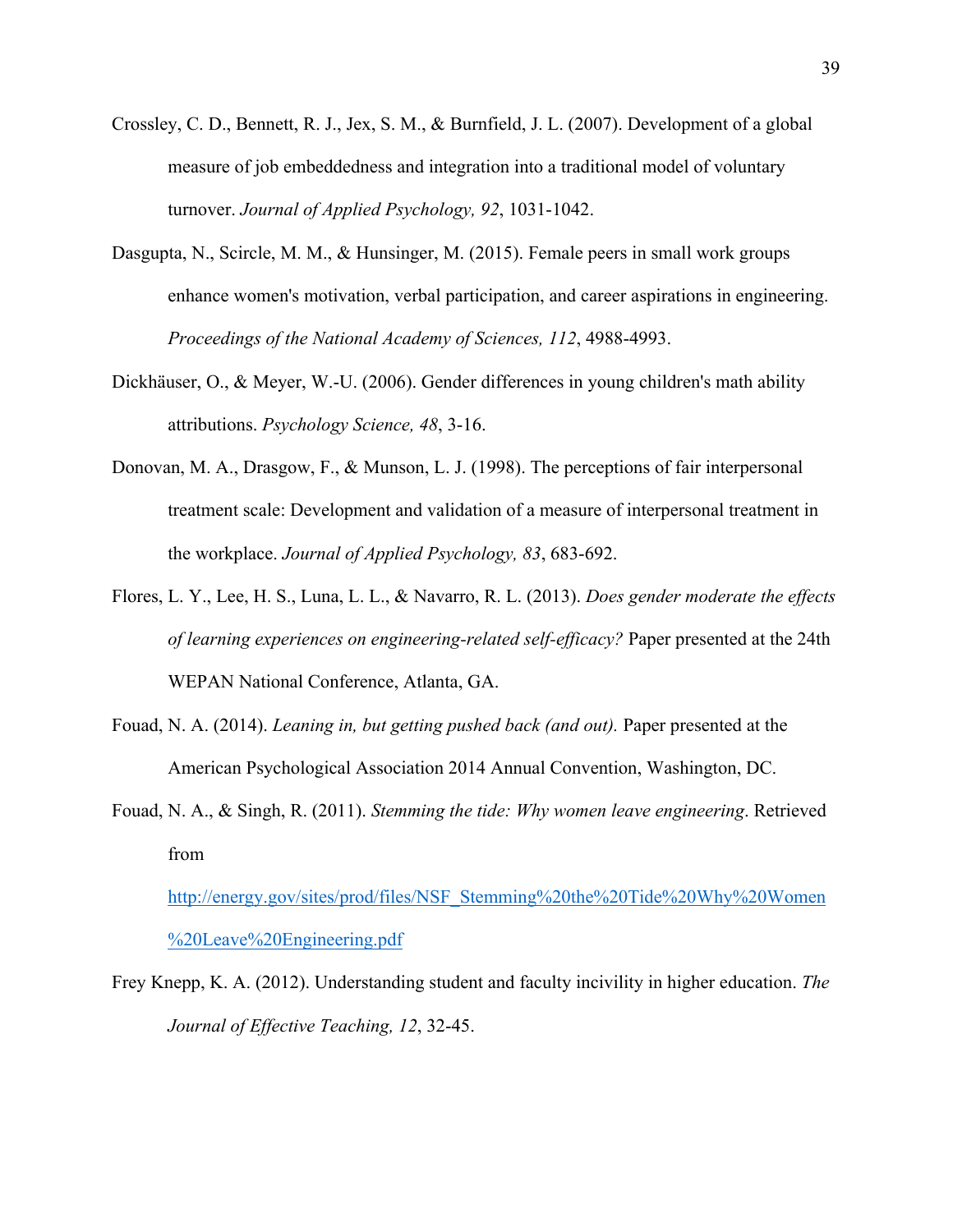- Gayles, J. G., & Ampaw, F. (2014). The impact of college experiences on degree completion in STEM fields at four-year institutions: Does gender matter? *The Journal of Higher Education, 85*, 439-468.
- Ghosh, R., Reio, T. G., & Bang, H. (2013). Reducing turnover intent: Supervisor and co-worker incivility and socialization-related learning. *Human Resource Development International, 16*, 169-185.
- Gill, J., Sharp, R., Mills, J., & Franzway, S. (2008). I still wanna be an engineer! Women, education and the engineering profession. *European Journal of Engineering Education, 33*, 391-402.
- Giumetti, G. W., Hatfield, A. L., Scisco, J. L., Schroeder, A. N., Muth, E. R., & Kowalski, R. M. (2013). What a rude e-mail! Examining the differential effects of incivility versus support on mood, energy, engagement, and performance in an online context. *Journal of Occupational Health Psychology, 18*, 297-309.
- Giumetti, G. W., McKibben, E. S., Hatfield, A. L., Schroeder, A. N., & Kowalski, R. M. (2012). Cyber incivility @ work: The new age of interpersonal deviance. *Cyberpsychology, Behavior, and Social Networking, 15*, 148-154.
- Griffeth, R. W., Hom, P. W., & Gaertner, S. (2000). A meta-analysis of antecedents and correlates of employee turnover: Update, moderator tests, and research implications for the next millennium. *Journal of Management, 26*, 463-488.
- Hammack, R., & High, K. (2014). Effects of an after school engineering mentoring program on middle school girls' perceptions of engineers *Journal of Women and Minorities in Science and Engineering, 20*, 11-20.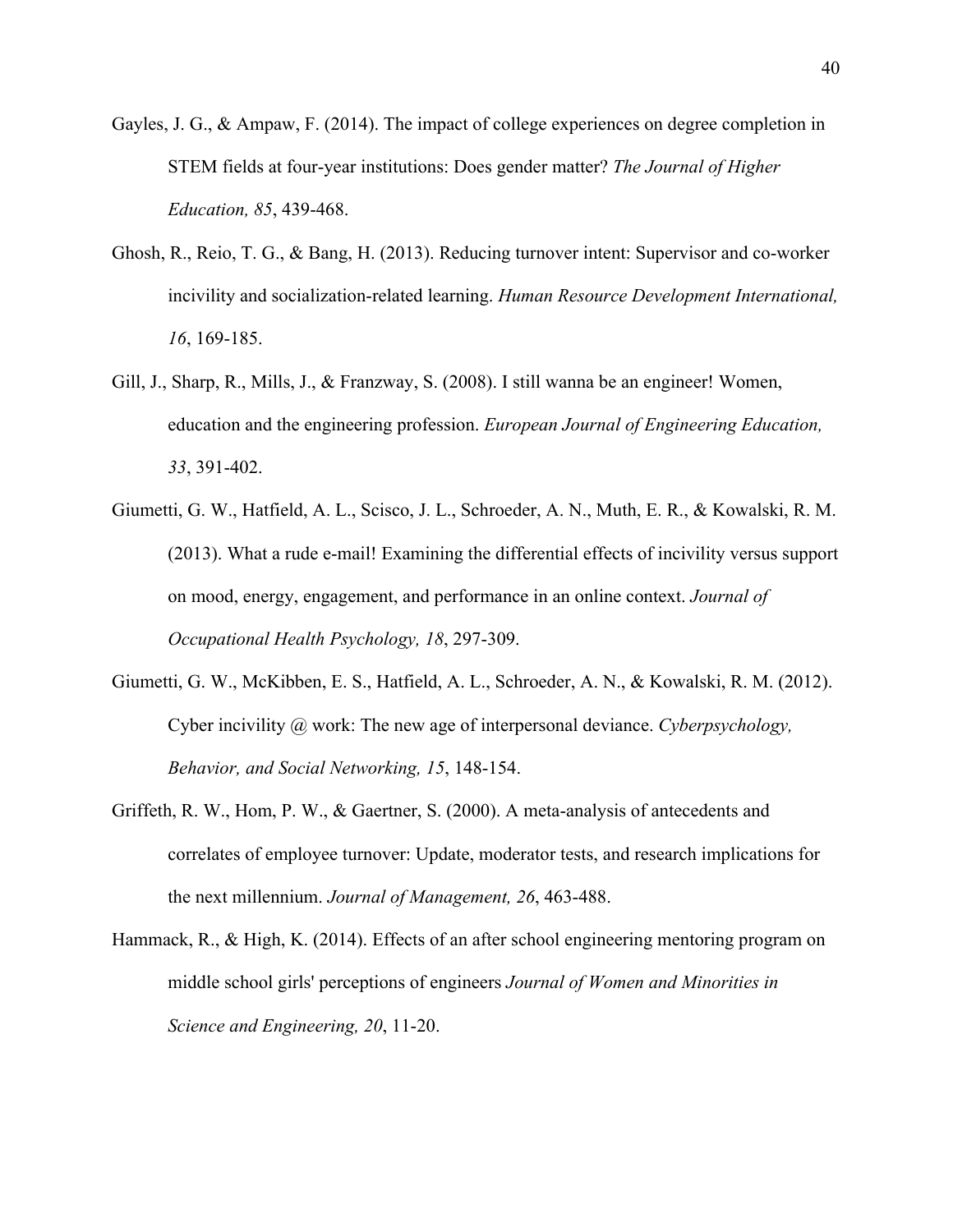- Hattie, J. (2003). *Teachers make a difference, what is the research evidence?* Paper presented at the Australian Council for Educational Research Conference, Melbourne, Austraia.
- Heilman, M. E., Wallen, A. S., Fuchs, D., & Tamkins, M. M. (2004). Penalties for success: Reactions to women who succeed at male gender-typed tasks. *Journal of Applied Psychology, 89*, 416-427.
- Hershcovis, M. S. (2011). "Incivility, social undermining, bullying...oh my!": A call to reconcile constructs within workplace aggression research. *Journal of Organizational Behavior, 32*, 499-519.
- Jiang, K., Liu, D., McKay, P. F., Lee, T. W., & Mitchell, T. R. (2012). When and how is job embeddedness predictive of turnover? A meta-analytic investigation. *Journal of Applied Psychology, 97*, 1077-1096.
- Kabat-Farr, D., & Cortina, L. M. (2012). Selective incivility: Gender, race, and the discriminatory workplace. In S. F. T. R. Lituchy (Ed.), *Gender and the dysfunctional workplace* (pp. 120-134). Northampton, MA, US: Edward Elgar Publishing.
- Kamphorst, J. C., Hofman, W. H. A., Jansen, E. P. W. A., & Terlouw, C. (2015). Explaining academic success in engineering degree programs: Do female and male students differ? *Journal of Engineering Education, 104*, 189-211.
- Lee, T. W., Burch, T. C., & Mitchell, T. R. (2014). The story of why we stay: A review of job embeddedness. *Annual Review of Organizational Psychology and Organizational Behavior, 1*, 199-216.
- Lim, S., Cortina, L. M., & Magley, V. J. (2008). Personal and workgroup incivility: Impact on work and health outcomes. *Journal of Applied Psychology, 93*, 95-107.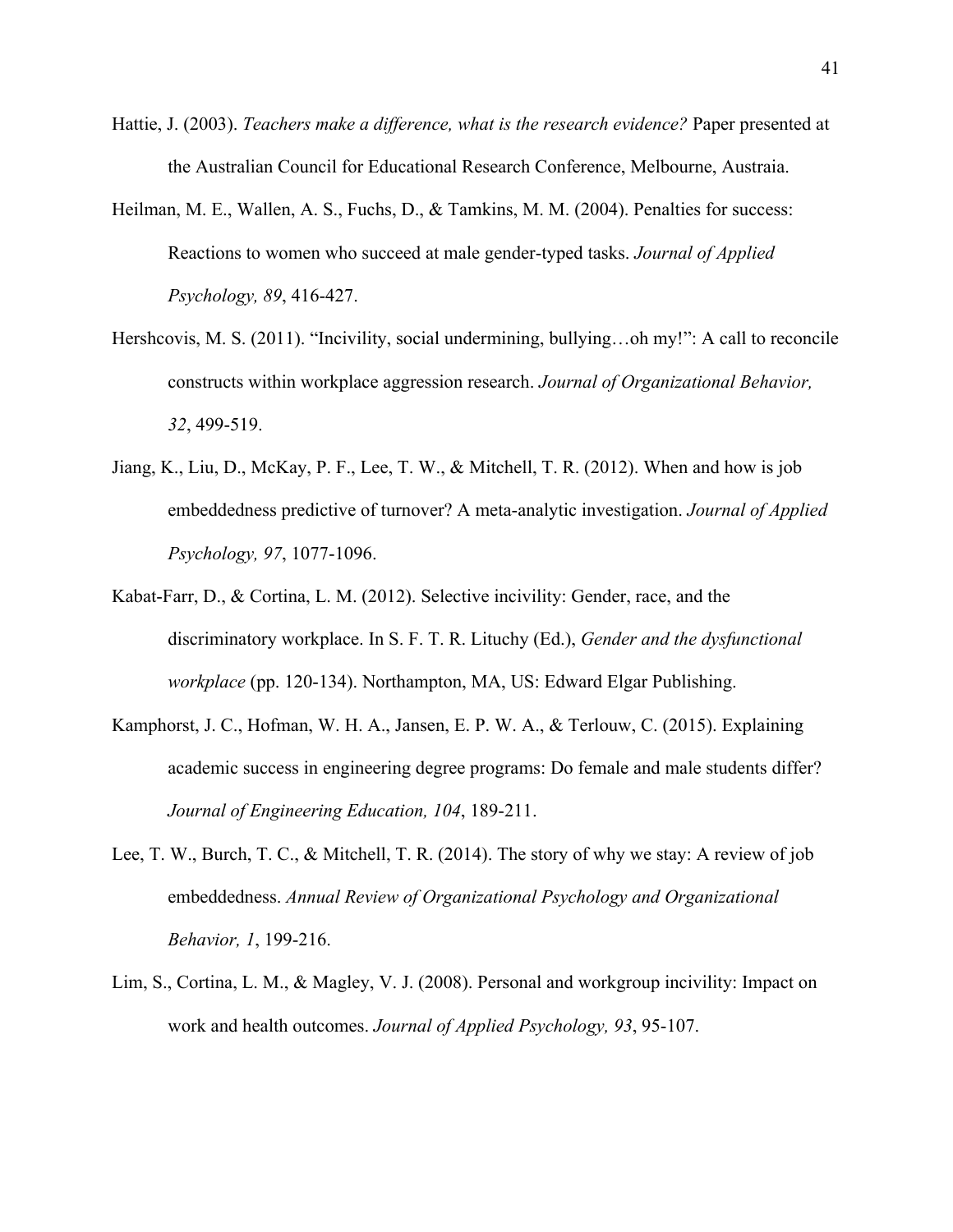- Lim, S., & Lee, A. (2011). Work and nonwork outcomes of workplace incivility: Does family support help? *Journal of Occupational Health Psychology, 16*, 95-111.
- Litano, M. L., Streets, V. N., Major, D. A., Cigularov, K. P., Myers, D. P., & Henson, M. J. (2015). *Understanding STEM student's persistence: Measuring embeddedness in the college context*. Old Dominion University.
- Lord, S. M., Camacho, M. M., Layton, R. A., Long, R. A., Ohland, M. W., & Wasburn, M. H. (2009). Who's persisting in engineering? A comparative analysis of female and male Asian, Black, Hispanic, Native American, and White students. *Journal of Women and Minorities in Science and Engineering, 15*, 167-190.
- Major, D. A. (2016). *Sticking with STEM: Gender differences and similarities in college and workforce settings.*, (SIOP Representative). Coalition for National Science Funding Capitol Hill Exhibition, Washington, D. C.
- Major, D. A., Litano, M. L., Streets, V. N., Myers, D. P., Henson, M. J., & Cigularov, K. P. (2015). *Assessing college students' STEM embeddedness: Development and validation of a measure*. Paper presented at the National Science Foundation ADVANCE/GSE Program Workshop, Baltimore, MD.
- Marchiondo, K., Marchiondo, L. A., & Lasiter, S. (2010). Faculty incivility: Effects on program satisfaction of BSN students. *Journal of Nursing Education, 49*, 608-614.
- Miner, K. N., Pesonen, A. D., Smittick, A. L., Seigel, M. L., & Clark, E. K. (2014). Does being a mom help or hurt? Workplace incivility as a function of motherhood status. *Journal of Occupational Health Psychology, 19*, 60-73.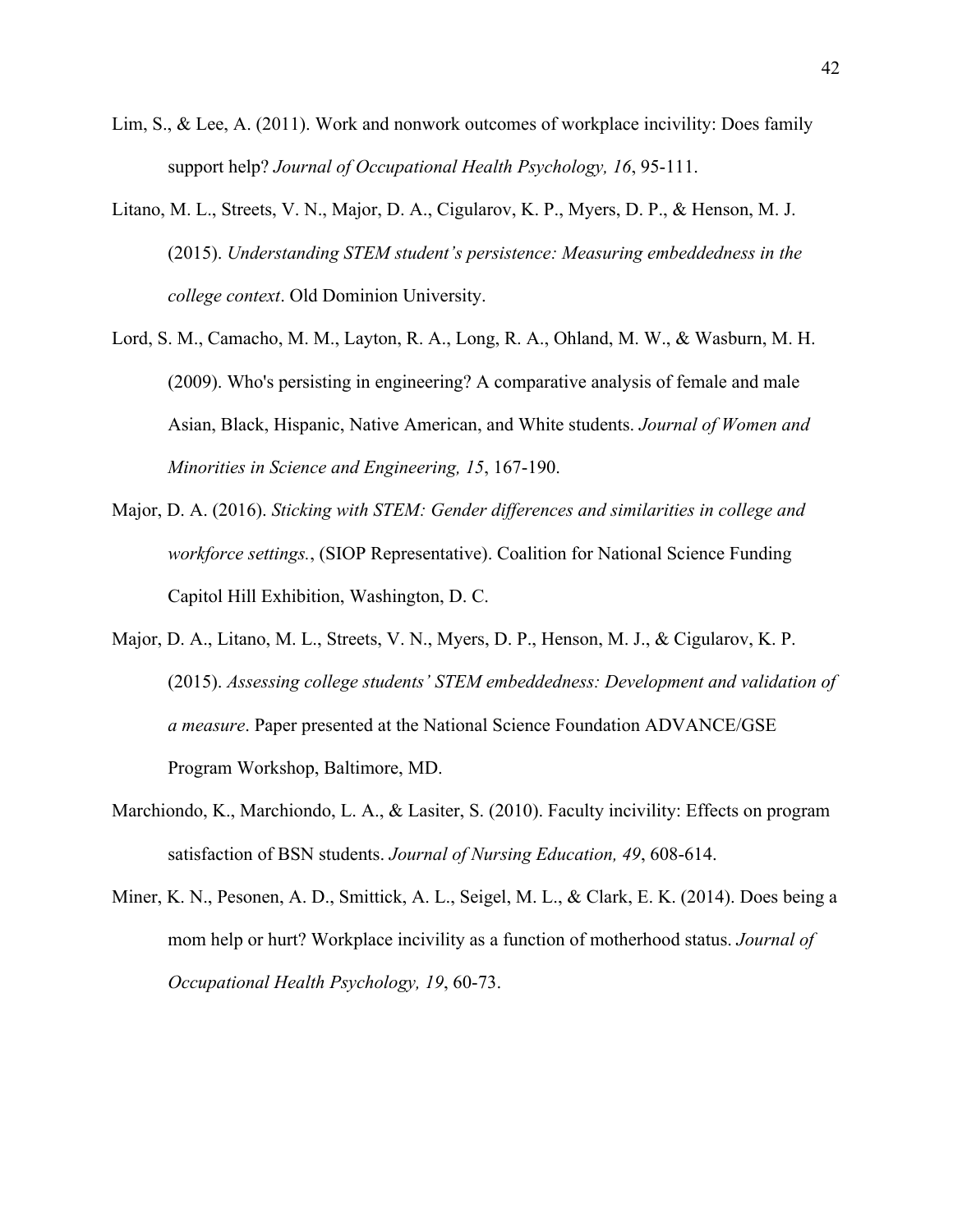- Mitchell, T. R., Holtom, B. C., Lee, T. W., Sablynski, C. J., & Erez, M. (2001). Why people stay: Using job embeddedness to predict voluntary turnover. *Academy of Management Journal, 44*, 1102-1121.
- Morganson, V. J., Major, D. A., Streets, V. N., Litano, M. L., & Myers, D. P. (2015). Using embeddedness theory to understand and promote persistence in stem majors. *The Career Development Quarterly, 63*, 348-362.
- Murphy, M. C., Steele, C. M., & Gross, J. J. (2007). Signaling threat: How situational cues affect women in math, science, and engineering settings. *Psychological Science, 18*, 879-885.
- Myers, D. P., Reynoldson, K. R., Major, D. A., & Litano, M. L. (2017). *Social capital and embeddedness in the college to work transition*. Paper presented at the 29th Annual Association for Psychological Science Convention, Boston, MA.
- National Science Board, & National Center for Science and Engineering Statistics. (2016). *Science and engineering indicators: 2016*. Retrieved from (Special Report NSB-2016-1). Arlington, VA.:
- National Science Foundation, & National Center for Science and Engineering Statistics. (2013). *Women, minorities, and persons with disabilities in science and engineering: 2013*. (Special Report NSF 13-304). Arlington, VA: Author.
- National Science Foundation, & National Center for Science and Engineering Statistics. (2015). *Women, minorities, and persons with disabilities in science and engineering: 2015*. (Special Report NSF 15-311). Arlington, VA: Author.
- Nordstrom, C. R., Bartels, L. K., & Bucy, J. (2009). Predicting and curbing classroom incivility in higher education. *College Student Journal, 43*, 74-85.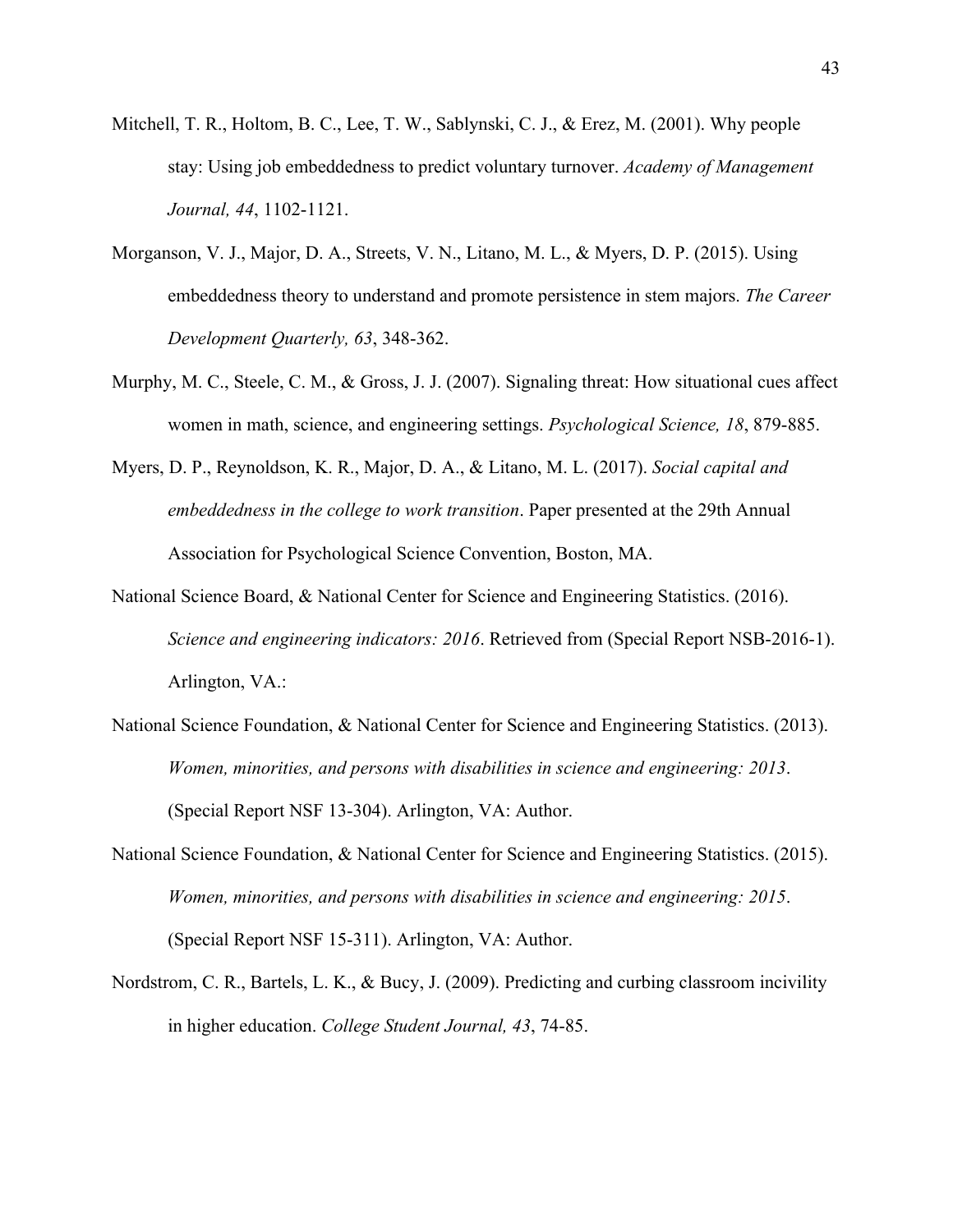- Nunnally, J. C., & Bernstein, I. (1994). The assessment of reliability. *Psychometric Theory, 3*, 248-292.
- Pearson, C. M., Andersson, L. M., & Wegner, J. W. (2001). When workers flout convention: A study of workplace incivility. *Human Relations, 54*, 1387-1419.
- Pearson, C. M., & Porath, C. L. (2009). What is "incivility"? In *The cost of bad behavior: How incivility is damaging your business and what to do about it*. New York, NY: Penguin Group.
- President's Council of Advisors on Science and Technology. (2012). *Engage to excel: Producing one million additional college graduates with degrees in science, technology, engineering, and mathematics*. Washington, D.C.: Author. Retrieved from https://www.whitehouse.gov/sites/default/files/microsites/ostp/pcast-engage-to-excelfinal\_2-25-12.pdf.
- Rehling, D. L., & Bjorklund, W. L. (2010). A comparison of faculty and student perceptions of incivility in the classroom. *Journal on Excellence in College Teaching, 21*, 73-93.
- Robinson, C., & Schumacker, R. E. (2009). Interaction effects: Centering, variance inflation factor, and interpretation issues. *Multiple Linear Regression Viewpoints, 35*, 6-11.
- Saucerman, J., & Vasquez, K. (2014). Psychological barriers to STEM participation for women over the course of development. *Adultspan Journal, 13*, 46-64.
- Schilpzand, P., De Pater, I. E., & Erez, A. (2016). Workplace incivility: A review of the literature and agenda for future research. *Journal of Organizational Behavior, 37*, S57- S88.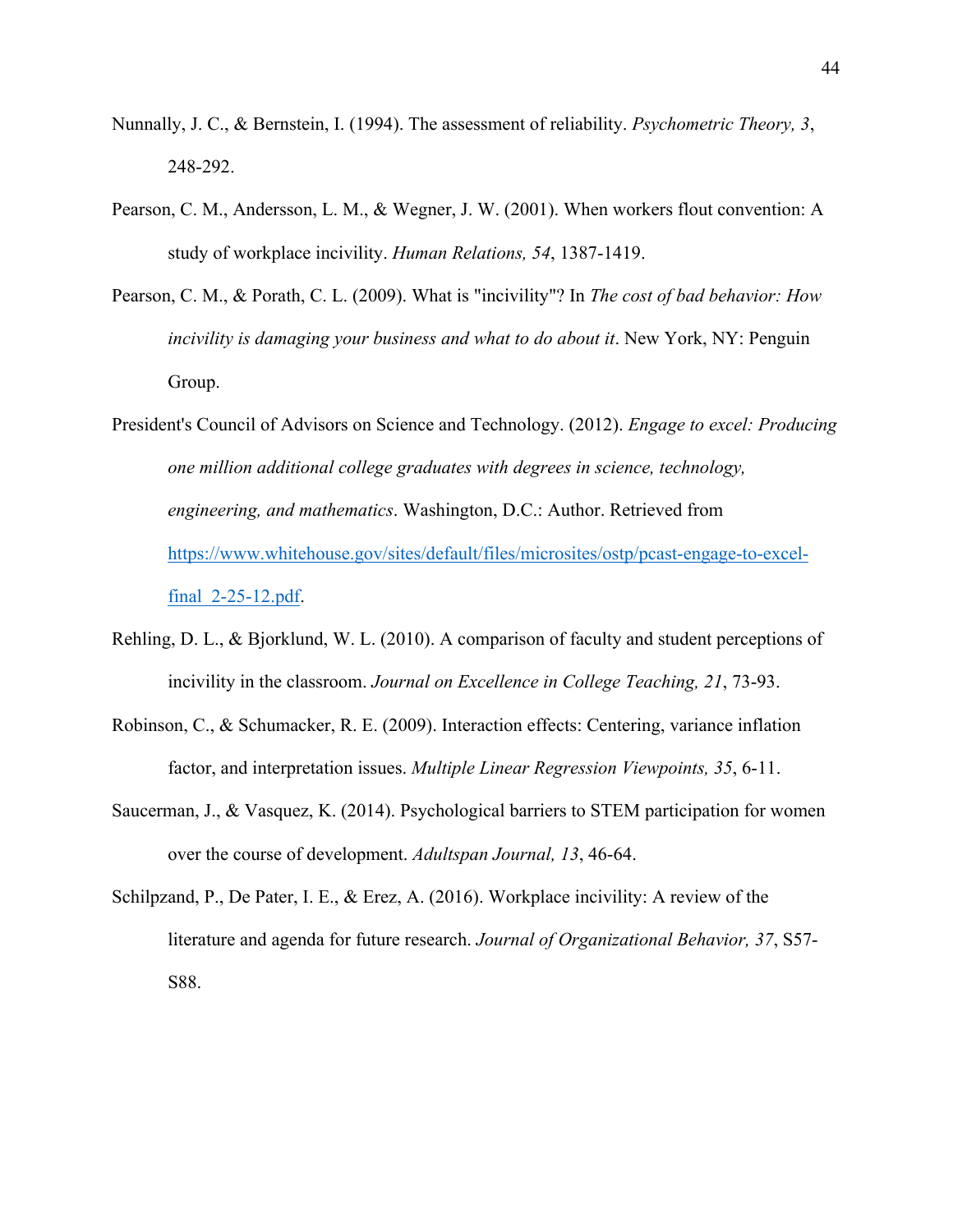- Sliter, K. A., Sliter, M. T., Withrow, S. A., & Jex, S. M. (2012). Employee adiposity and incivility: Establishing a link and identifying demographic moderators and negative consequences. *Journal of Occupational Health Psychology, 17*, 409-424.
- Society of Women Engineers. (2013). *A compendium of the SWE annual literature reviews on women in engineering*. Available from: http://societyofwomenengineers.swe.org/trendsstats/3293-literature-review.
- Strahan, S., & Credé, M. (2015). Satisfaction with college: Re-examining its structure and its relationships with the intent to remain in college and academic performance. *Journal of College Student Retention: Research, Theory & Practice, 16*, 537-561.
- Summers, J. J., Bergin, D. A., & Cole, J. S. (2009). Examining the relationships among collaborative learning, autonomy support, and student incivility in undergraduate classrooms. *Learning and Individual Differences, 19*, 293-298.
- Tett, R. P., & Meyer, J. P. (1993). Job satisfaction, organizational commitment, turnover intention, and turnover: Path analyses based on meta-analytic findings. *Personnel Psychology, 46*, 259-293.
- Thomas, N. R., Poole, D. J., & Herbers, J. M. (2015). Gender in science and engineering faculties: Demographic inertia revisited. *PloS one, 10*, e0139767.
- Valian, V. (2014). Interests, gender, and science. *Perspectives on Psychological Science, 9*, 225- 230.
- Walton, G. M., Logel, C., Peach, J. M., Spencer, S. J., & Zanna, M. P. (2015). Two brief interventions to mitigate a "chilly climate" transform women's experience, relationships, and achievement in engineering. *Journal of Educational Psychology, 107*, 468-485.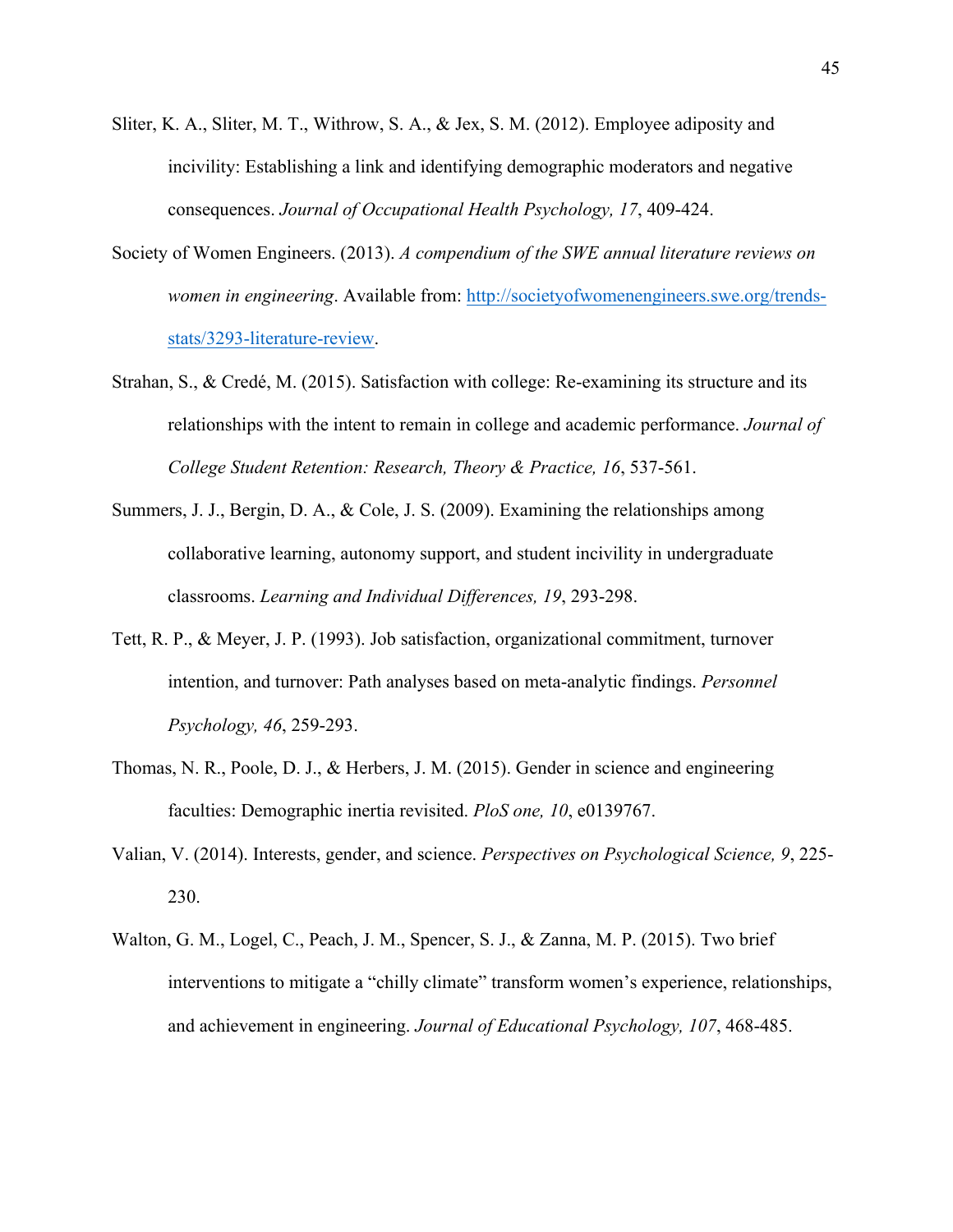- Wilson, D. S., Wilczynski, C., Wells, A., & Weiser, L. (2000). Gossip and other aspects of language as group-level adaptations. In C. H. L. Huber (Ed.), *The Evolution of Cognition* (pp. 347-365). Cambridge, MA, US: The MIT Press.
- Woodford, M. R., Krentzman, A. R., & Gattis, M. N. (2012). Alcohol and drug use among sexual minority college students and their heterosexual counterparts: the effects of experiencing and witnessing incivility and hostility on campus. *Substance Abuse and Rehabilitation, 3*, 11-23.
- Wyer, M., Barbercheck, M., Cookmeyer, D., Ozturk, H., & Wayne, M. (2013). *Women, science, and technology: A reader in feminist science studies*. New York: Routledge.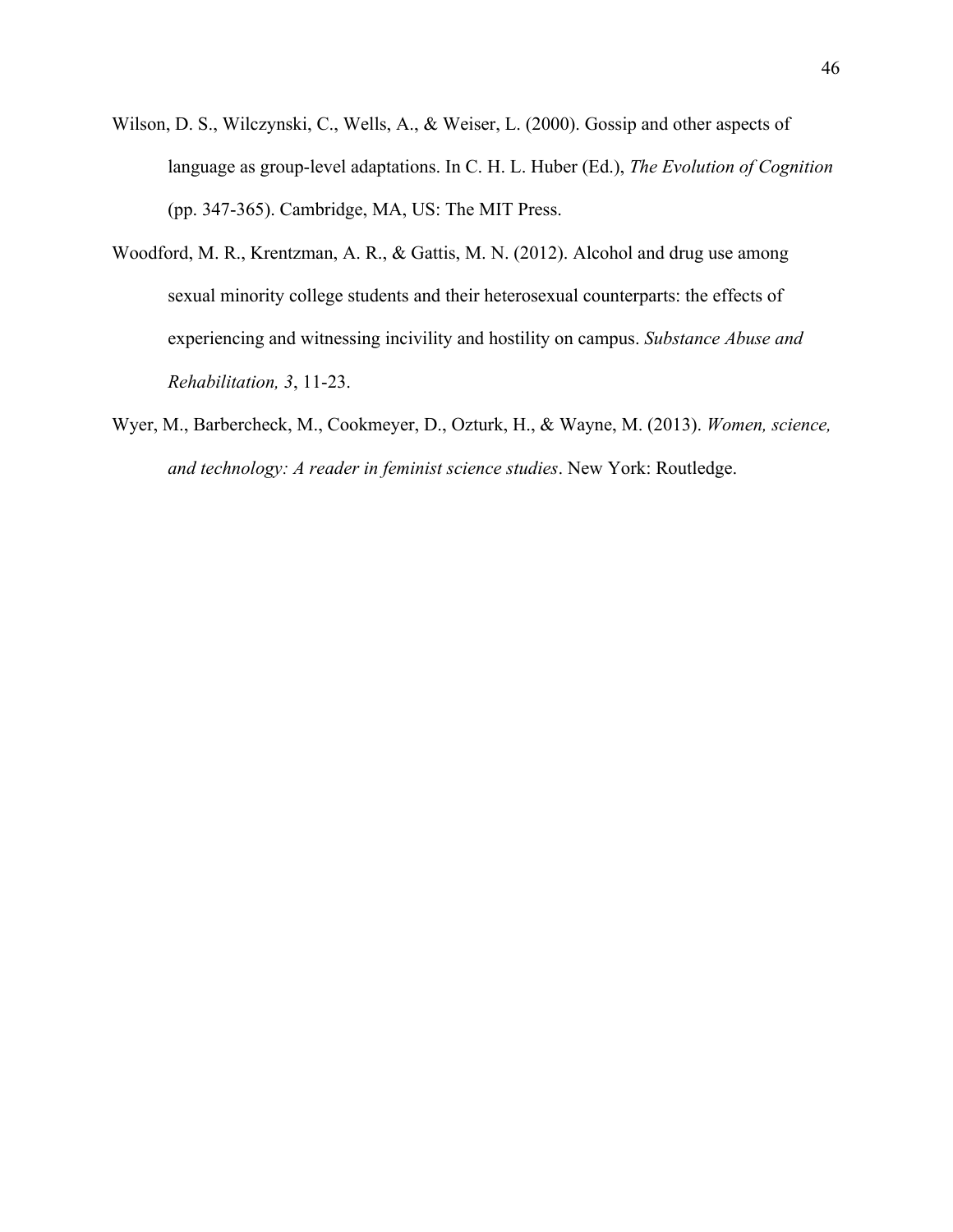# **APPENDIX A**

# **ENGINEERING EMBEDDEDNESS**

### *Engineering Fit*

- 1. The way I think fits well with engineering.
- 2. I have the right skills and abilities for engineering.
- 3. I am well suited for engineering.
- 4. I thrive on the challenge engineering offers.
- 5. Engineering is my passion.

### *Engineering Links*

- 1. I like that people in engineering think the same way I do.
- 2. My professors make me feel more connected to engineering.
- 3. I feel well understood by other engineering students.
- 4. I try to bring other people into the engineering community.
- 5. I enjoy being around other students in engineering.

### *Engineering Sacrifice*

- 1. Because I'm in engineering, I am likely to have a good career.
- 2. I take a great deal of pride in being an engineering student.
- 3. I've invested a great deal in my engineering major.
- 4. I stand out from others because I'm in engineering.

*Note.* From Major et al. (2015). Response scale ranges from 1 (*strongly disagree*) to 5 (*strongly agree*).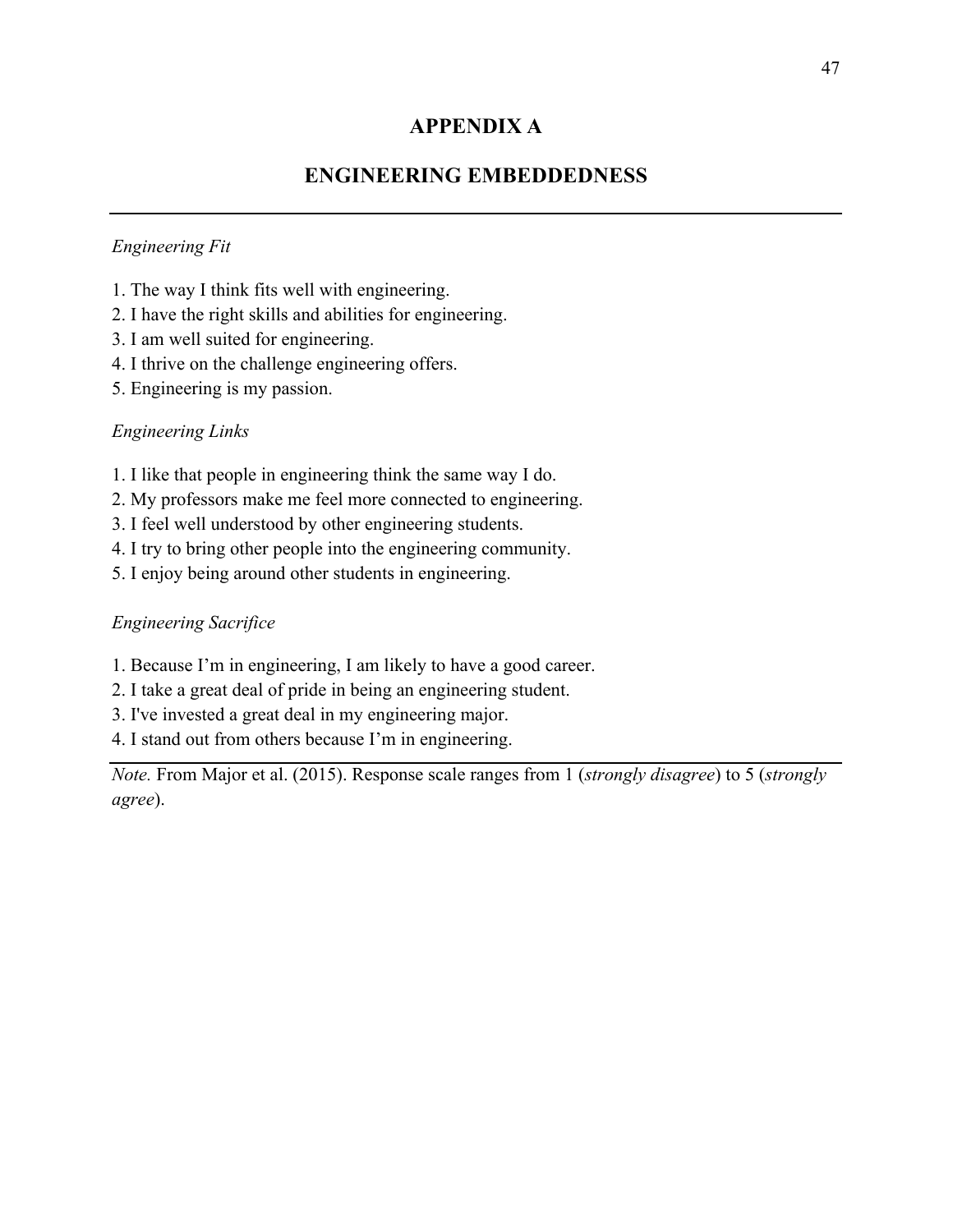# **APPENDIX B**

# **ENGINEERING INCIVILITY**

- 1. Paid little attention to your statements or showed little interest in your opinions.
- 2. Doubted your judgment on a matter.<sup>a</sup>
- 3. Gave you hostile looks, stares, or sneers.
- 4. Addressed you in unprofessional terms, either publicly or privately.
- 5. Interrupted or "spoke over" you.
- 6. Rated you lower than you deserved on an evaluation.
- 7. Yelled, shouted, or swore at you.
- 8. Made insulting or disrespectful remarks about you.
- 9. Ignored you or failed to speak to you (e.g., gave you "the silent treatment").
- 10. Accused you of incompetence.
- 11. Targeted you with anger outbursts or "temper tantrums."
- 12. Made jokes at your expense.

*Note.* Adapted from (Cortina et al., 2001). Response scale ranges from 1 (*never*) to 5 (*many times*). <sup>a</sup> Item changed for this study. Participants who responded with any response other than *never* were asked to indicate the status of the primary instigator of each uncivil behavior (e.g., students, staff, or professors).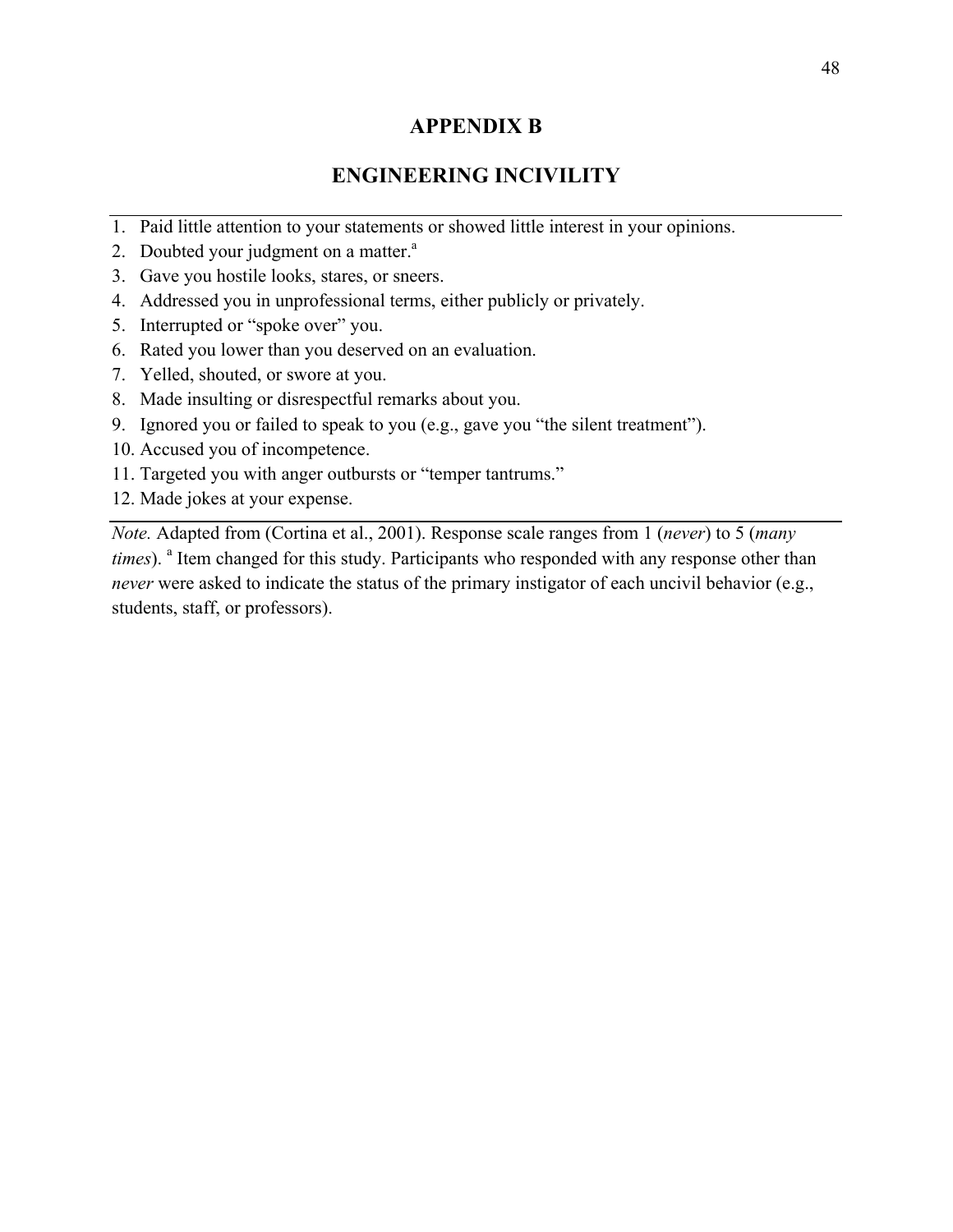## **APPENDIX C**

# **VARIABLE FREQUENCIES**

Table 5

*Frequency of Participant Responses for all Study Variables*

| Variable                     |                  | Frequency of Participant Responses (in percentages) |            |           |
|------------------------------|------------------|-----------------------------------------------------|------------|-----------|
|                              | $\boldsymbol{0}$ | I                                                   |            |           |
| Gender                       | 74.2             | 25.8                                                |            |           |
| Race/Ethnicity               | 70.8             | 24.4                                                |            |           |
| Wave                         | 59.1             | 40.9                                                |            |           |
|                              | 0 to .99         | 1 to 1.99                                           | 2 to 2.99  | $3$ to 4  |
| <b>GPA</b>                   | $\cdot$ .2       | 4.5                                                 | 27.8       | 67.6      |
|                              | 1 to 1.99        | 2 to 2.99                                           | 3 to 3.99  | $4$ to 5  |
| Incivility                   | 90.7             | 5.1                                                 | .6         | $\cdot$ 1 |
| <b>Engineering Fit</b>       | 1.1              | 3.3                                                 | 34.9       | 60.6      |
| <b>Engineering Links</b>     | 1.1              | 10.2                                                | 52.4       | 36.3      |
| <b>Engineering Sacrifice</b> | $.6\,$           | 2.5                                                 | 35.0       | 61.8      |
|                              | $0$ to $2$       | $3$ to 5                                            | $6$ to $8$ | 9 to 12   |
| Lateral Incivility           | 71.2             | 23.7                                                | 3.8        | 1.3       |
| Top-Down Incivility          | 91.7             | 7.0                                                 | 1.3        | $\cdot$   |

*Note.*  $N = 1033$  (267 = women, 766 = men). Gender coded  $0 =$  men, 1 = women; Race/Ethnicity coded  $0 =$  Caucasian or Asian students,  $1 =$  underrepresented minorities; Wave coded  $0 =$  Fall 2016, 1 = Spring 2017. GPA = Fall semester grade point average on a 4-point scale. Response scale for Incivility ranged from 1 (*never*) to 5 (*many times*). Response scale for Engineering Fit, Links, and Sacrifice ranged from 1 (*strongly disagree*) to 5 (*strongly agree*). Lateral and Top-Down Incivility scores could range from 0 to 12.